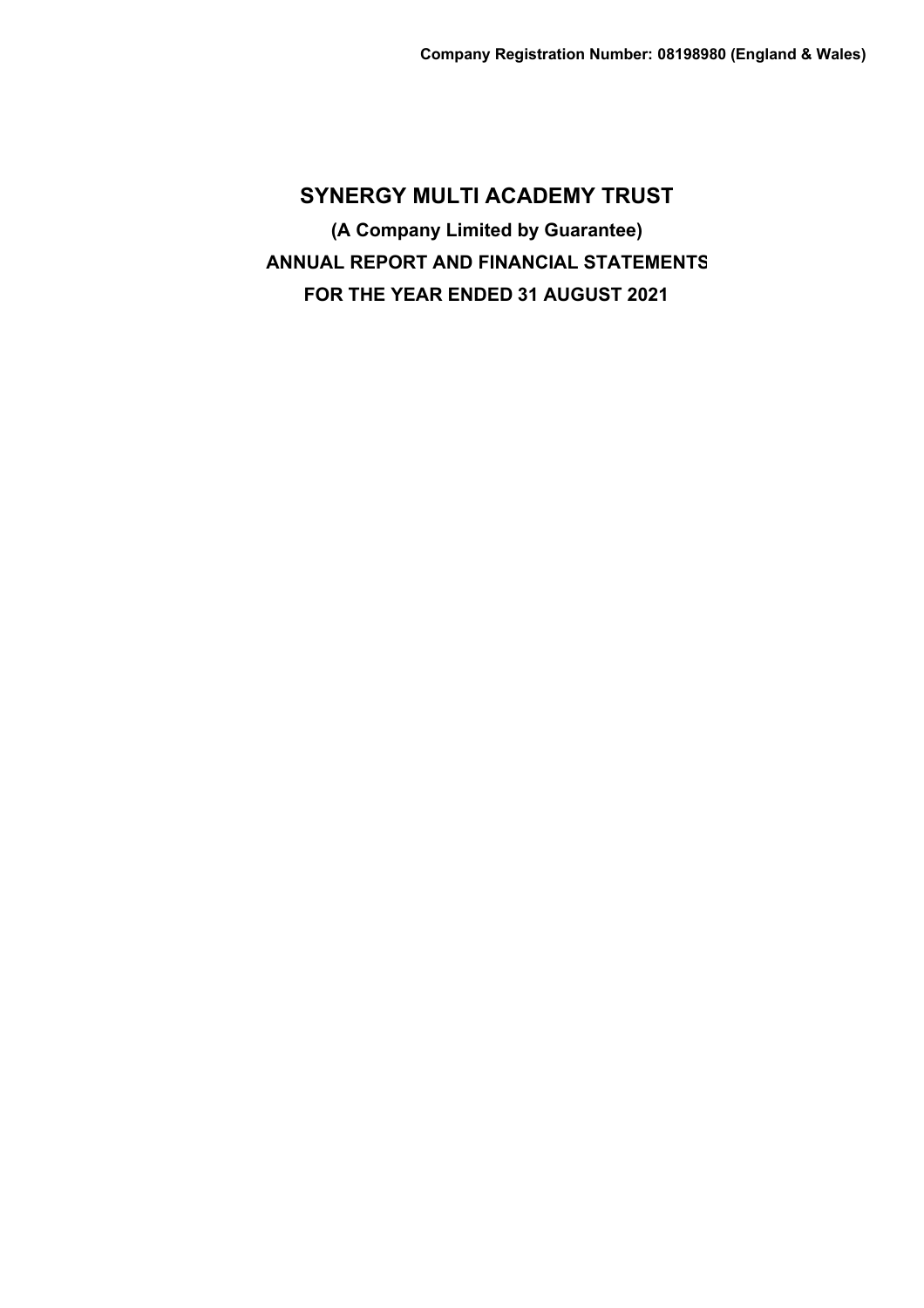# **SYNERGY MULTI ACADEMY TRUST (A Company Limited by Guarantee)**

# **CONTENTS**

|                                                                                | Page      |
|--------------------------------------------------------------------------------|-----------|
| <b>Reference and Administrative Details</b>                                    | $1 - 2$   |
| <b>Trustees' Report</b>                                                        | $3 - 15$  |
| <b>Governance Statement</b>                                                    | $16 - 19$ |
| <b>Statement on Regularity, Propriety and Compliance</b>                       | 20        |
| <b>Statement of Trustees' Responsibilities</b>                                 | 21        |
| <b>Independent Auditors' Report on the Financial Statements</b>                | $22 - 25$ |
| Independent Reporting Accountant's Report on Regularity                        | $26 - 27$ |
| Statement of Financial Activities Incorporating Income and Expenditure Account | 28        |
| <b>Balance Sheet</b>                                                           | 29        |
| <b>Statement of Cash Flows</b>                                                 | 30        |
| <b>Notes to the Financial Statements</b>                                       | $31 - 59$ |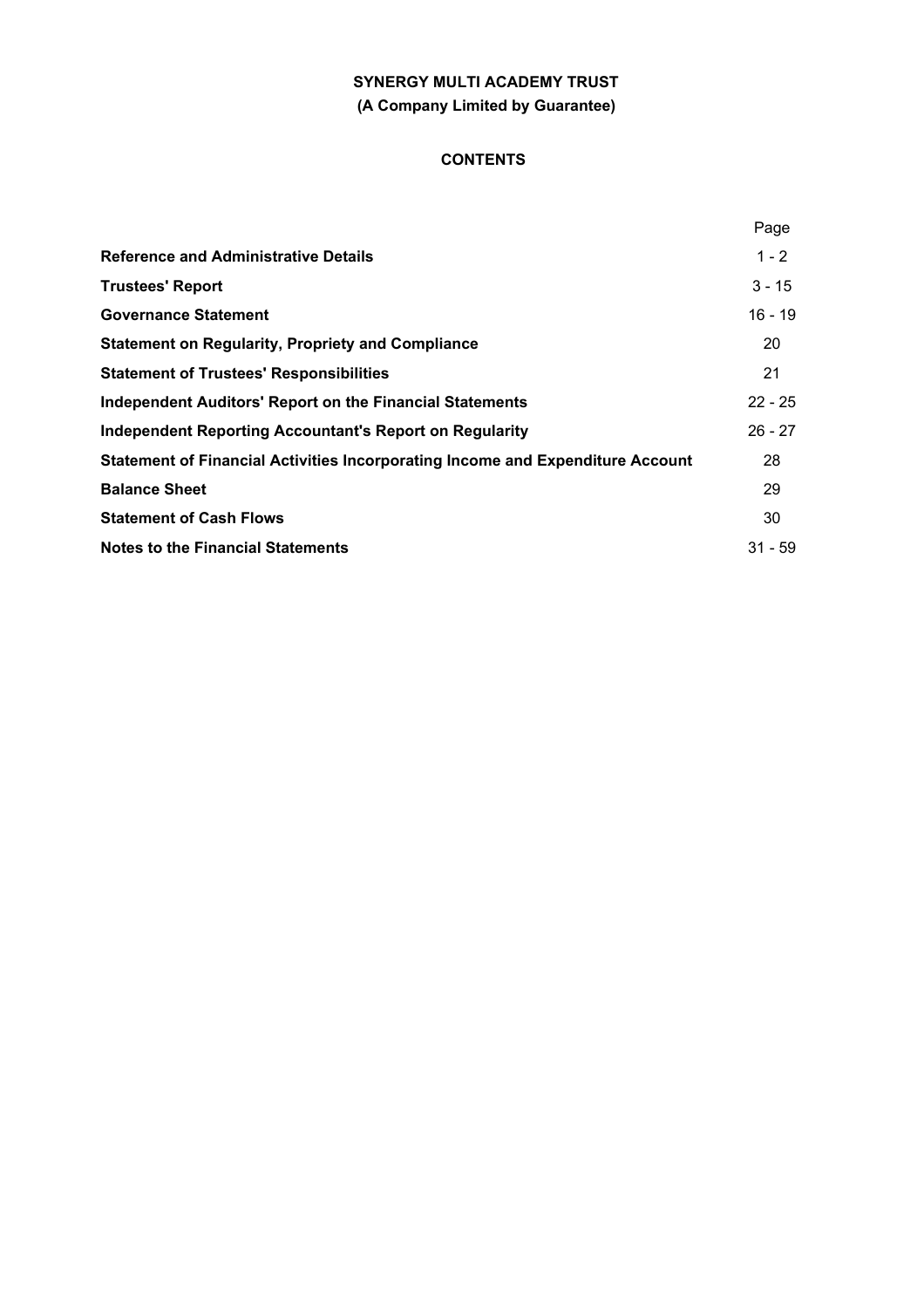# **(A Company Limited by Guarantee)**

# **REFERENCE AND ADMINISTRATIVE DETAILS**

| <b>Members</b>                            | Jane Gilbert<br><b>Anthony Williams</b><br>Martin Newman<br>John Riddett (resigned 1 September 2020)<br><b>Philip Dewin</b>                                                                                                                                                                                                                                                                                                                                                                                                                                                                                                                                                                                                                 |
|-------------------------------------------|---------------------------------------------------------------------------------------------------------------------------------------------------------------------------------------------------------------------------------------------------------------------------------------------------------------------------------------------------------------------------------------------------------------------------------------------------------------------------------------------------------------------------------------------------------------------------------------------------------------------------------------------------------------------------------------------------------------------------------------------|
| <b>Trustees</b>                           | Anthony Williams, Chair of Trustees<br>Graham Pickhaver (resigned 30 June 2021)<br>Andrew Savage<br>Deborah Boldero<br>Richard Madle (resigned 7 July 2021)<br><b>Tracey Hughes</b><br>Natasha Hutcheson<br><b>Bryan Hurst</b><br><b>Robert Martlew</b><br>Gillian Pegg (appointed 1 September 2021)<br>Constance Tyce (appointed 1 September 2021)                                                                                                                                                                                                                                                                                                                                                                                         |
| <b>Company registered</b><br>number       | 08198980                                                                                                                                                                                                                                                                                                                                                                                                                                                                                                                                                                                                                                                                                                                                    |
| <b>Company name</b>                       | Synergy Multi Academy Trust                                                                                                                                                                                                                                                                                                                                                                                                                                                                                                                                                                                                                                                                                                                 |
| <b>Principal and registered</b><br>office | <b>Whitwell Road</b><br>Reepham<br>Norwich<br><b>Norfolk</b><br><b>NR10 4JT</b>                                                                                                                                                                                                                                                                                                                                                                                                                                                                                                                                                                                                                                                             |
| <b>Chief executive officer</b>            | <b>Robert Martlew</b>                                                                                                                                                                                                                                                                                                                                                                                                                                                                                                                                                                                                                                                                                                                       |
| Senior management<br>team                 | Robert Martlew, Chief Executive Officer and Headteacher of Litcham School<br>Richard Levell, Chief Financial Officer<br>Richard Lord, Executive Primary Lead<br>Rob Watton, Trust Estates Manager<br>Jennifer Goakes, Headteacher of Astley Primary School<br>Emma Yerby-Smith, Headteacher of Bawdeswell Primary School<br>Jacqui Lound, Executive Headteacher of Corpusty Primary School and Foulsham Primary<br>School<br>Sarah Gallichan, Headteacher of Fakenham Infant and Nursery School<br>Adam Mason, Headteacher of Fakenham Junior School<br>Anthony Chapman, Headteacher of Mattishall Primary School<br>Catherine Ogle, Headteacher of Reepham Primary School<br>Timothy Gibbs, Headteacher of Reepham High School and College |
| <b>Independent auditors</b>               | Price Bailey LLP<br><b>Chartered Accountants</b><br><b>Statutory Auditors</b><br>Anglia House, 6 Central Avenue<br><b>St Andrews Business Park</b><br>Thorpe St Andrew<br>Norwich<br>Norfolk<br>NR7 0HR                                                                                                                                                                                                                                                                                                                                                                                                                                                                                                                                     |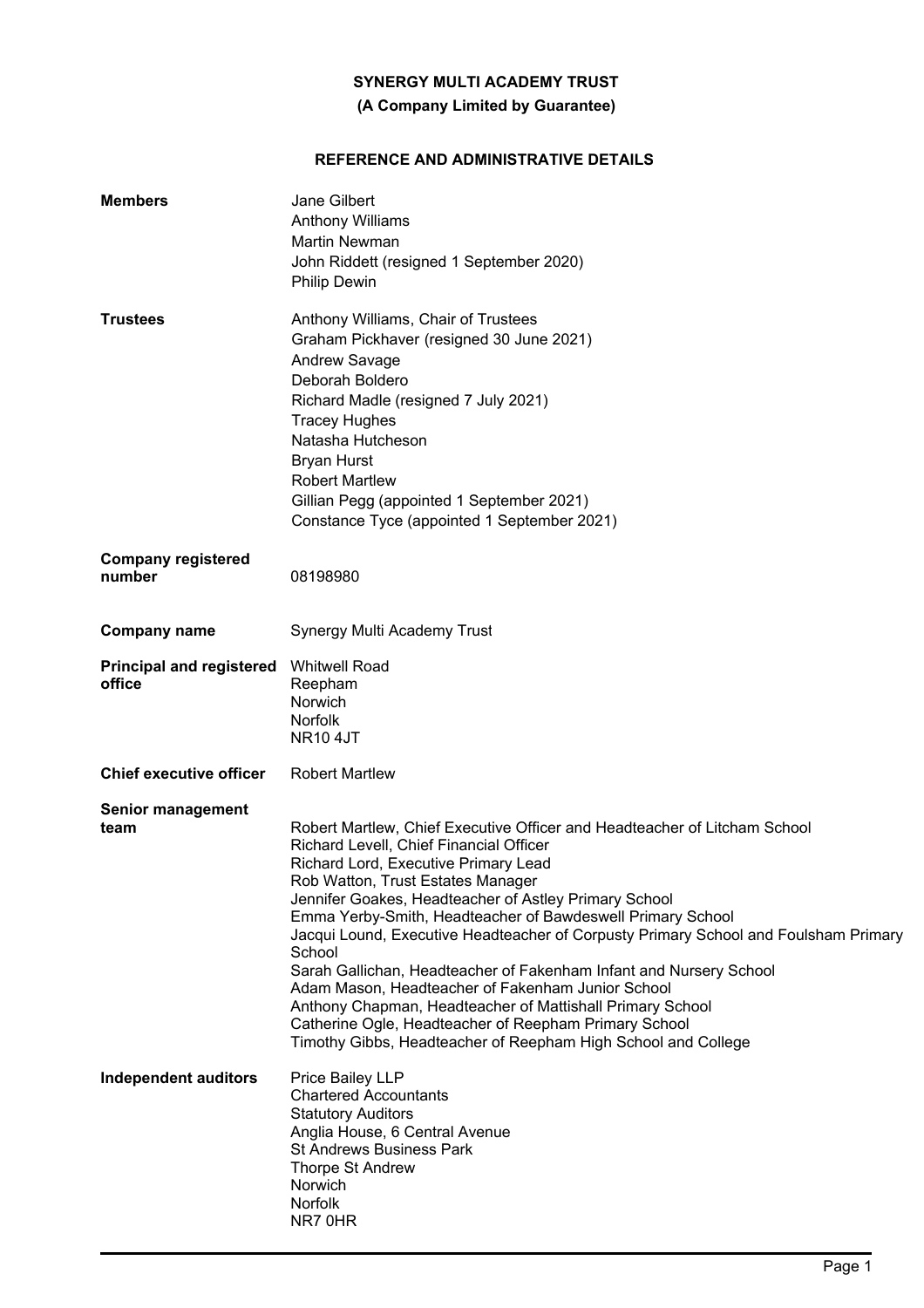## **(A Company Limited by Guarantee)**

#### **REFERENCE AND ADMINISTRATIVE DETAILS (CONTINUED) FOR THE YEAR ENDED 31 AUGUST 2021**

| <b>Bankers</b>    | <b>Barclays Bank Plc</b><br>Leicester<br>LE87 2BB                                                             |
|-------------------|---------------------------------------------------------------------------------------------------------------|
| <b>Solicitors</b> | Steeles Law Solicitors Limited<br>Lawrence House<br>5 St Andrews Hill<br>Norwich<br><b>Norfolk</b><br>NR2 1AD |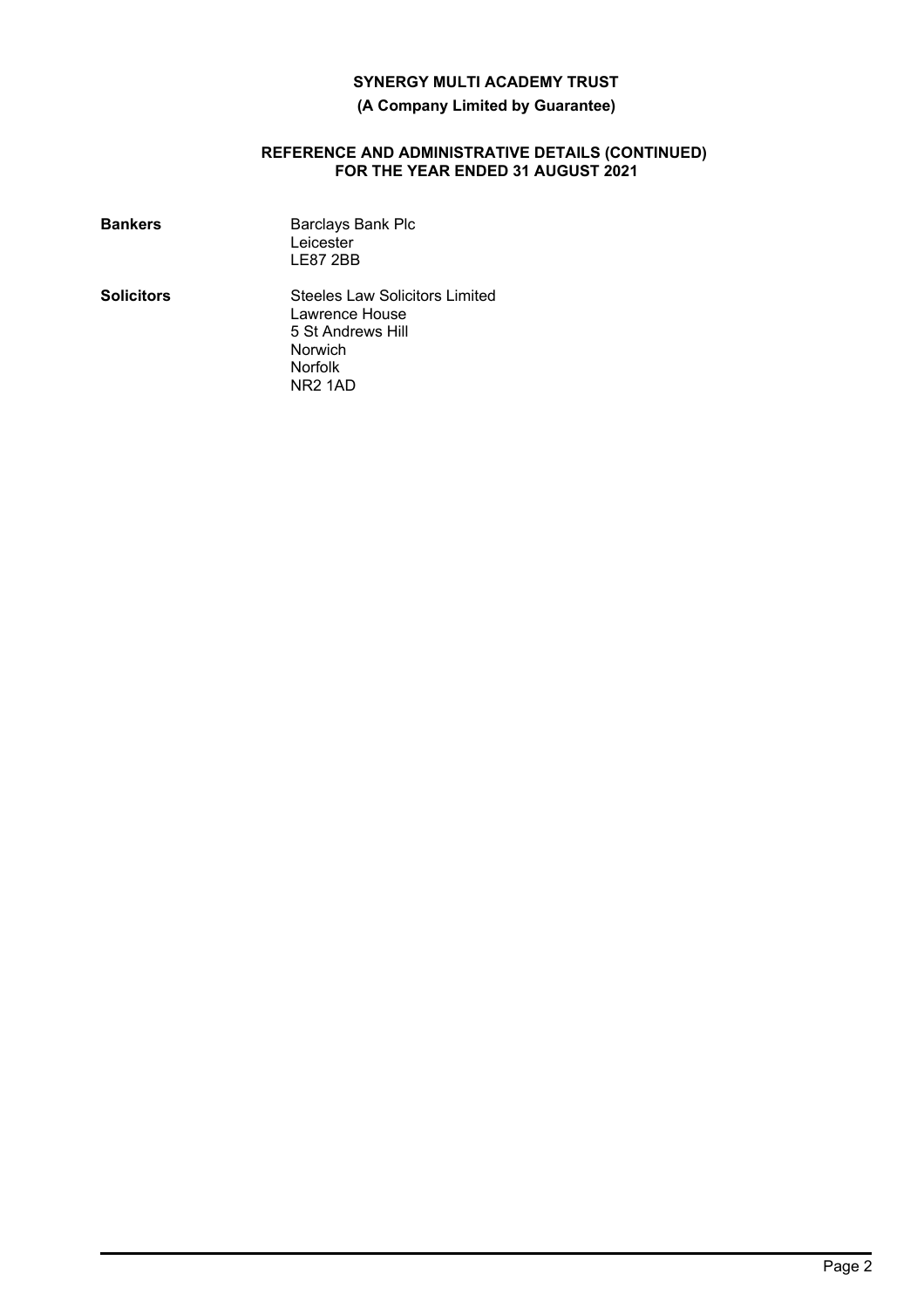#### **(A Company Limited by Guarantee)**

## **TRUSTEES' REPORT FOR THE YEAR ENDED 31 AUGUST 2021**

The Trustees present their Annual Report together with the financial statements and Auditor's Report of Synergy Multi Academy Trust for the year ended 31 August 2021. The Annual Report serves the purposes of both a Trustees' Report, and a Directors' Report under company law.

The Trust operates one secondary school, one all through school, one junior school, six primary schools and one infant school serving a catchment area in north Norfolk. The academies had a roll of 3,357 pupils in the October 2020 census.

## **Structure, governance and management**

## **a. Constitution**

The Trust is a company limited by guarantee and an exempt charity. The Charitable Company's Memorandum and Articles of Association are its primary governing documents. The Trustees of the Charitable Company are also the Directors for the purposes of company law. The terms Trustee and Director are interchangeable. The Charitable Company includes the following academies:

- Reepham High School and College (RHSC), which converted on 1st October 2012 and created the Trust on 8 October 2013.
- Reepham Primary School (RPS), which converted and joined the Trust on 1st August 2016;
- Bawdeswell Primary School (BPS), which converted and joined the Trust on 1st February 2017;
- Mattishall Primary School (MPS), which converted and joined the Trust on 1st April 2017;
- Foulsham Primary School (FPS), which converted and joined the Trust on 1st May 2017;
- Astley Primary School (APS), which converted and joined the Trust on 1st July 2017;
- Corpusty Primary School (CPS), which converted and joined the Trust on 1st January 2018;
- Litcham School (LAS), which converted and joined the Trust on 1 September 2018;
- Fakenham Junior School (FJS), which converted and joined the Trust on 1 April 2019;
- Fakenham Infant & Nursery School (FIN), which converted and joined the Trust on 1 April 2019.

The operation of the Trust's academies and employment of staff are the responsibility of the Trustees. The Trust retains control of academy budgets and finances, and monitors these through its Board of Trustees. Throughout this report the Board of Trustees is referred to as the Main Governing Body (MGB). Each Academy has appointed Local Governing Bodies (LGB) who have delegated authority to administer their Academy within agreed budgets.

Details of the Trustees who served throughout the period are included in the Reference and Administrative Details section. Within this report the term "Trustee" refers to a member of the MGB and the term "governor" to a member of an LGB.

#### **b. Members' liability**

Each member of the charitable company undertakes to contribute to the assets of the charitable company in the event of it being wound up while they are a member, or within one year after they cease to be a member, such amount as may be required, not exceeding £10, for the debts and liabilities contracted before they ceased to be a member.

## **c. Trustees' indemnities**

In accordance with normal commercial practice the academies purchase insurance to protect Trustees and officers from claims arising from negligent acts, errors or omissions occurring whilst on academy business. The insurance provides cover up to £10,000,000 on any one claim and details of the costs are disclosed in Note 14 to the accounts.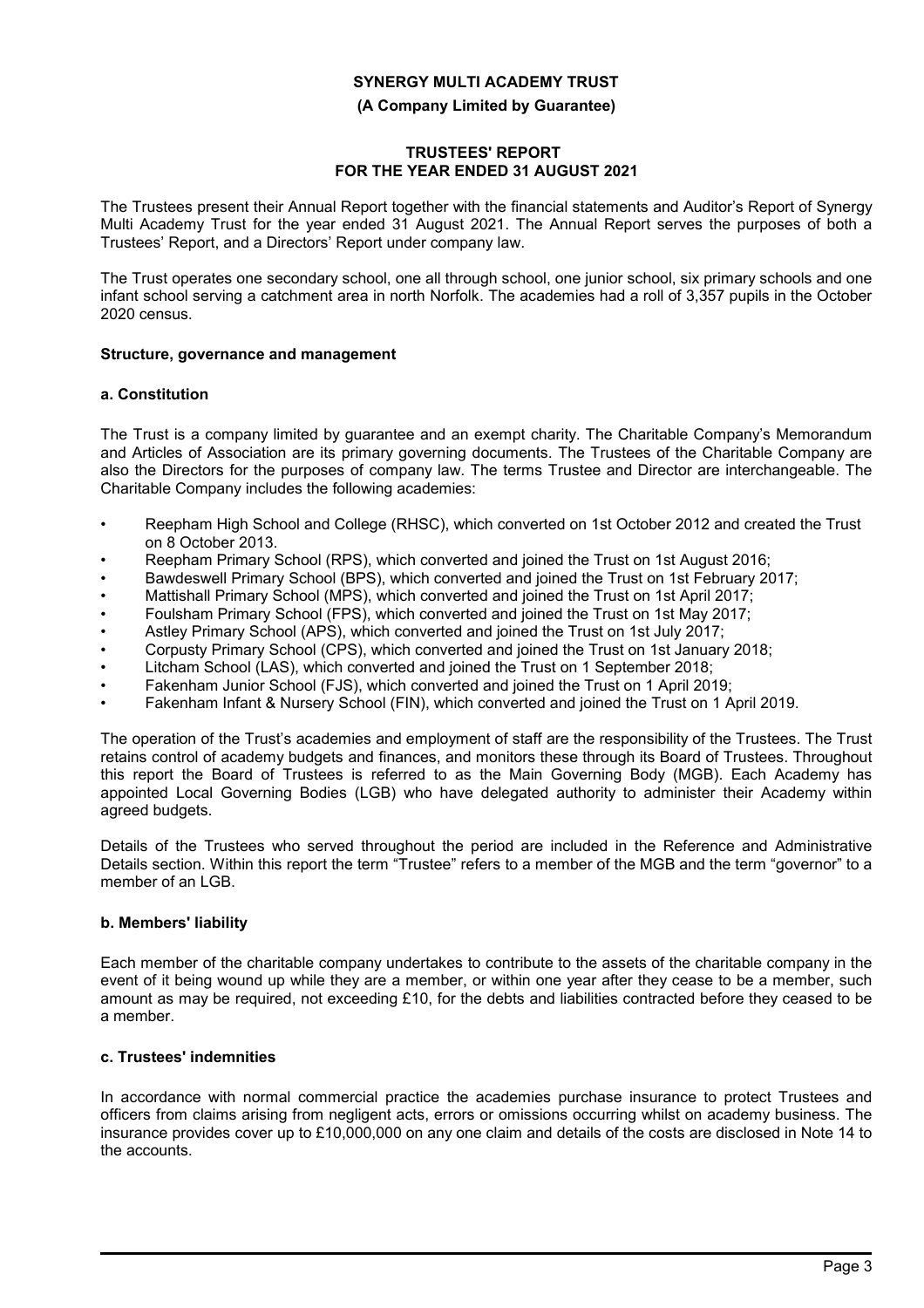**(A Company Limited by Guarantee)**

#### **TRUSTEES' REPORT (CONTINUED) FOR THE YEAR ENDED 31 AUGUST 2021**

#### **Structure, governance and management (continued)**

## **d. Method of recruitment and appointment or election of Trustees**

The arrangements are as set out in the Articles and Funding Agreement.

Trustees are appointed for a fixed term. The Chief Executive Officer (CEO) is an ex officio member of the MGB. Other Trustees are elected to office or appointed if there are insufficient candidates offering themselves for election. The Articles of Association make provision for 9 trustees.

## **e. Policies adopted for the induction and training of Trustees**

The Trust is committed to providing adequate opportunities for Trustees and governors to undertake and receive suitable training so as to enable them to perform their role effectively. To this end, the Trust provides links with a number of training providers. New Trustees and Governors are required to attend a tailored training programme. The induction programme for Governors would involve a tour of the relevant academy, meetings with pupils and staff, provision of policy and procedures documents that are appropriate to the role they undertake with particular emphasis on the committee work that they will undertake and training through governor services.

## **f. Organisational structure**

The governance of the Trust is defined in the Memorandum and Articles of Association together with the Funding Agreement with the Department of Education.

The Board of Trustees, which meets on at least seven occasions per year is responsible for the strategic direction of the Trust. The Trustees are responsible for setting strategic policy, adopting an annual plan and budget, monitoring the Trust by the use of those budgets and making major decisions about the direction of the Trust, capital expenditure and senior staff appointments. The Governors within their LGB's are responsible for implementing strategic policy, ensuring the appropriateness of annual budgets within the academy and devolved formula capital expenditure projects for their academy, and monitoring performance against that budget and authorised capital limits.

Individual schools' Senior Leadership Teams manage their schools at an executive level implementing policies and reporting to their LGB. Each SLT is responsible for the day to day operation of their school, in particular organising staff, resources and pupils. They are responsible for the authorisation of spending within agreed budgets and for the appointment of staff following vetting and safeguarding recruitment processes.

The Trust's executive leaders have oversight of the Trust and align local SLT and LGB activity with the strategic aims of the Trust as a whole.

The Trust's CEO is the Accounting Officer.

#### **g. Arrangements for setting pay and remuneration of key management personnel**

Key management personnel include Trustees and those staff to whom the Trustees have delegated significant authority and responsibility in the day to day running of the Trust.

Pay and remuneration of key management personnel is decided by a variety of contributory factors, such as the academy group size, ISR, the pay scales for each role and the level of experience of each staff member. In addition, pay levels will be affected by nationally agreed pay awards, the ability to recruit and retain in post, all of which are in accordance with the Trust's appointment and pay policies.

All amendments to key management's pay and remuneration scales are approved by the Board of Directors.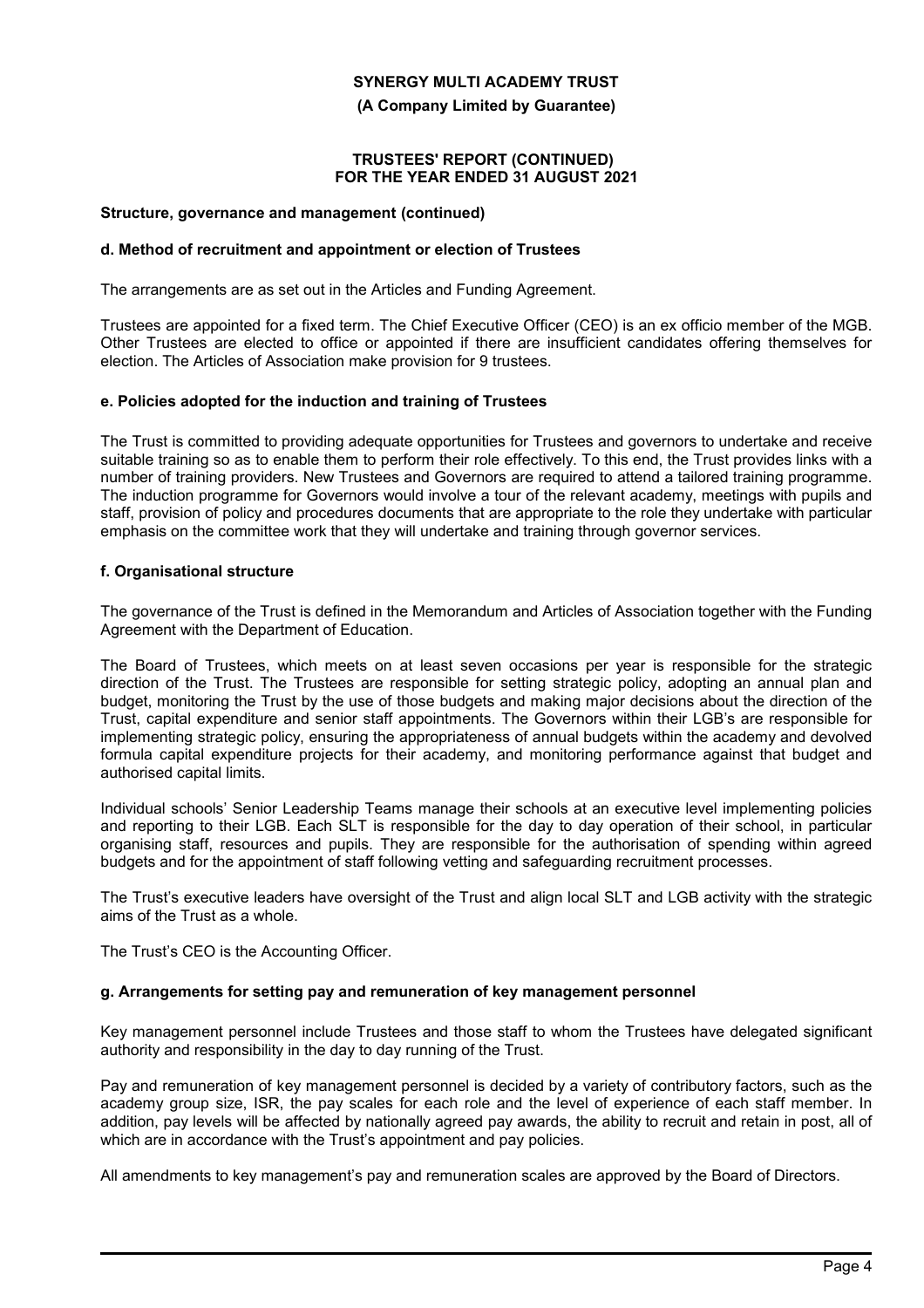**(A Company Limited by Guarantee)**

#### **TRUSTEES' REPORT (CONTINUED) FOR THE YEAR ENDED 31 AUGUST 2021**

#### **Structure, governance and management (continued)**

## **h. Trade union facility time**

#### **Relevant union officials**

| Number of employees who were relevant union officials during the year |  |
|-----------------------------------------------------------------------|--|
| Full-time equivalent employee number                                  |  |

## **Percentage of time spent on facility time**

| <b>Percentage of time</b>                                                                            | Number of<br>employees |   |
|------------------------------------------------------------------------------------------------------|------------------------|---|
| 0%<br>1%-50%<br>51%-99%<br>100%                                                                      | 2                      |   |
| Percentage of pay bill spent on facility time                                                        | £                      |   |
| Total cost of facility time<br>Total pay bill<br>Percentage of total pay bill spent on facility time | 800<br>14,300,000      | % |
| Paid trade union activities                                                                          |                        |   |
| Time spent on paid trade union activities as a percentage of total paid facility time<br>hours       |                        | % |

In addition to the above £2,195 was paid via Norfolk County Council in respect of union activity.

## **i. Related parties and other connected charities and organisations**

Owing to the nature of the Trust's operations and the composition of the Board of Trustees being drawn from local public and private sector organisations, it is inevitable that from time to time transactions will take place with organisations in which members of the MGB may have an interest. All transactions involving such organisations are conducted at arm's length and in accordance with the academy's financial regulations and normal procedures. Any transaction where the trustee may have a pecuniary interest is only undertaken in accordance with the 'at cost' principle described in the Academies Financial Handbook. The Trust co operated with the following organisations during the academic year in pursuit of its charitable activities:

- Litcham School Charity Fund
- Reepham High School Trust

The Trust does not have a formal sponsor.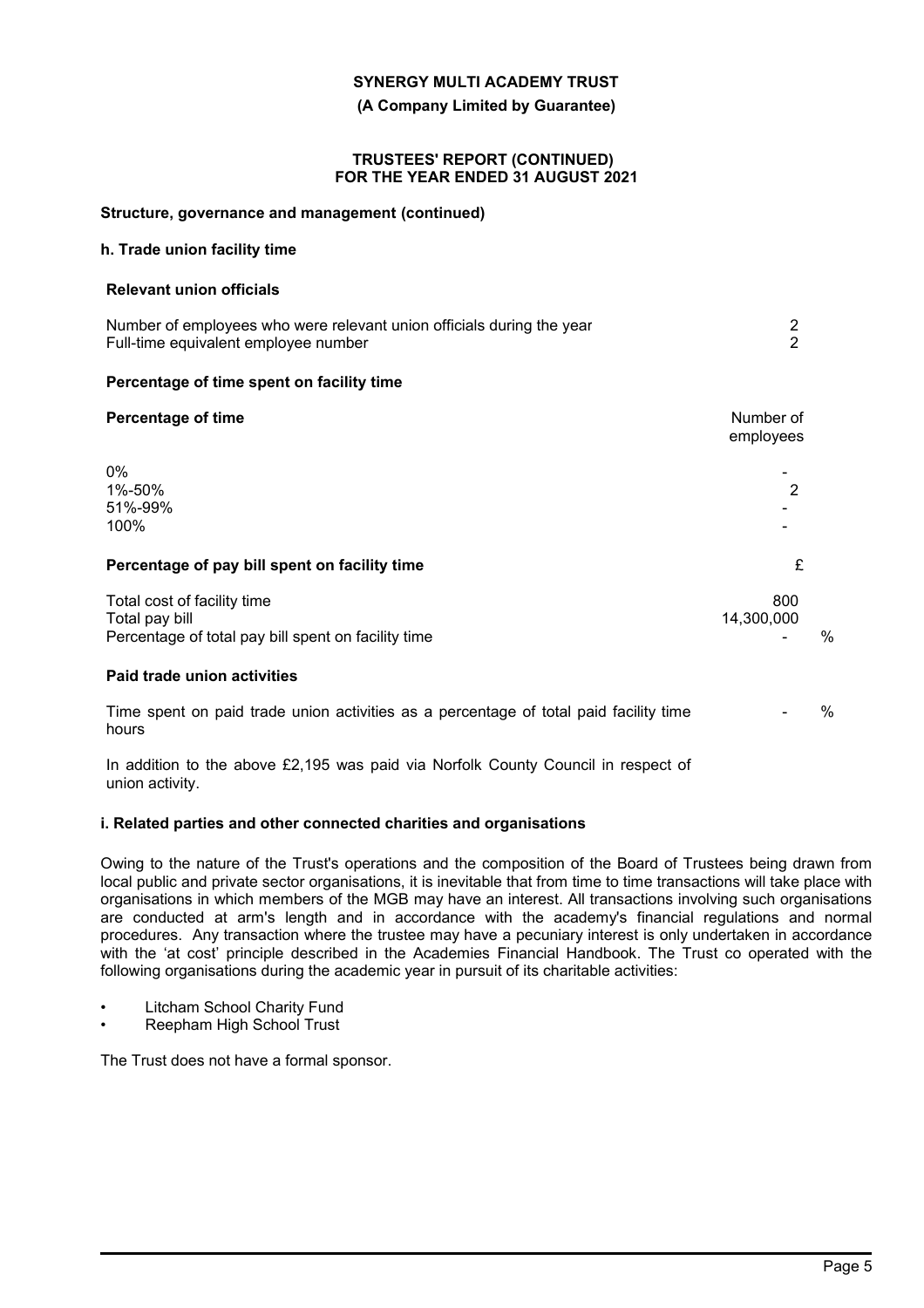**(A Company Limited by Guarantee)**

#### **TRUSTEES' REPORT (CONTINUED) FOR THE YEAR ENDED 31 AUGUST 2021**

#### **Structure, governance and management (continued)**

## **j. Engagement with employees (including disabled persons)**

The Trustees recognise that our employees are fundamental and core to our business and delivery of high quality education. Our success depends on attracting, retaining and motivating employees. The Trustees factor the implications of decisions on employees and the wider workforce, where relevant and feasible. Where appropriate, the Trust consults on matters such as policy, pay, health, safety and welfare with the relevant support staff and teaching trades unions.

The Trust provides information to employees generally by way of email, memoranda and staff meetings. In addition, a Trust handbook was distributed to all employees during the summer term and information is channelled via leadership meetings and staff briefings. Employees are encouraged to familiarise themselves with Ofsted reports, available from the Trust website and student progress and attainment statistics, when they are made available.

Applications for employment by disabled persons are given full and fair consideration for all vacancies in accordance with their particular aptitude and abilities. In the event of employees becoming disabled then every effort is made to retrain them in order that their employment within the Trust may continue.

## **k. Engagement with suppliers, customers and others in a business relationship with the Academy Trust**

The Trustees have implemented clear policies and procedures for dealing fairly with suppliers. Formal orders are placed, and agreed payment terms always adhered to. To ensure service continuity during and after the coronavirus outbreak the Trust has followed the guidelines of the Government Procurement Policy Note (PPN) that sets out information and guidance for public bodies on payment of their suppliers.

The Trustees consider pupils and parents to be their "customers". Whilst pupils normally encounter engagement on a daily basis, engagement with parents is normally carried out through regular newsletters and face to face meetings. During lockdown, engagement with pupils and parents was through remote mechanisms including telephone and Microsoft Teams.

## **Objectives and activities**

## **a. Objects and aims**

The principal object and aim of Synergy Multi Academy Trust is the operation of a number of schools, to provide free education and care for pupils of different abilities within its local community, between the ages of 2 and 18.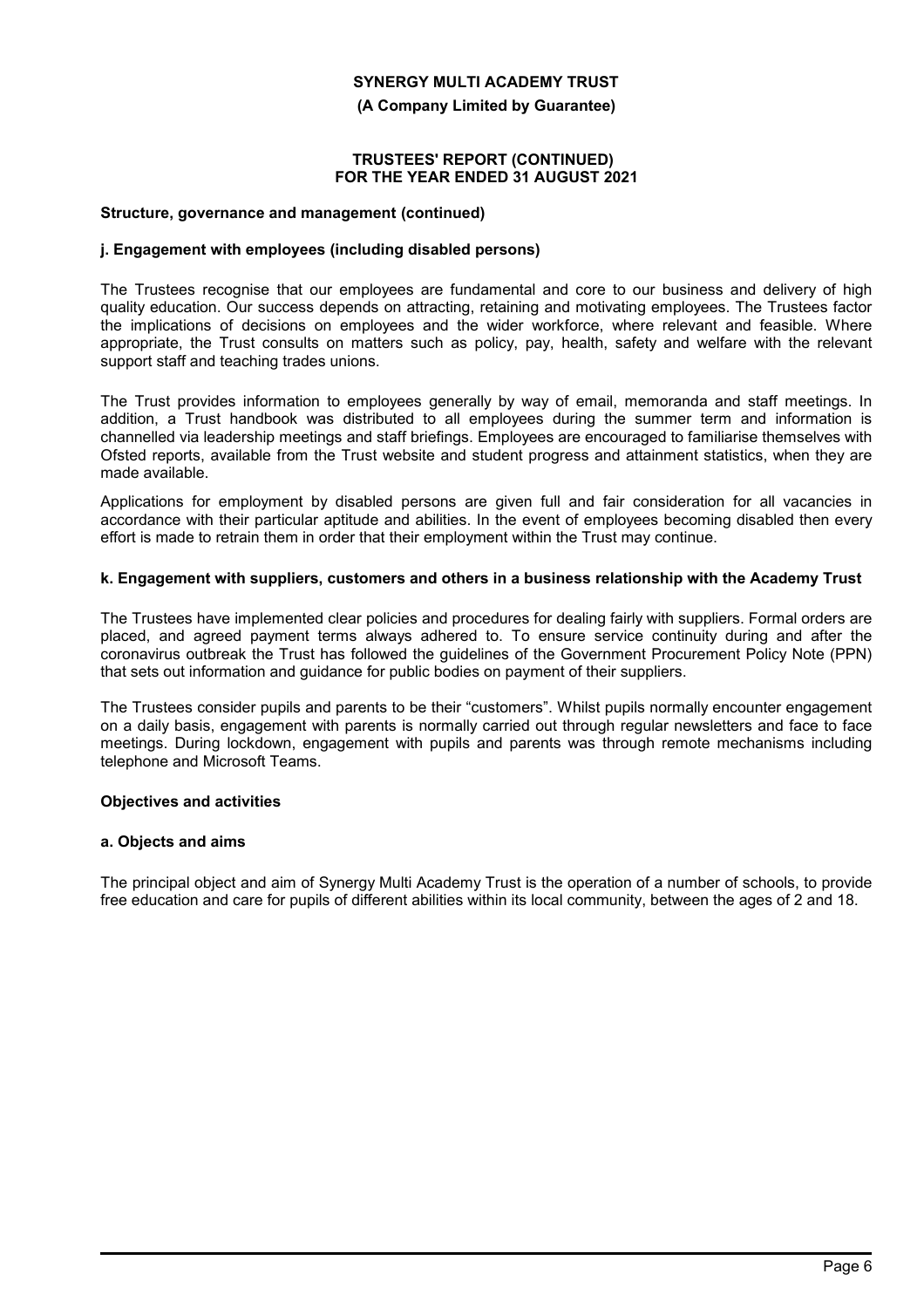**(A Company Limited by Guarantee)**

## **TRUSTEES' REPORT (CONTINUED) FOR THE YEAR ENDED 31 AUGUST 2021**

#### **Objectives and activities (continued)**

## **b. Objectives, strategies and activities**

The principal objective and activity of the Trust in the period under review, was to continue to improve educational provision and outcomes for its pupils.

Specific priorities for the year included:

- Ensuring that effective mitigations were in place across all settings to reduce COVID 19 risks for staff and pupils.
- Ensuring that schools remained open for vulnerable pupils throughout the lockdown.
- Ensuring that high quality remote education was in place across all schools throughout the lockdown and for pupils who could not attend school for medical reasons outside of lockdown.
- Ensuring that any gaps in learning resulting from the pandemic were reduced, particularly for vulnerable and disadvantaged pupils.
- Ensuring that staff and pupil wellbeing was monitored, coupled with effective intervention when required.
- Continuing to drive improvements in the quality of education in all of the Trust's schools.
- Further improving the curriculum implemented in each school.
- Supporting Headteachers at both primary and secondary phases, through collaborative working, the work of the Executive Primary Lead and the work of the CEO.
- Continuing to develop the framework for school improvement across the Trust.
- Further developing central services to maximise the efficiency of the Trust.
- Further developing the effectiveness of systems to mitigate risk, including the work of the Audit Committee.
- Further improving workforce expertise.

In addition, the Trust submitted a proposal to the Regional Schools Commissioner to merge North Norfolk Academy Trust with Synergy Multi-Academy Trust, under the Synergy umbrella, for the mutual benefit of pupils, staff, each organisation and the communities they serve.

The merger will create a Trust with the scale of expertise and resources necessary to engender rapid and sustained improvement across all schools in the enlarged Trust, including those that are vulnerable. There will be stronger capacity for school improvement, combined with greater capacity for efficiencies. The merger will enable the expanded Trust to be at an optimal size, and to realise its ambition of delivering significant school improvement for around 5000 pupils across a local geographical area.

The Regional Schools Commissioner accepted the proposal and the Trusts have merged from September 1st, 2021.

## **c. Public benefit**

The Trustees believe that by working towards the objects and aims of the Trust as detailed above, they have complied with their duty to have due regard to the guidance on public benefit published by the Charity Commission.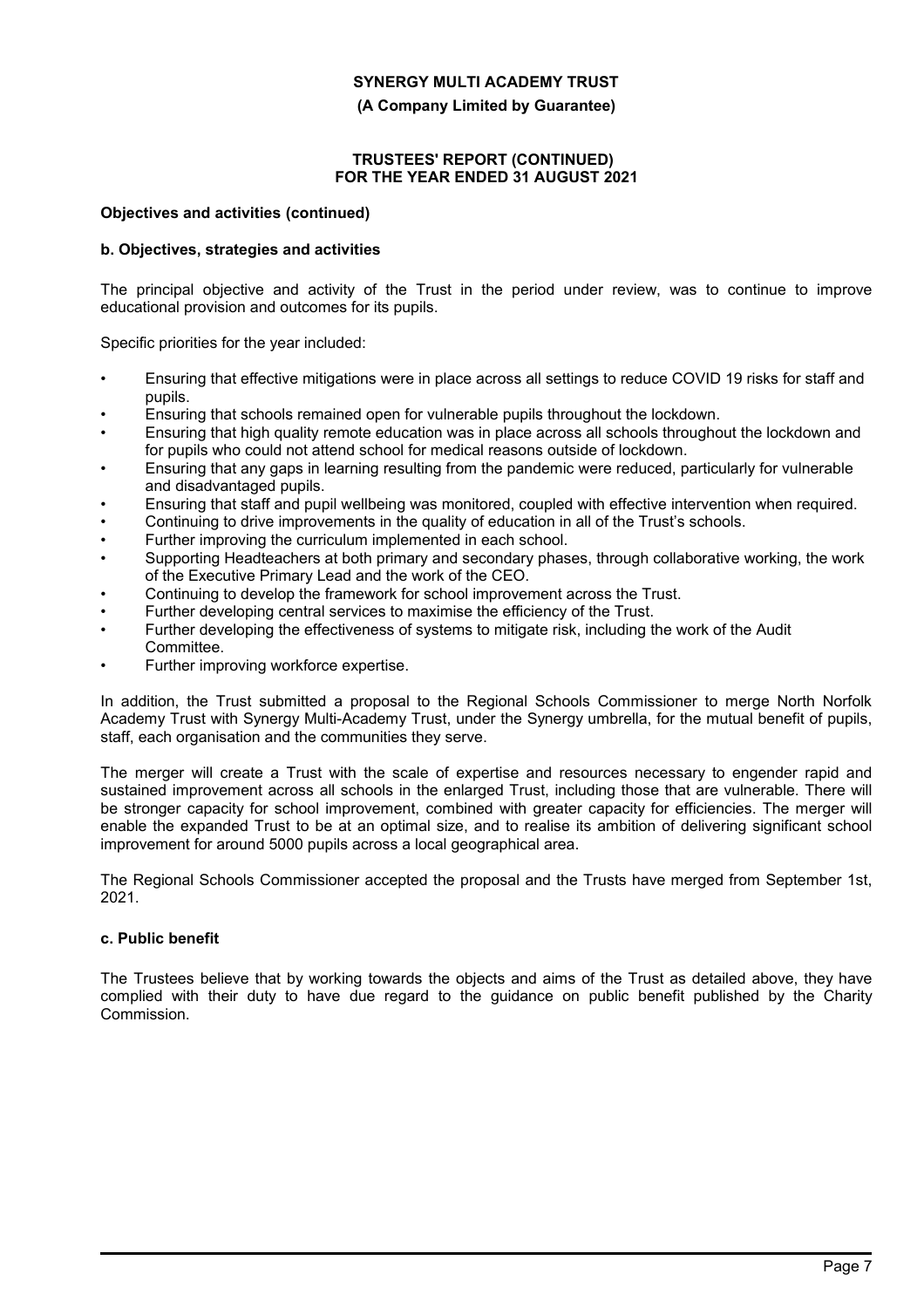**(A Company Limited by Guarantee)**

## **TRUSTEES' REPORT (CONTINUED) FOR THE YEAR ENDED 31 AUGUST 2021**

#### **Objectives and activities (continued)**

#### **Strategic report**

#### **Achievements and performance**

During the year, the Trust has worked towards its aims by:

- Implementing high quality remote learning for pupils who were not able to remain in school.
- Implementing effective mitigations to reduce COVID 19 risks in all settings, so that pupils and staff could safely remain in schools during the national lockdown and that all pupils and staff could safely return to school when they reopened fully.
- Ensuring that any gaps in learning resulting from the pandemic were reduced, particularly for vulnerable and disadvantaged pupils. This was achieved through high quality remote learning, effective assessment of any learning gaps, intervention as required and effective use of additional funding including the use of academic tutors.
- Headteachers meeting regularly to develop the curriculum in each school, including virtual meetings during lockdown.
- Headteachers meeting regularly to develop their approaches to the teaching of reading, writing and mathematics, including virtual meetings during lockdown.
- Primary class teachers meeting to develop best practice, including virtual meetings during lockdown.
- Secondary Heads of Department collaborating to develop best practice.
- Maintaining close links with the local Research School to bring best practice to the Trust.
- Embedding a Trust wide RSE policy.

Other specific achievements are as follows:

- The Trust has rapidly grown from a membership of one school to a membership of ten and will grow to 15 in September 2021. Schools have been effectively absorbed into the Synergy family and a particular strength is the way in which schools work co operatively together to foster school improvement. New schools joining the Trust in September have likewise been already joined the Synergy family, with colleagues attending events and school improvement programmes.
- Reepham High School and College has a sponsored link to the Shenzhen Education Bureau. The bureau has sent Chinese pupils to the school to attend lessons, provides a teacher of Mandarin and has provided subsidised trips to China for staff and pupils.

## **COVID-19**

The Government's decision to close schools had a fundamental effect on the Trust's activities.

Schools within the Trust remained open to provide educational services for the children of key workers and for the most vulnerable pupils. They were staffed and managed appropriately to meet guidance and to ensure a safe environment for pupils, staff, parents and carers.

Synergy schools adapted their working practices to ensure that all other pupils were still able to access high quality teaching resources from home. Remote learning was embedded across all Trust schools, and monitoring arrangements put in place to ensure pupils were engaging with the resources.

A key priority for the Trust was ensuring good communication with those learners deemed most vulnerable who had chosen not to physically attend school, allowing them to feel as supported as they would have in the school environment.

The Trust used a variety of resources to support the delivery of the curriculum for those pupils not attending school, including live teaching using Teams and the Oak National Academy (ONA). In addition, The Trust provided ICT hardware and internet access to pupils who did not have this at home.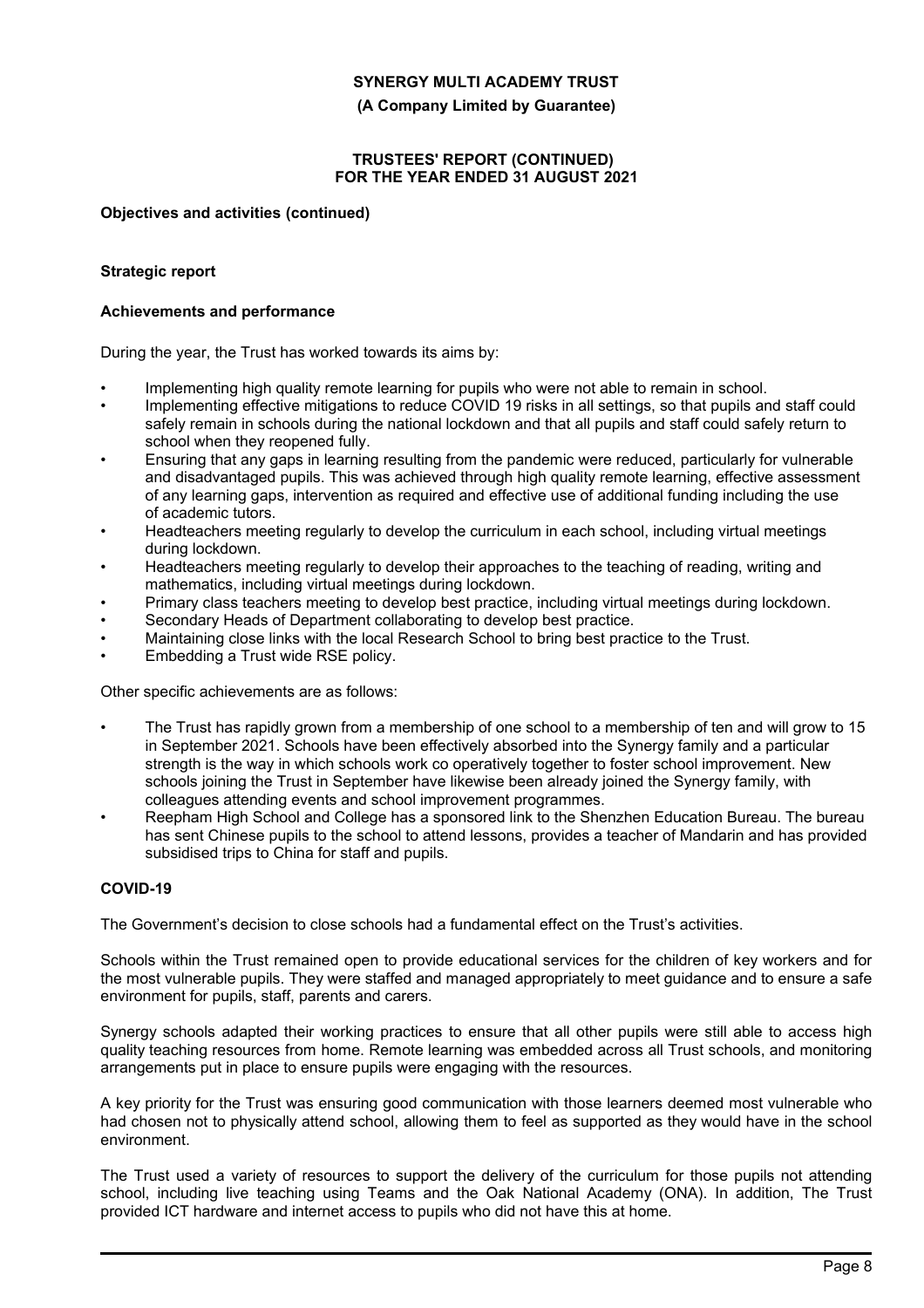**(A Company Limited by Guarantee)**

## **TRUSTEES' REPORT (CONTINUED) FOR THE YEAR ENDED 31 AUGUST 2021**

#### **Strategic report (continued)**

## **Achievements and performance (continued)**

Staff from the Trust have also supported parents and carers during school closures through regular telephone calls home.

Safety and wellbeing of staff was a key concern for the Trust throughout the lockdown period. The Trust had to consider the implication of Government advice for certain staff members, for example those that were Clinically Vulnerable or Clinically Extremely Vulnerable or who were shielding family members, and updated work rotas accordingly. This allowed vulnerable staff to provide online materials rather than face to face lesson delivery.

Central support functions, whilst working from home in most instances, were able to continue to provide expert services to all schools within the Trust, as well as ensuring suppliers continued to be paid, building projects were able to be completed and recruitment was not affected.

Pupils and staff at several Trust schools helped support those on the frontline of the crisis, with schools creating personal protective equipment for NHS workers and local care homes.

## **a. Key performance indicators**

 There were no external Ofsted inspections for schools withing the Trust as a result of the pandemic. As a result, regular internal monitoring was undertaken to ensure that progress was being made in each Trust school.

#### **National examination results**

There were no external assessments for primary schools nationally, as a result of the pandemic.

Over the past four years, the Trust has implemented comprehensive, robust and accurate assessment procedures across all of its primary schools. It was therefore confident that outcomes would have been broadly in line with national, or above, in all settings.

Across all primary schools there are clear improvement plans in place to further increase both attainment and progress, including close monitoring and work by the Executive Primary Lead and CEO.

At the secondary level, pupils received Teacher Assessed Grades as there were no external examinations nationally, as a result of the pandemic. Both Litcham School and Reepham High School and College implemented rigorous internal moderation to ensure that the grades received by students were an accurate reflection of grades that would have been achieved if examinations had been undertaken, and that outcomes were in line with historic performance in each subject area.

#### At GCSE level:

- Teacher Assessed Grades were deemed accurate by all examination boards.
- Attainment in English and Mathematics were in line with or above national.
- The vast majority of outcomes were in line with or above national.

#### At A level:

- Students achieved excellent outcomes with 100% of students gaining an A\* E, 40% an A\*/A and 91% an  $A^* C$ .
- The College was graded as a 1 on the ALPS score indicator, placing in the top 1% of schools nationally.
- 49% of students met the requirements for Norfolk County Scholar (ABB or better).
- 5 students gained places at Oxbridge.
- 1 student gained a place at UCL to study medicine.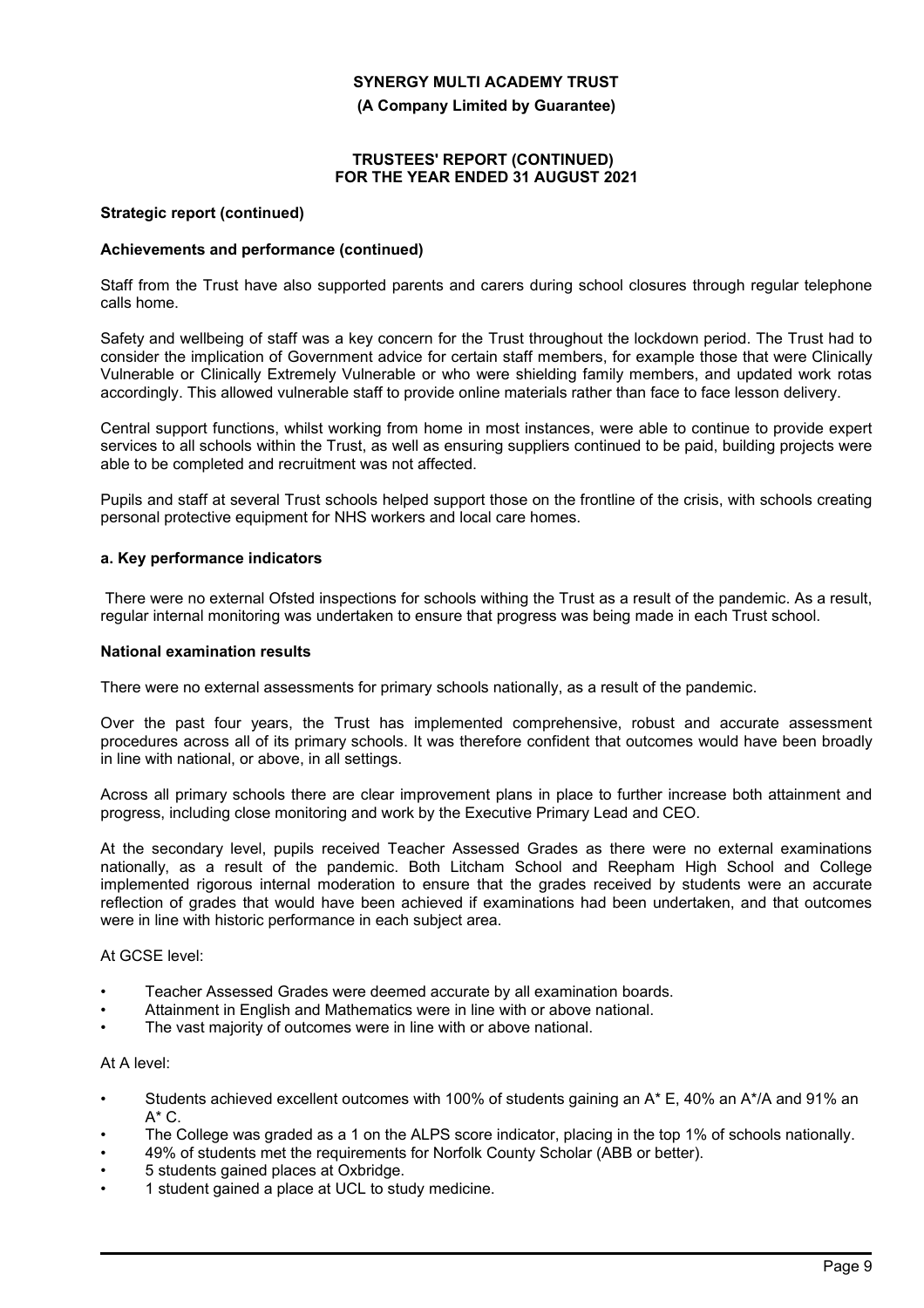**(A Company Limited by Guarantee)**

## **TRUSTEES' REPORT (CONTINUED) FOR THE YEAR ENDED 31 AUGUST 2021**

## **Strategic report (continued)**

## **Achievements and performance (continued)**

Across both schools:

- The percentage of pupils leaving school and not in education, employment or training was very low.
- Exclusion rates were very low compared to similar schools nationally.

Across the secondary schools, there are clear improvement plans in place to further increase both attainment and progress, specifically the gender gap (this is also a national issue), including close monitoring and work by the CEO.

Total pupil numbers changed from 3,237 to 3,181 over the year.

Another key financial performance indicator is staffing costs as a percentage of total income (excluding income on conversion and agency costs). For 2020/21 this was 81% (2019/20: 81% and 2018/19: 79%) against expected parameters of between 76% to 81%. The Trustees are confident that staffing levels are closely monitored to agreed Full Time Equivalents and staffing structures are approved by the MGB.

The Trust Board also monitors premises costs to General Annual Grant (GAG) income, capitation spend for curriculum departments to GAG income, total income less grants and cash flow on a regular basis to ensure that the budget is set and managed appropriately. All of the above KPI's were within the parameters set by the MGB.

## **b. Going concern**

After making appropriate enquiries, the Board of Trustees has a reasonable expectation that the trust has adequate resources to continue in operational existence for the foreseeable future. For this reason it continues to adopt the going concern basis in preparing the financial statements. Further details regarding the adoption of the going concern basis can be found in the Statement of Accounting Policies.

## **c. Promoting the success of the company**

As the Board at Synergy Multi Academy Trust, we have a legal responsibility under section 172 of the Companies Act 2006 to act in the way we consider, in good faith, would be most likely to promote the company's success for the benefit of its members as a whole, and to have regard to the long term effect of our decisions on the company and its stakeholders.

Details regarding engagement with employees, suppliers, parents, pupils and other connected parties have been covered in separate notes within the Trustees' Report. The obligation to assess the likely consequences of decisions in the longer term is noted within the reserves policy below as Trustees balance the needs of current and future cohorts.

The Trustees have identified reputational and ethical areas as key risks and their actions in these areas are covered within Principal risks and uncertainties later within this Strategic Report.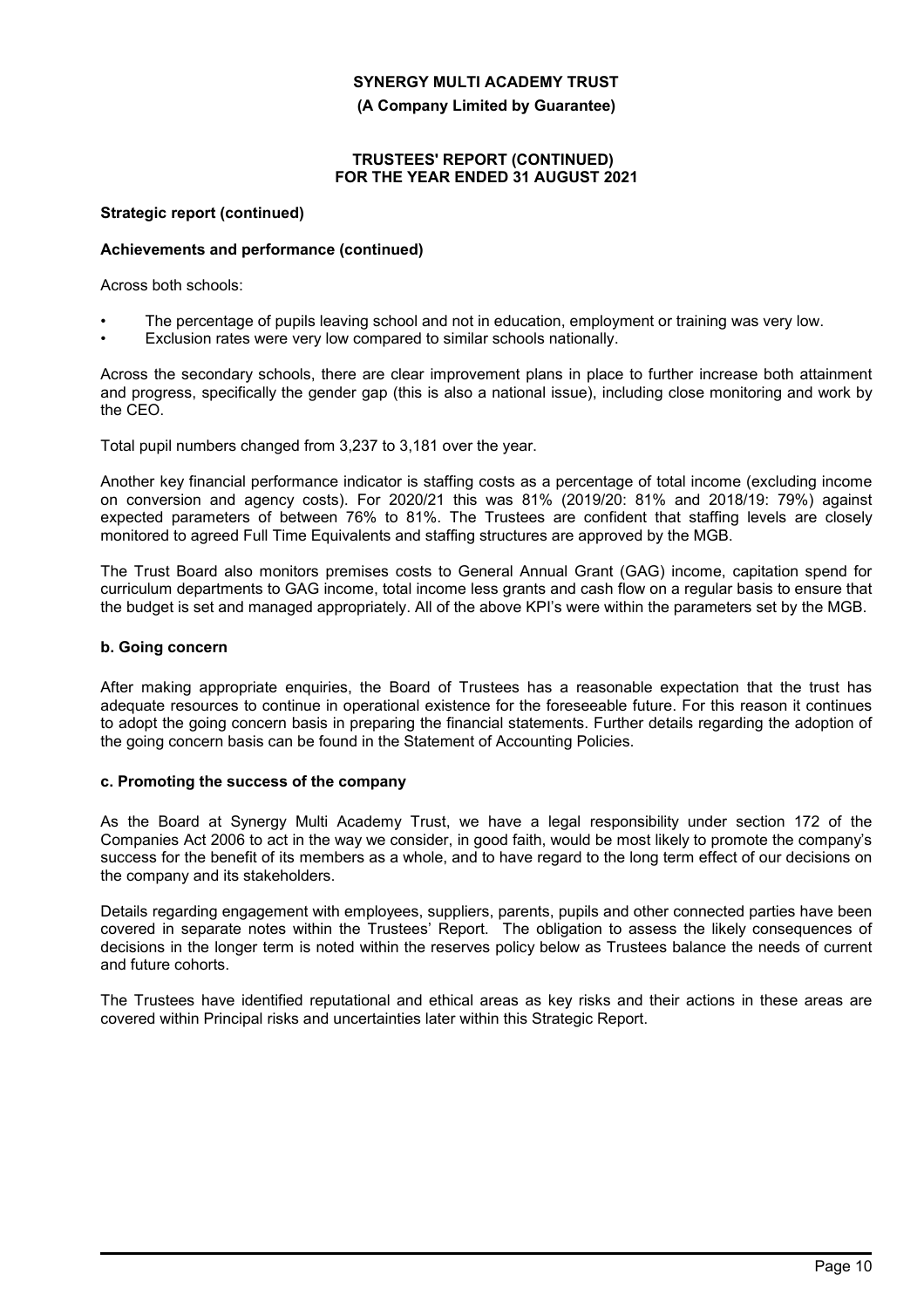**(A Company Limited by Guarantee)**

## **TRUSTEES' REPORT (CONTINUED) FOR THE YEAR ENDED 31 AUGUST 2021**

#### **Strategic report (continued)**

## **Achievements and performance (continued)**

#### **d. Financial review**

The principal source of funding for the Trust is the General Annual Grant (GAG) and other grants that it receives from the Education and Skills Funding Agency (ESFA). For the year ended 31 August 2021 the Trust received £3,039,171 (2020: £1,407,918) relating to donations and capital grants.

A high percentage of the GAG and other funding is spent on wages and salaries and support costs to deliver the Trust's primary objective of the provision of education. During the year the Trust spent £18,875,801 (2020: £18,911,507) on expenditure and transferred £45,787 (2020: £455,130) to support capital improvements on the various academy sites. The Trust brought forward from 2020 a deficit on restricted funds including pension deficit of £6,550,107 as well as a surplus on unrestricted funds of £767,836. The carry forward for 2021 is a deficit on restricted funds including pension of £8,409,408 and £767,836 of surplus on unrestricted funding.

Due to the accounting rules for the Local Government Pension Scheme under FRS102, the Trust is recognising a significant pension fund deficit of £9,775,000 (2020: £7,131,000). This does not mean that an immediate liability for this amount crystallises and such a deficit generally results in a cash flow effect in the form of increased employer contributions over a number of years.

## **a. Reserves policy**

The Trustee directors are aware of the requirement to balance current and future needs and always aim to set a balanced budget with annual income balancing annual expenditure. The Trustee directors monitor estimated year end carry forward figures via the monthly reports. The budget plan identifies how any carry forward will be allocated in the plan for the following academic year, including the identification of any funds earmarked for a specific project or purpose.

The Trust's current level of free reserves (total funds less the amount held in fixed assets and restricted funds) is £767,836 (2020: £767,836). This has been built up from a mixture of locally raised income and balances transferred from the predecessor schools.

The Trust's balance on restricted general funds (excluding pension reserve) plus the balance on unrestricted funds at 31 August 2021 was £2,133,428 (2020: £1,348,729).

The cash balance of the Trust has been very healthy all year, ending the year with a balance of £4,623,947 (2020: £2,275,490). A significant proportion of this cash is held against specific projects and is not available to meet normal recurring expenditure. The Trustees monitor cash flow and look to hold a minimum of £250,000 to cover short term cash flow variances.

## **b. Investment policy**

The aim of the policy is to ensure funds that the Trust does not immediately need to cover anticipated expenditure are invested to maximise the trust's income but with minimal risk. The aim is to research where funds may be deposited applying prudency in ensuring there is minimum risk. The Trust does not consider the investment of surplus funds as a primary activity, rather as good stewardship and as and when circumstances allow.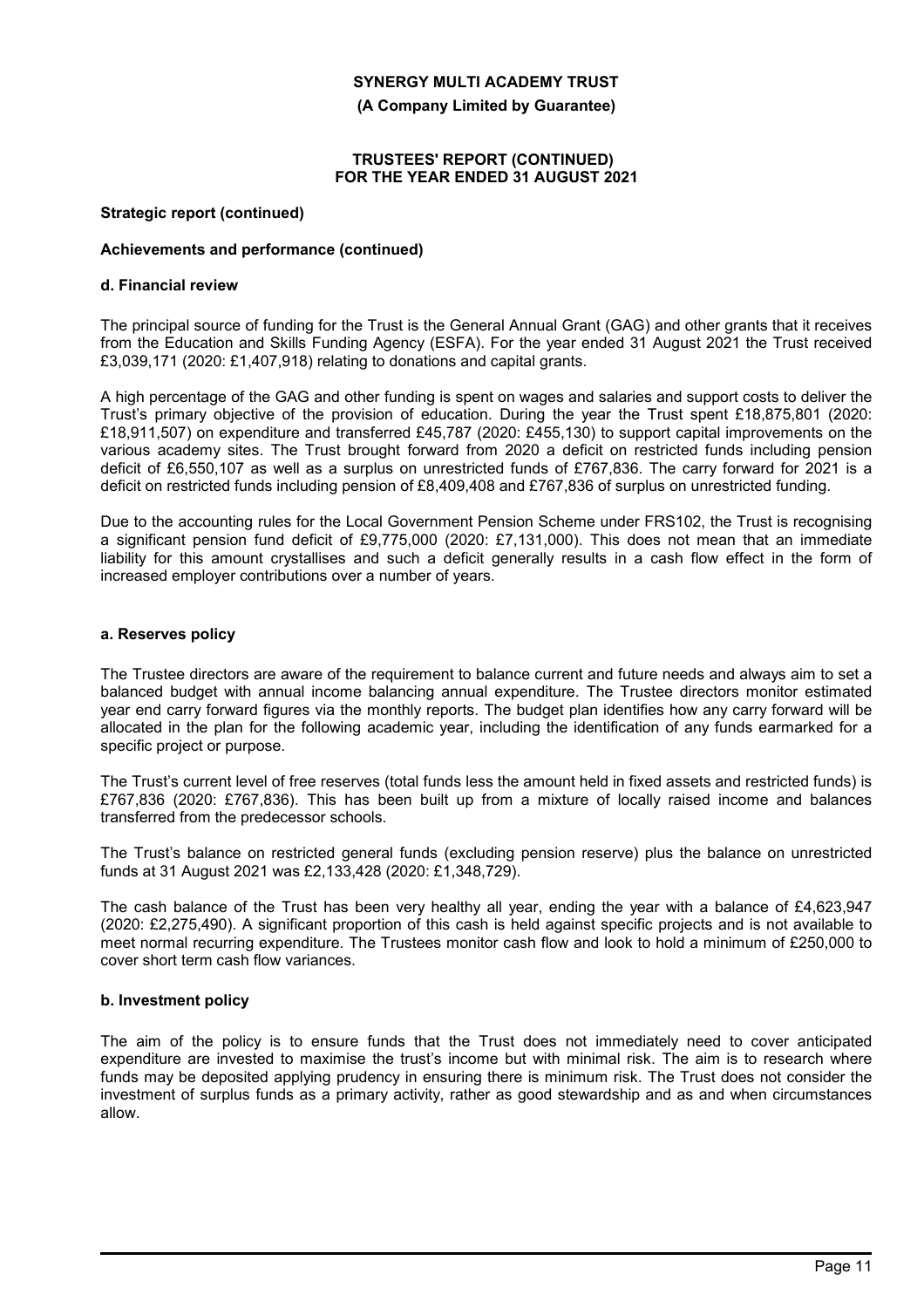**(A Company Limited by Guarantee)**

## **TRUSTEES' REPORT (CONTINUED) FOR THE YEAR ENDED 31 AUGUST 2021**

#### **c. Principal risks and uncertainties**

The Trust maintains a risk register identifying the major risks to which the Trust is exposed and identifying actions and procedures to mitigate those risks. A formal review of the risk register was undertaken by the Audit Committee. Internal control systems and the exposure to said risks are monitored carefully.

A significant additional risk to the Trust over the year was the pandemic. A range of control procedures were put in place to successfully mitigate this risk across all settings within the Trust. However, residual risk remains as it is dependent on:

- external factors including levels of local infections and numbers of pupils and staff exposed to the virus both within and outside schools.
- The size of any gaps in learning and progress.

The Trust has developed robust contingency plan to mitigate these potential residual risks including immediate remote learning, intervention and tutoring.

The principal risks facing the Trust are outlined below. Those facing the Trust at an operational level are addressed by its systems and by internal financial and other controls.

The Trustees report that the trust's financial and internal controls conform to guidelines issued by the ESFA, and that improvements to the wider framework of systems dealing with business risk and risk management strategy continue to be made and formally documented.

It is recognised that systems can only provide reasonable but not absolute assurance that major risks have been adequately managed.

As a Trust, the level of financial risk is low. Cash flows can be reliably forecast, monitored and reported. Staff costs make up the majority of expenditure and are relatively stable with contingencies in place to cover such items as sickness and maternity.

The Trustees assess the principal risks and uncertainties facing the Trust as follows:

- The Trust has considerable reliance on continued Government funding through the ESFA and there is no assurance that Government policy or practice will remain the same or that public funding will continue at the same levels or on the same terms. In addition, there is a risk of falling pupil numbers leaving individual academies financially unsustainable.
- Failures in governance and/or management the risk in this area arises from potential failure to effectively manage the Trust's finances, internal controls, compliance with regulations and legislation, statutory returns, etc. The Trustees continue to review and ensure that appropriate measures are in place to mitigate these risks.
- Reputational the continuing success of the Trust is dependent on continuing to attract pupils in sufficient numbers by maintaining the highest educational standards. To mitigate this risk, Trustees ensure that student progress and outcomes are closely monitored and reviewed.
- Safeguarding and child protection The Trustees continue to ensure that the highest standards are maintained in the areas of selection and monitoring of staff, the operation of child protection policies and procedures, health & safety and discipline. The Trust has invested in a new Safeguarding system for its academies.
- Staffing The success of the Trust is reliant on the quality of its staff and the trustees monitor and review policies and procedures and recruitment to ensure continued development and training of staff as well as ensuring there is clear succession planning.
- Fraud and mismanagement of funds All finance staff receive training to keep up to date with financial practice requirements and develop their skills in this area.
- Financial instruments The Trust only deals with bank balances, cash and trade creditors, with limited trade (and other) debtors. The risk in this area is considered to be low; and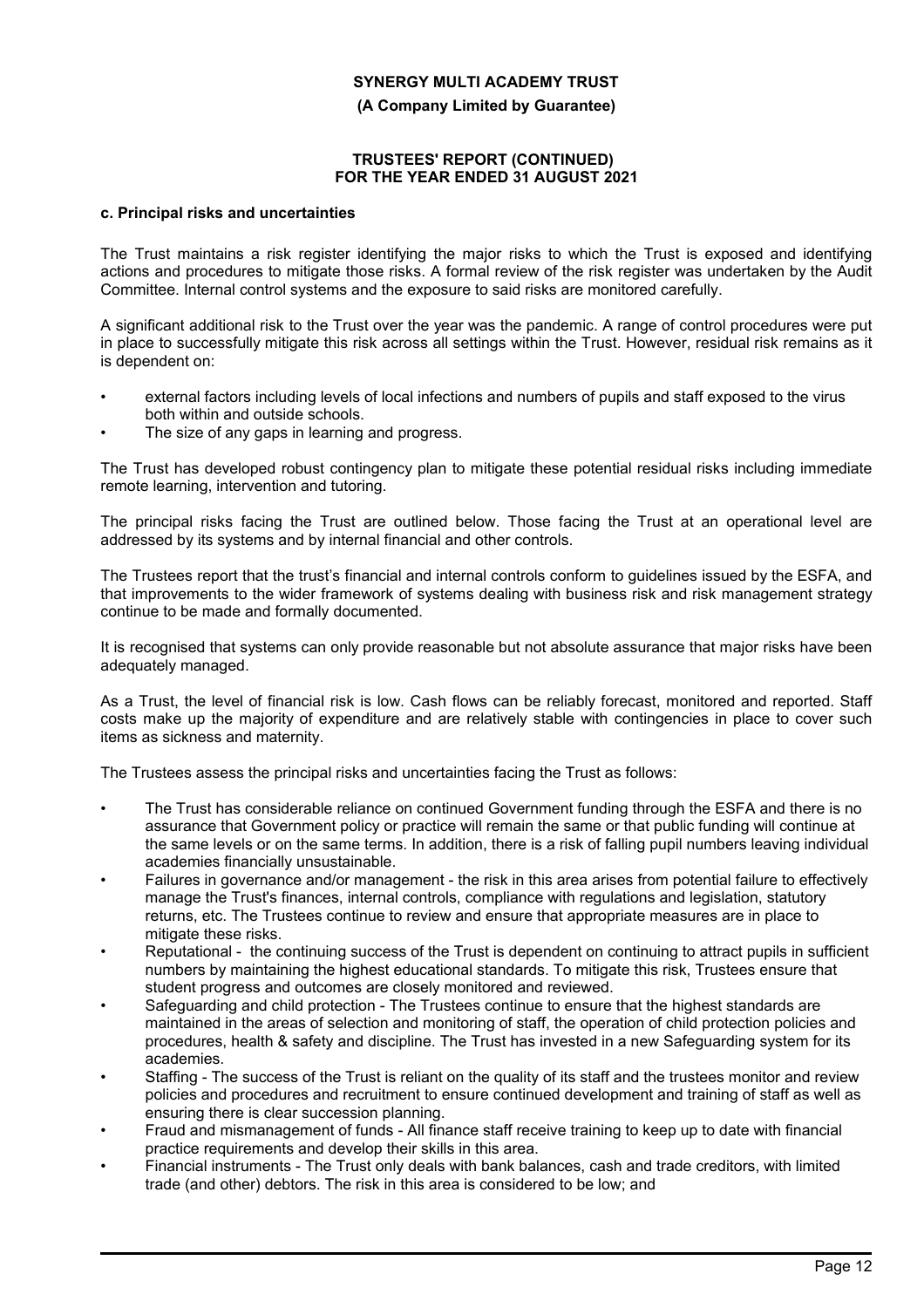**(A Company Limited by Guarantee)**

## **TRUSTEES' REPORT (CONTINUED) FOR THE YEAR ENDED 31 AUGUST 2021**

• Defined benefit pension liability - As the Government has agreed to meet the defined benefit pension liability of any school ceasing to exist the main risk to the trust is an annual cash flow funding of part of the deficit. Trustees take these payments into account when setting the annual budget plan.

The Trust has continued to strengthen its risk management process throughout the year by formalising the process and ensuring staff awareness.

## **Fundraising**

The schools within the Trust do not carry out fundraising of themselves, however the Friends of the respective schools have held small fundraising events during the year. The Trust does not work with professional fundraisers or companies who carry out fundraising on its behalf. During the year no complaints or issues have arisen as a result of the fundraising events.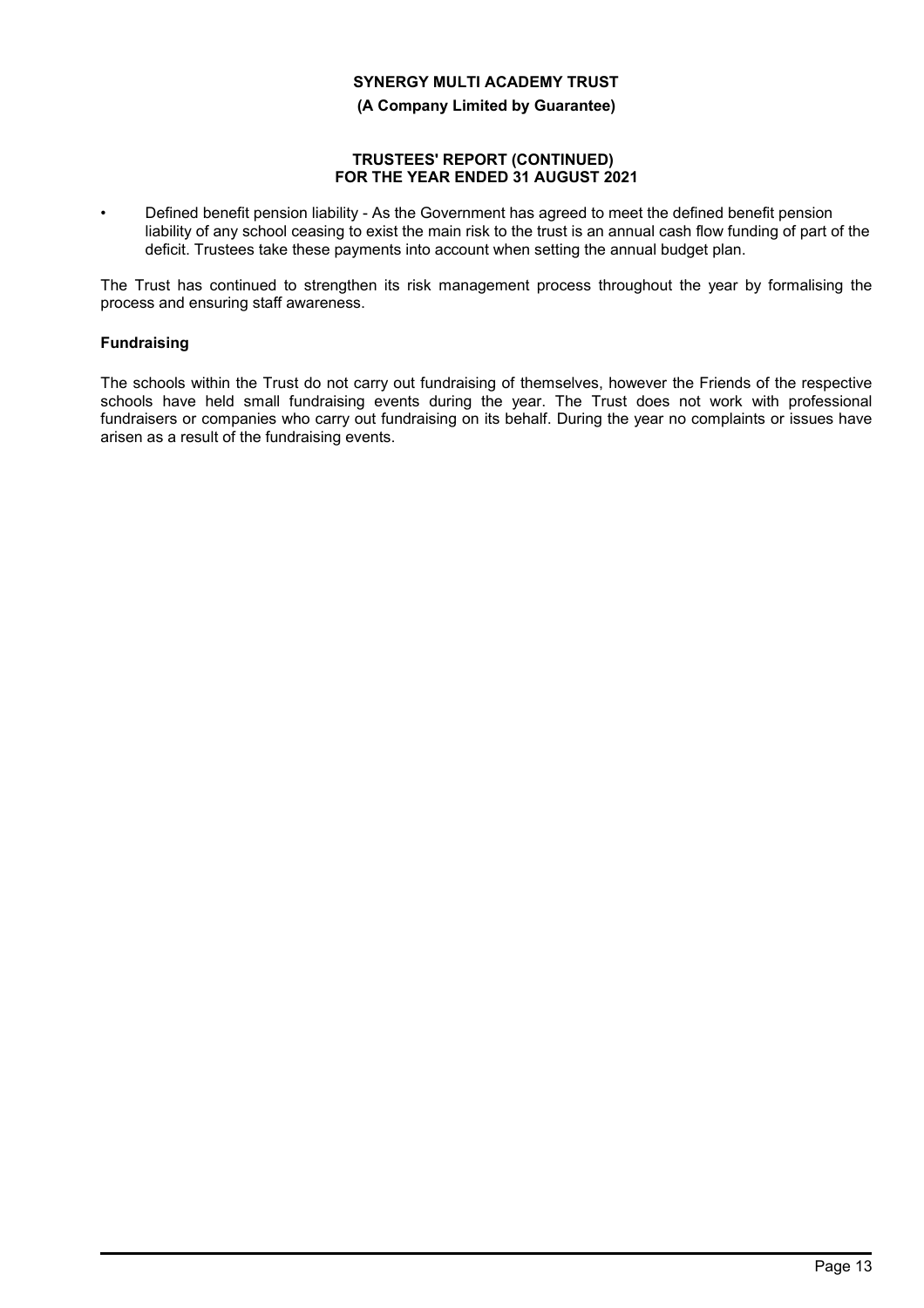**(A Company Limited by Guarantee)**

#### **TRUSTEES' REPORT (CONTINUED) FOR THE YEAR ENDED 31 AUGUST 2021**

## **Streamlined energy and carbon reporting**

The Academy Trust's greenhouse gas emissions and energy consumption are as follows:

|                                                      | 2021      | 2020      |
|------------------------------------------------------|-----------|-----------|
| Energy consumption used to calculate emissions (kWh) | 2,944,933 | 3,078,294 |
| Energy consumption breakdown (kWh):                  |           |           |
| Gas                                                  | 2,069,844 | 2,044,558 |
| Electricity                                          | 857,415   | 996,987   |
| Transport fuel - owned transport                     | 11,904    | 21,433    |
| Transport fuel - employee vehicles                   | 5,769     | 15,316    |
| Scope 1 emissions (in tonnes of CO2 equivalent):     |           |           |
| Gas consumption                                      | 490.2     | 463.1     |
| Owned transport                                      | 2.9       | 5.3       |
| <b>Total scope 1</b>                                 | 493.1     | 468.4     |
| Scope 2 emissions (in tonnes of CO2 equivalent):     |           |           |
| Electricity                                          | 182.1     | 232.4     |
| Scope 3 emissions (in tonnes of CO2 equivalent):     |           |           |
| Business travel in employee-owned vehicles           | 1.6       | 4.2       |
| Total gross emissions (in tonnes of C02 equivalent): | 676.8     | 705.0     |
| Intensity ratio:                                     |           |           |
| Tonnes of CO2 equivalent per pupil                   | 0.2091    | 0.2217    |
|                                                      |           |           |

The intensity ratio in tonnes of CO2 equivalent per pupil is 0.2091.

The Academy Trust has followed and used the following quantification and reporting methodologies:

- the 2019 HM Government Environmental Reporting Guidelines;
- the GHG Reporting Protocol Corporate Standard; and
- the 2020 UK Government's Conversion Factors for Company Reporting.

The chosen intensity ratio is total gross emissions in tonnes of CO2 equivalent per pupil, the recommended ratio for the sector.

We have made greater use of video conferencing technology thereby reducing the need to travel.

During the year the Trust was successful in applying for £2.2m from the Government Public Sector Decarbonisation Scheme (PSDS). This grant along with additional funding from the Trust's School Condition Allowance was spent on LED lighting, improved insulation, double glazing, solar panels and air source heat pumps to replace oil and gas at selected sites.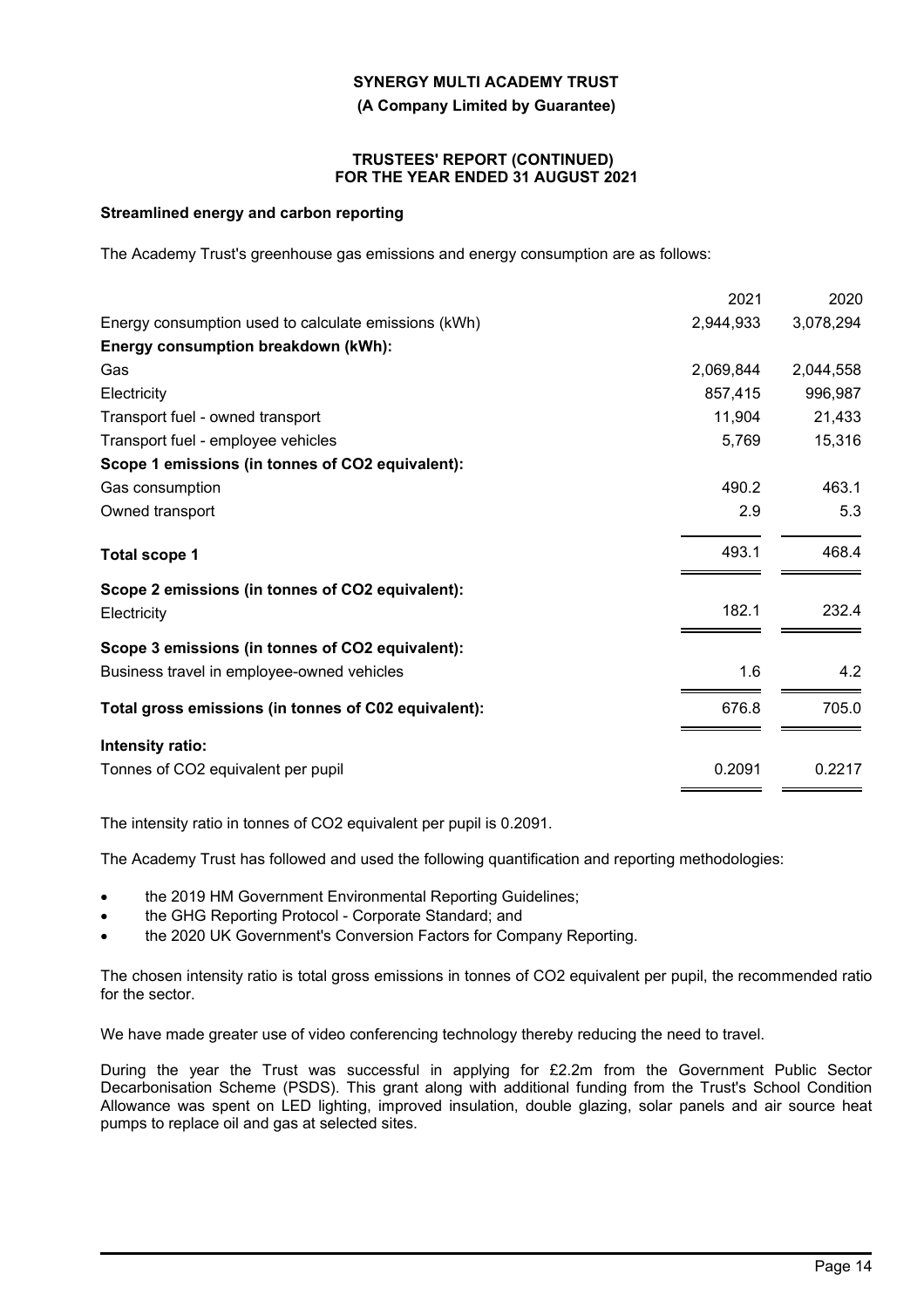**(A Company Limited by Guarantee)**

## **TRUSTEES' REPORT (CONTINUED) FOR THE YEAR ENDED 31 AUGUST 2021**

## **Plans for future periods**

The Trust has grown to over 3,000 pupils, which gives access to additional capital funds. The MAT development plan indicates ambition to grow further to more than 4,000 pupils and, to this end, the Trust has been actively working with North Norfolk Academy Trust to implement a merger proposal. Importantly, all new Trust schools will remain within a 40 minute drive of each other. This will allow teachers to work together more easily, to share expertise, to visit each other's schools and improve standards as a result.

Our intention is to work with all schools to ensure that the highest quality education is provided for each pupil. It is our intention to ensure that all academies are well resourced, appropriately supported, cooperating and determined to achieve to the highest standard. The planned increased size of the Trust will create significantly improved capacity for school improvement, combined with greater capacity for efficiencies.

## **Funds held as custodian on behalf of others**

There are no funds held as Custodian Trustee on behalf of others.

## **Disclosure of information to auditors**

Insofar as the Trustees are aware:

- there is no relevant audit information of which the charitable company's auditors are unaware, and
- that Trustees have taken all steps that they ought to have taken to make themselves aware of any relevant audit information and to establish that the auditors are aware of that information.

The Trustees' Report, incorporating a strategic report, was approved by order of the Board of Trustees, as the company directors, on 8 December 2021 and signed on its behalf by:

**Anthony Williams** Chair of Trustees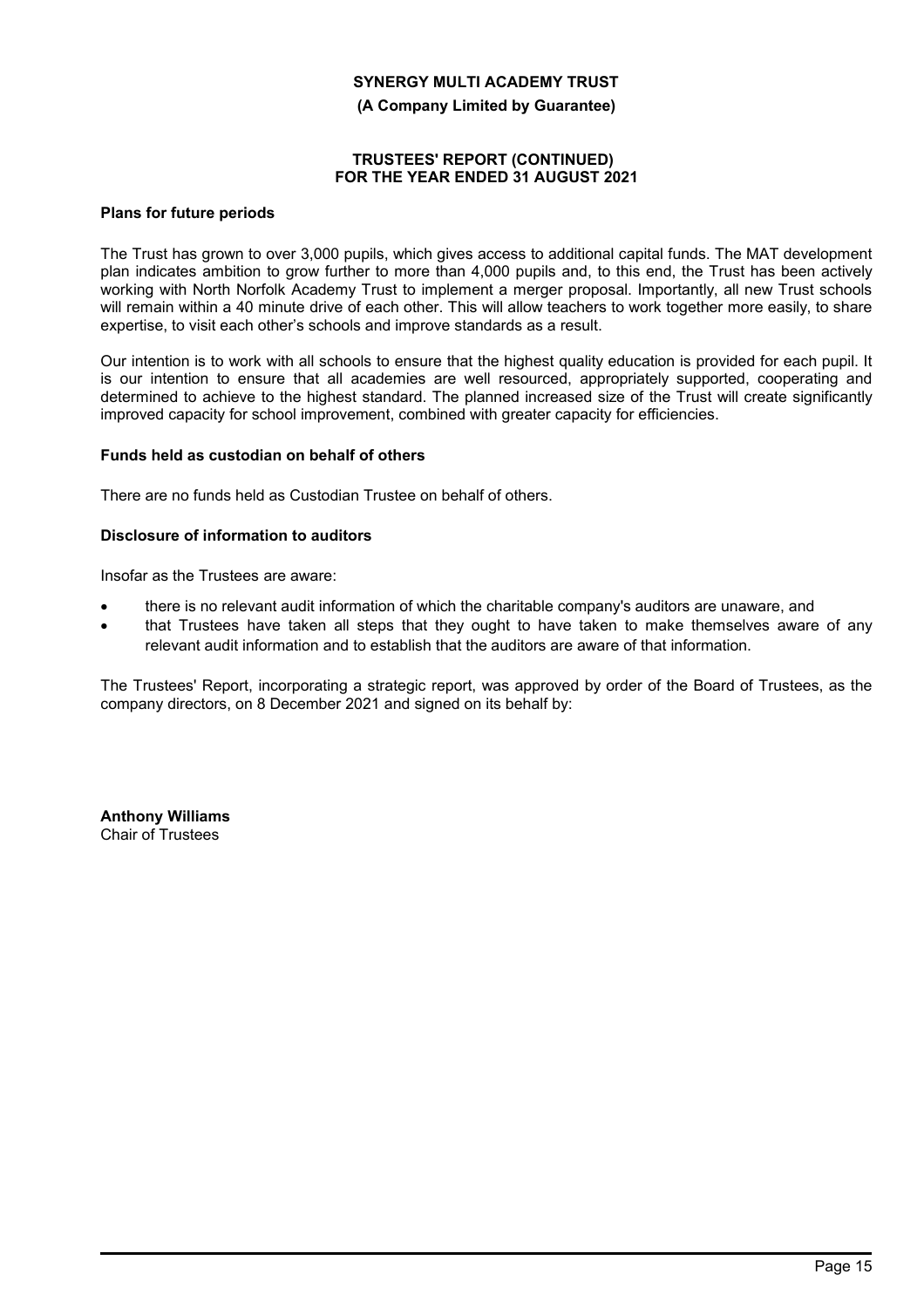#### **(A Company Limited by Guarantee)**

## **GOVERNANCE STATEMENT**

#### **Scope of responsibility**

As Trustees, we acknowledge we have overall responsibility for ensuring that Synergy Multi Academy Trust has an effective and appropriate system of control, financial and otherwise. However, such a system is designed to manage rather than eliminate the risk of failure to achieve business objectives and can provide only reasonable and not absolute assurance against material misstatement or loss.

As trustees, we have reviewed and taken account of the guidance in DfE's competency framework for governance, using the NGA framework.

The Board of Trustees has delegated the day-to-day responsibility to the Chief Executive Officer, as accounting officer, for ensuring financial controls conform with the requirements of both propriety and good financial management and in accordance with the requirements and responsibilities assigned to it in the funding agreement between Synergy Multi Academy Trust and the Secretary of State for Education. They are also responsible for reporting to the Board of Trustees any material weaknesses or breakdowns in internal control.

#### **Governance**

The information on governance included here supplements that described in the Trustees' Report and in the Statement of Trustees' Responsibilities. The Board of Trustees has formally met 9 times during the year.

Attendance during the year at meetings of the Board of Trustees was as follows:

| Trustee                                  | Meetings attended | Out of a possible |
|------------------------------------------|-------------------|-------------------|
| Anthony Williams, Chair of Trustees      |                   |                   |
| Graham Pickhaver (resigned 30 June 2021) | 8                 |                   |
| Andrew Savage                            |                   |                   |
| Deborah Boldero                          |                   |                   |
| Richard Madle (resigned 7 July 2021)     |                   | 8                 |
| <b>Tracey Hughes</b>                     |                   |                   |
| Natasha Hutcheson                        | 8                 |                   |
| <b>Bryan Hurst</b>                       |                   |                   |
| <b>Robert Martlew</b>                    |                   |                   |

The Board of Directors, Members and Local Governing Boards have been effective in their work, specifically:

- Working with senior staff to set the strategic direction for the Trust, including growth.
- Holding senior staff to account.
- Ensuring financial probity.
- Ensuring compliance with charity law requirements.

During the year, the Board embedded the work of a separate Audit Committee, which to date has comprised all Trustees but is held as a separate meeting with a different Chair to that of the full Board. The committee has reviewed the Risk Register and ensured Internal Scrutiny. Areas identified for scrutiny were based on external audit report findings and risks identified in the register, including those arising from COVID 19.

The Board has reviewed the structure of meetings and determined that from September 1st, it will form a separate Finance committee and a separate Pay and Remuneration Committee.

The COVID 19 pandemic posed particular challenges for the Board and for individual schools within the Trust. Board meetings were conducted virtually to good effect, and Directors were acutely aware of the importance of:

- Monitoring the effectiveness of provision in schools, particularly for vulnerable pupils.
- Ensuring compliance with PHE, DfE, and Health and Safety guidance.
- Ensuring the wellbeing of leaders, staff and pupils.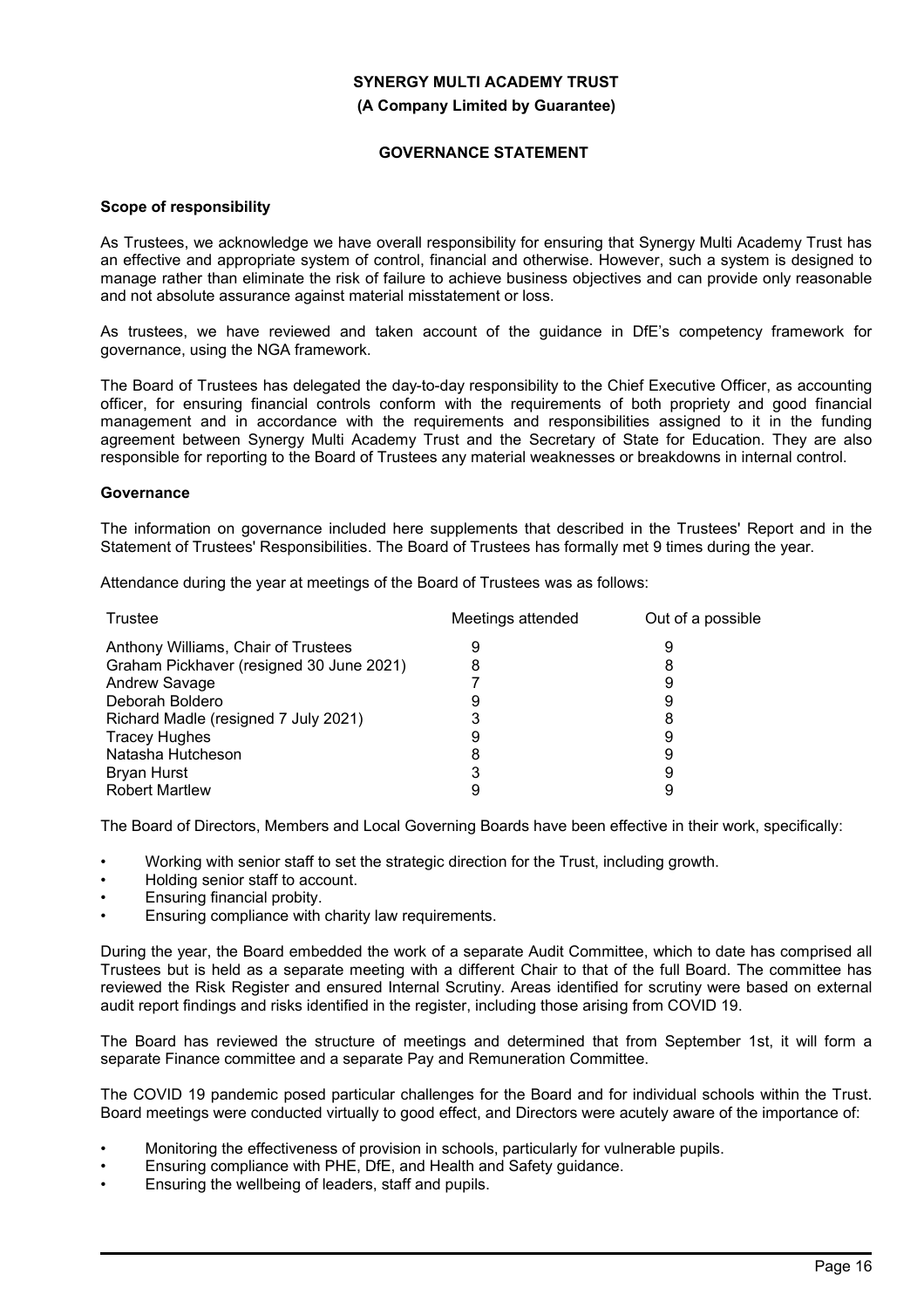#### **(A Company Limited by Guarantee)**

## **GOVERNANCE STATEMENT (CONTINUED)**

## **Governance (continued)**

Detailed work was undertaken by the Board and Members around further growth of the Trust, specifically on the proposal to merge with another Trust. This evidenced the effective work of the Board in exercising its duty to help set strategic direction for the Trust, and the proposal was approved by the Regional Schools Commissioner.

The quality of information used by the Board further improved during the year. Reports on the effectiveness of provision within schools were enhanced by the planned regular attendance of the Executive Primary Lead and Estates Manager.

### **Governance reviews**

The Board has reviewed the experience, skills and competencies of individual Directors and Members against the Department for Education competency framework. Across the Board, all required competencies are evident, coupled with a very good range of experience, including:

- **Governance**
- **Business**
- Finance
- Law
- Human Resources
- **Compliance**
- Estates management

The Audit Committee is also a sub-committee of the main Board of Trustees. The purpose of this committee is to:

- Agree the programme of work to deliver internal scrutiny.
- Receive and consider reports from internal and external audits.
- Ensure the risk register is maintained and is comprehensive.
- Report to the main Board on matters of control.

Attendance during the year at meetings was as follows:

| Trustee                                  | Meetings attended | Out of a possible |
|------------------------------------------|-------------------|-------------------|
| Natasha Hutcheson (Chair)                | 3                 |                   |
| <b>Anthony Williams</b>                  |                   |                   |
| Andrew Savage                            |                   |                   |
| <b>Bryan Hurst</b>                       |                   |                   |
| Deborah Boldero                          |                   | 3                 |
| Graham Pickhaver (resigned 30 June 2021) |                   |                   |
| Richard Madle (resigned 7 July 2021)     |                   |                   |
| <b>Robert Martlew</b>                    |                   | 3                 |
| <b>Tracey Hughes</b>                     |                   |                   |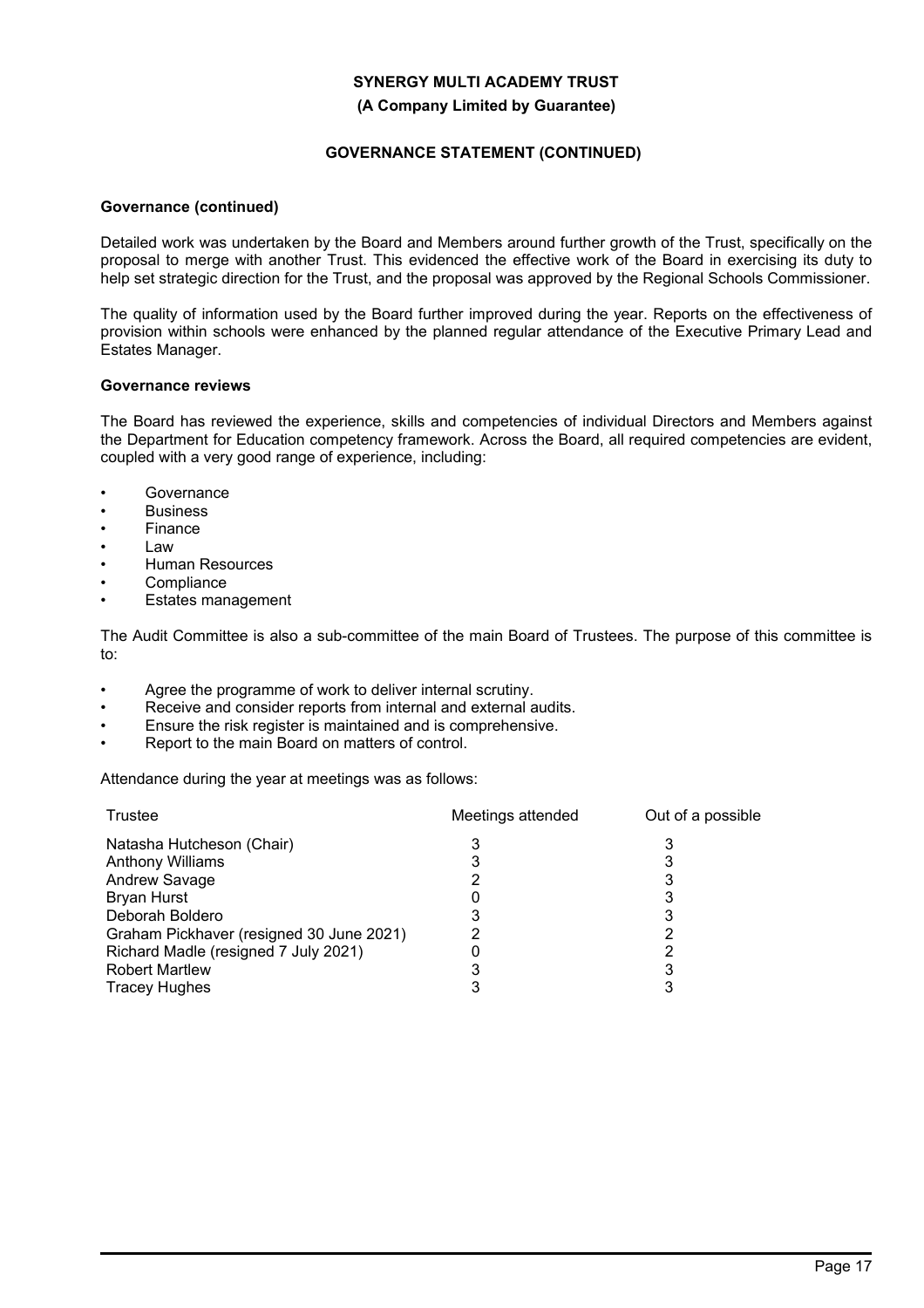#### **(A Company Limited by Guarantee)**

## **GOVERNANCE STATEMENT (CONTINUED)**

## **Review of value for money**

As accounting officer, the Chief Executive Officer has responsibility for ensuring that the Academy Trust delivers good value in the use of public resources. The accounting officer understands that value for money refers to the educational and wider societal outcomes achieved in return for the taxpayer resources received.

The Accounting Officer considers how the academy trust's use of its resources has provided good value for money during each academic year, and reports to the Board of Trustees where value for money can be improved, including the use of benchmarking data where appropriate. The Accounting Officer for the academy trust has delivered improved value for money during the year by:

- Implementing the restructuring of staff in a number of schools, to reduce in year deficits whilst maintaining the quality of provision.
- Reviewing catering contracts, resulting in a proposal to bring more catering in house, to improve consistency of provision and secure better value for money.
- Improved co ordination of school IT purchasing via the Central Services IT Manager to ensure that, where possible, bulk purchase savings are obtained.

## **The purpose of the system of internal control**

The system of internal control is designed to manage risk to a reasonable level rather than to eliminate all risk of failure to achieve policies, aims and objectives. It can, therefore, only provide reasonable and not absolute assurance of effectiveness. The system of internal control is based on an on-going process designed to identify and prioritise the risks to the achievement of Academy Trust policies, aims and objectives, to evaluate the likelihood of those risks being realised and the impact should they be realised, and to manage them efficiently, effectively and economically. The system of internal control has been in place in Synergy Multi Academy Trust for the year 1 September 2020 to 31 August 2021 and up to the date of approval of the annual report and financial statements.

#### **Capacity to handle risk**

The Board of Trustees has reviewed the key risks to which the Academy Trust is exposed together with the operating, financial and compliance controls that have been implemented to mitigate those risks. The Board of Trustees is of the view that there is a formal ongoing process for identifying, evaluating and managing the Academy Trust's significant risks that has been in place for the year 1 September 2020 to 31 August 2021 and up to the date of approval of the annual report and financial statements. This process is regularly reviewed by the Board of Trustees.

## **The risk and control framework**

The Academy Trust's system of internal financial control is based on a framework of regular management information and administrative procedures including the segregation of duties and a system of delegation and accountability. In particular, it includes:

- comprehensive budgeting and monitoring systems with an annual budget and periodic financial reports which are reviewed and agreed by the Board of Trustees
- regular reviews of reports which indicate financial performance against the forecasts and of major purchase plans, capital works and expenditure programmes
- setting targets to measure financial and other performance
- clearly defined purchasing (asset purchase or capital investment) guidelines
- identification and management of risks

The Board of Trustees considered the need for a specific internal audit function and decided to appoint Educator Solutions (Norfolk County Council) to carry out reviews to provide independent assurance in respect of particular aspects of the Trust's activities.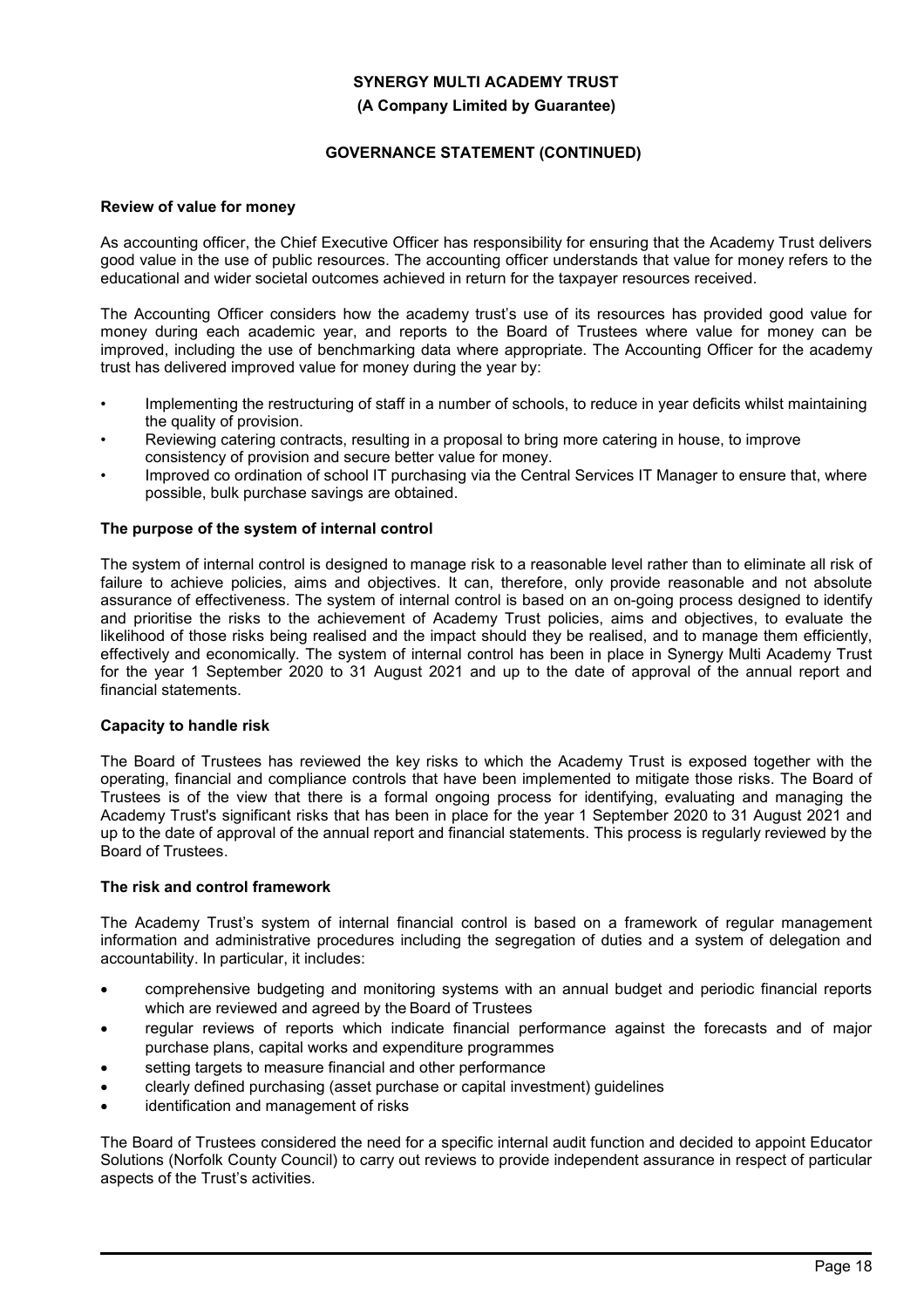#### **(A Company Limited by Guarantee)**

## **GOVERNANCE STATEMENT (CONTINUED)**

## **The risk and control framework (continued)**

The independent assurance role includes giving advice on financial and other control matters and performing a range of checks on the academy trust's systems.

The main duties of the Internal Assurance Function are to provide the board with on-going independent assurance that:

- The financial responsibilities of the Board are being properly discharged
- Financial considerations are fully considered in reaching decisions
- Advice and guidance are provided to the board on how to address weaknesses in financial and other controls, recommending improvements but without weakening the responsibility of the management for the day to day running of the trust.
- Risks are adequately identified, reported, and managed.

The scope of the internal assurance function was agreed by the Audit Committee and in the current period included compliance with the requirements of the Academies Financial Handbook, covering the following:

- 1. Trustee information is accurate and up to date on all statutory portals
- 2. Statutory information and policies are published on the Trust website
- 3. Finance and associated policies and schemes are up to date and meet requirements
- 4. Governance check to ensure that the top ten 'musts' are being met
- 5. Review of monthly management accounts for compliance, timing, and content
- 6. Review of Trustee minutes for evidence of good value, proper procurement process and links to the Trust Development Plan<br>7. Review of Risk Register
- Review of Risk Register and Business Continuity Plans.

The original plan of work for the internal auditor had to be modified this year as a result of the coronavirus outbreak and the lockdown restrictions. There were no material control issues arising from the revised programme of work.

#### **Review of effectiveness**

As accounting officer, the Chief Executive Officer has responsibility for reviewing the effectiveness of the system of internal control. During the year in question the review has been informed by:

- the work of the internal auditor:
- the work of the external auditors;
- the financial management and governance self-assessment process;
- the school resource management self-assessment tool;
- the work of the executive managers within the Academy Trust who have responsibility for the development and maintenance of the internal control framework.

The accounting officer has been advised of the implications of the result of their review of the system of internal control by the committee and a plan to address weaknesses and ensure continuous improvement of the system is in place.

Approved by order of the members of the Board of Trustees on 8 December 2021 and signed on their behalf by:

**Anthony Williams** Chair of Trustees

**Robert Martlew** Accounting Officer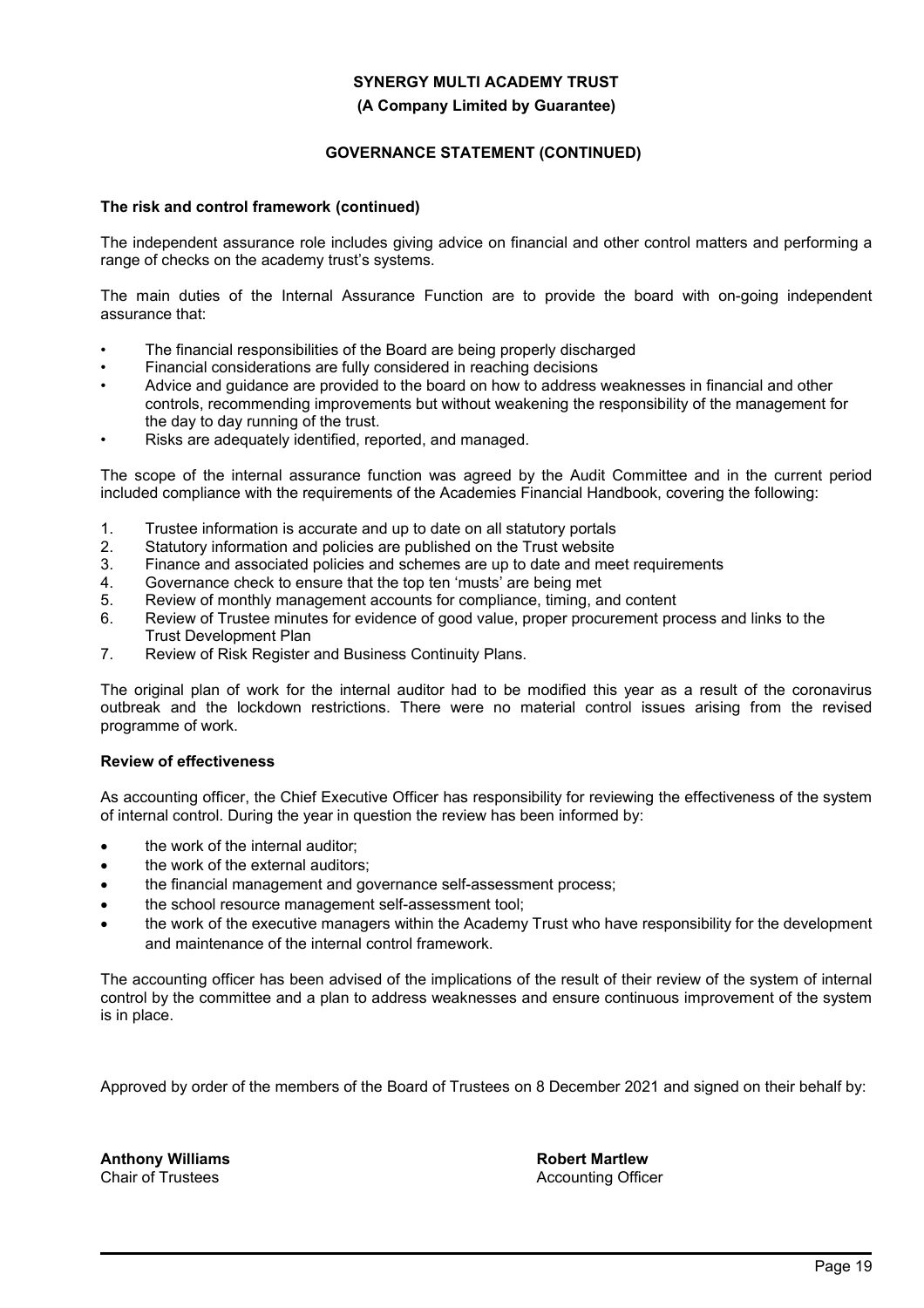## **(A Company Limited by Guarantee)**

## **STATEMENT ON REGULARITY, PROPRIETY AND COMPLIANCE**

As accounting officer of Synergy Multi Academy Trust I have considered my responsibility to notify the Academy Trust Board of Trustees and the Education & Skills Funding Agency (ESFA) of material irregularity, impropriety and non-compliance with terms and conditions of all funding received by the Academy Trust, under the funding agreement in place between the Academy Trust and the Secretary of State for Education. As part of my consideration I have had due regard to the requirements of the Academies Financial Handbook 2020.

I confirm that I and the Academy Trust Board of Trustees are able to identify any material irregular or improper use of all funds by the Academy Trust, or material non-compliance with the terms and conditions of funding under the Academy Trust's funding agreement and the Academies Financial Handbook 2020.

I confirm that no instances of material irregularity, impropriety or funding non-compliance have been discovered to date. If any instances are identified after the date of this statement, these will be notified to the Board of Trustees and ESFA.

**Robert Martlew** Accounting Officer Date: 8 December 2021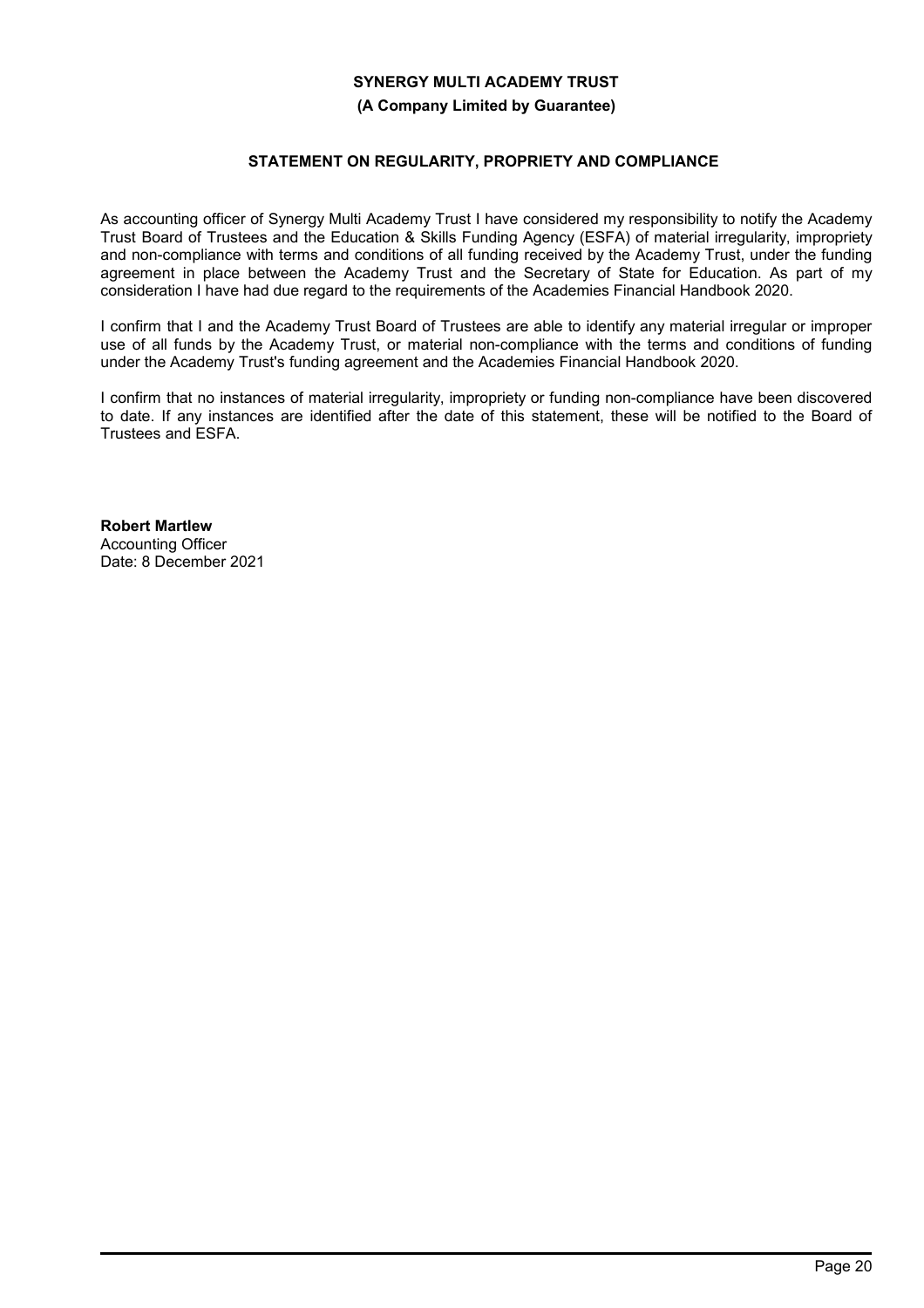## **(A Company Limited by Guarantee)**

## **STATEMENT OF TRUSTEES' RESPONSIBILITIES FOR THE YEAR ENDED 31 AUGUST 2021**

The Trustees (who are also the directors of the charitable company for the purposes of company law) are responsible for preparing the Trustees' Report (including the Strategic Report and Directors' Report) and the financial statements in accordance with the Academies Accounts Direction published by the Education & Skills Funding Agency, United Kingdom Accounting Standards (United Kingdom Generally Accepted Accounting Practice) and applicable law and regulations.

Company law requires the Trustees to prepare financial statements for each financial year. Under company law, the Trustees must not approve the financial statements unless they are satisfied that they give a true and fair view of the state of affairs of the charitable company and of its incoming resources and application of resources, including its income and expenditure. In preparing these financial statements, the Trustees are required to:

- select suitable accounting policies and then apply them consistently;
- observe the methods and principles of the Charities SORP 2019 and the Academies Accounts Direction 2020 to 2021;
- make judgments and accounting estimates that are reasonable and prudent;
- state whether applicable UK Accounting Standards have been followed, subject to any material departures disclosed and explained in the financial statements;
- prepare the financial statements on the going concern basis unless it is inappropriate to presume that the charitable company will continue in operation.

The Trustees are responsible for keeping adequate accounting records that are sufficient to show and explain the charitable company's transactions and disclose with reasonable accuracy at any time the financial position of the charitable company and enable them to ensure that the financial statements comply with the Companies Act 2006. They are also responsible for safeguarding the assets of the charitable company and hence for taking reasonable steps for the prevention and detection of fraud and other irregularities.

The Trustees are responsible for ensuring that in its conduct and operation the charitable company applies financial and other controls, which conform with the requirements both of propriety and of good financial management. They are also responsible for ensuring grants received from the Education & Skills Funding Agency and Department for Education have been applied for the purposes intended.

The Trustees are responsible for the maintenance and integrity of the corporate and financial information included on the charitable company's website. Legislation in the United Kingdom governing the preparation and dissemination of financial statements may differ from legislation in other jurisdictions.

Approved by order of the members of the Board of Trustees on 8 December 2021 and signed on its behalf by:

**Anthony Williams** Chair of Trustees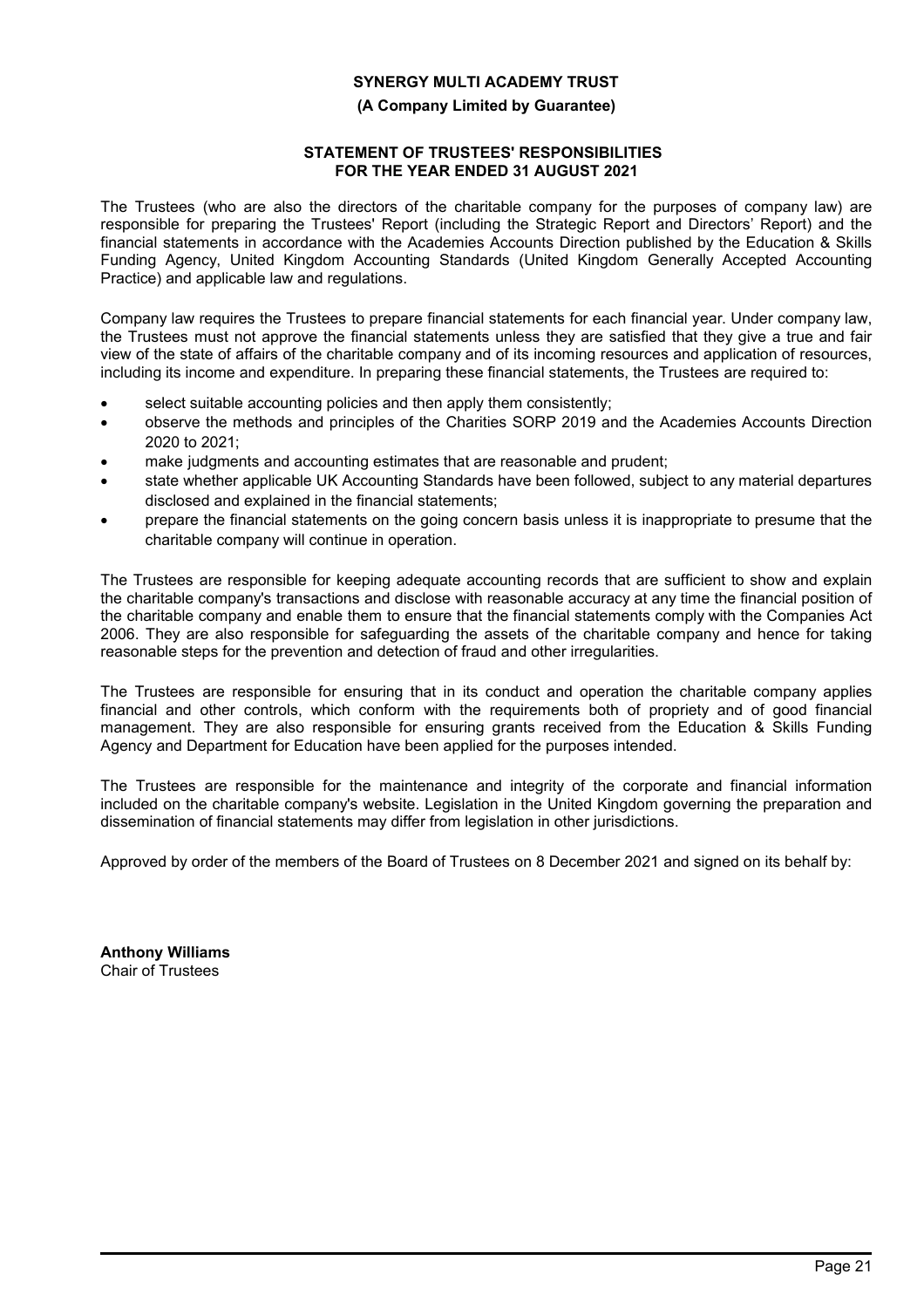#### **(A Company Limited by Guarantee)**

#### **INDEPENDENT AUDITORS' REPORT ON THE FINANCIAL STATEMENTS TO THE MEMBERS OF SYNERGY MULTI ACADEMY TRUST**

## **Opinion**

We have audited the financial statements of Synergy Multi Academy Trust (the 'academy trust') for the year ended 31 August 2021 which comprise the Statement of Financial Activities, the Balance Sheet, the Statement of Cash Flows and notes to the financial statements, including a summary of significant accounting policies. The financial reporting framework that has been applied in their preparation is applicable law and United Kingdom Accounting Standards (United Kingdom Generally Accepted Accounting Practice), including Financial Reporting Standard 102 The Financial Reporting Standard applicable in the UK and Republic of Ireland, the Charities SORP 2019 and the Academies Accounts Direction 2020 to 2021 issued by the Education and Skills Funding Agency.

In our opinion the financial statements:

- give a true and fair view of the state of the Academy Trust's affairs as at 31 August 2021 and of its incoming resources and application of resources, including its income and expenditure for the year then ended;
- have been properly prepared in accordance with United Kingdom Generally Accepted Accounting Practice; and
- have been prepared in accordance with the requirements of the Companies Act 2006, the Charities SORP 2019 and the Academies Accounts Direction 2020 to 2021 issued by the Education and Skills Funding Agency.

## **Basis for opinion**

We conducted our audit in accordance with International Standards on Auditing (UK) (ISAs (UK)) and applicable law. Our responsibilities under those standards are further described in the Auditors' responsibilities for the audit of the financial statements section of our report. We are independent of the Academy Trust in accordance with the ethical requirements that are relevant to our audit of the financial statements in the UK, including the FRC's Ethical Standard, and we have fulfilled our other ethical responsibilities in accordance with these requirements. We believe that the audit evidence we have obtained is sufficient and appropriate to provide a basis for our opinion.

## **Conclusions relating to going concern**

In auditing the financial statements, we have concluded that the Trustees' use of the going concern basis of accounting in the preparation of the financial statements is appropriate.

Based on the work we have performed, we have not identified any material uncertainties relating to events or conditions that, individually or collectively, may cast significant doubt on the Academy Trust's ability to continue as a going concern for a period of at least twelve months from when the financial statements are authorised for issue.

Our responsibilities and the responsibilities of the Trustees with respect to going concern are described in the relevant sections of this report.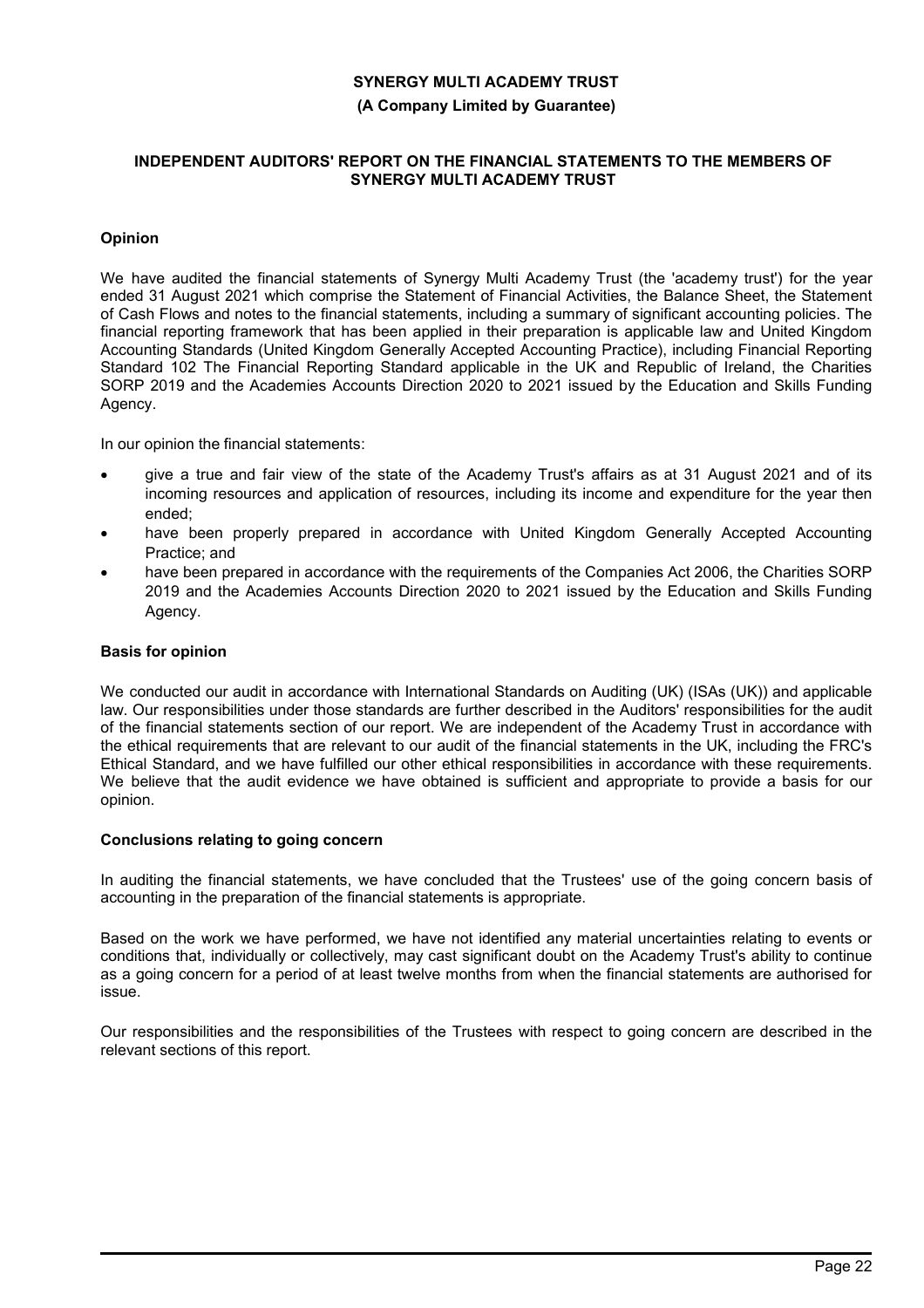## **(A Company Limited by Guarantee)**

#### **INDEPENDENT AUDITORS' REPORT ON THE FINANCIAL STATEMENTS TO THE MEMBERS OF SYNERGY MULTI ACADEMY TRUST (CONTINUED)**

#### **Other information**

The other information comprises the information included in the Annual Report other than the financial statements and our Auditors' Report thereon. The Trustees are responsible for the other information contained within the Annual Report. Our opinion on the financial statements does not cover the other information and, except to the extent otherwise explicitly stated in our report, we do not express any form of assurance conclusion thereon. Our responsibility is to read the other information and, in doing so, consider whether the other information is materially inconsistent with the financial statements or our knowledge obtained in the course of the audit, or otherwise appears to be materially misstated. If we identify such material inconsistencies or apparent material misstatements, we are required to determine whether this gives rise to a material misstatement in the financial statements themselves. If, based on the work we have performed, we conclude that there is a material misstatement of this other information, we are required to report that fact.

We have nothing to report in this regard.

## **Opinion on other matters prescribed by the Companies Act 2006**

In our opinion, based on the work undertaken in the course of the audit:

- the information given in the Trustees' Report including the Strategic Report for the financial year for which the financial statements are prepared is consistent with the financial statements; and
- the Trustees' Report and the Strategic Report have been prepared in accordance with applicable legal requirements.

Matters on which we are required to report by exception

In the light of our knowledge and understanding of the Academy Trust and its environment obtained in the course of the audit, we have not identified material misstatements in the Strategic Report and the Directors' Report..

We have nothing to report in respect of the following matters in relation to which the Companies Act 2006 requires us to report to you if, in our opinion:

- adequate accounting records have not been kept, or returns adequate for our audit have not been received from branches not visited by us; or
- the financial statements are not in agreement with the accounting records and returns; or
- certain disclosures of Trustees' remuneration specified by law are not made; or
- we have not received all the information and explanations we require for our audit.

#### **Responsibilities of trustees**

As explained more fully in the Trustees' Responsibilities Statement, the Trustees (who are also the directors of the charitable company for the purposes of company law) are responsible for the preparation of the financial statements and for being satisfied that they give a true and fair view, and for such internal control as the Trustees determine is necessary to enable the preparation of financial statements that are free from material misstatement, whether due to fraud or error.

In preparing the financial statements, the Trustees are responsible for assessing the Academy Trust's ability to continue as a going concern, disclosing, as applicable, matters related to going concern and using the going concern basis of accounting unless the Trustees either intend to liquidate the charitable company or to cease operations, or have no realistic alternative but to do so.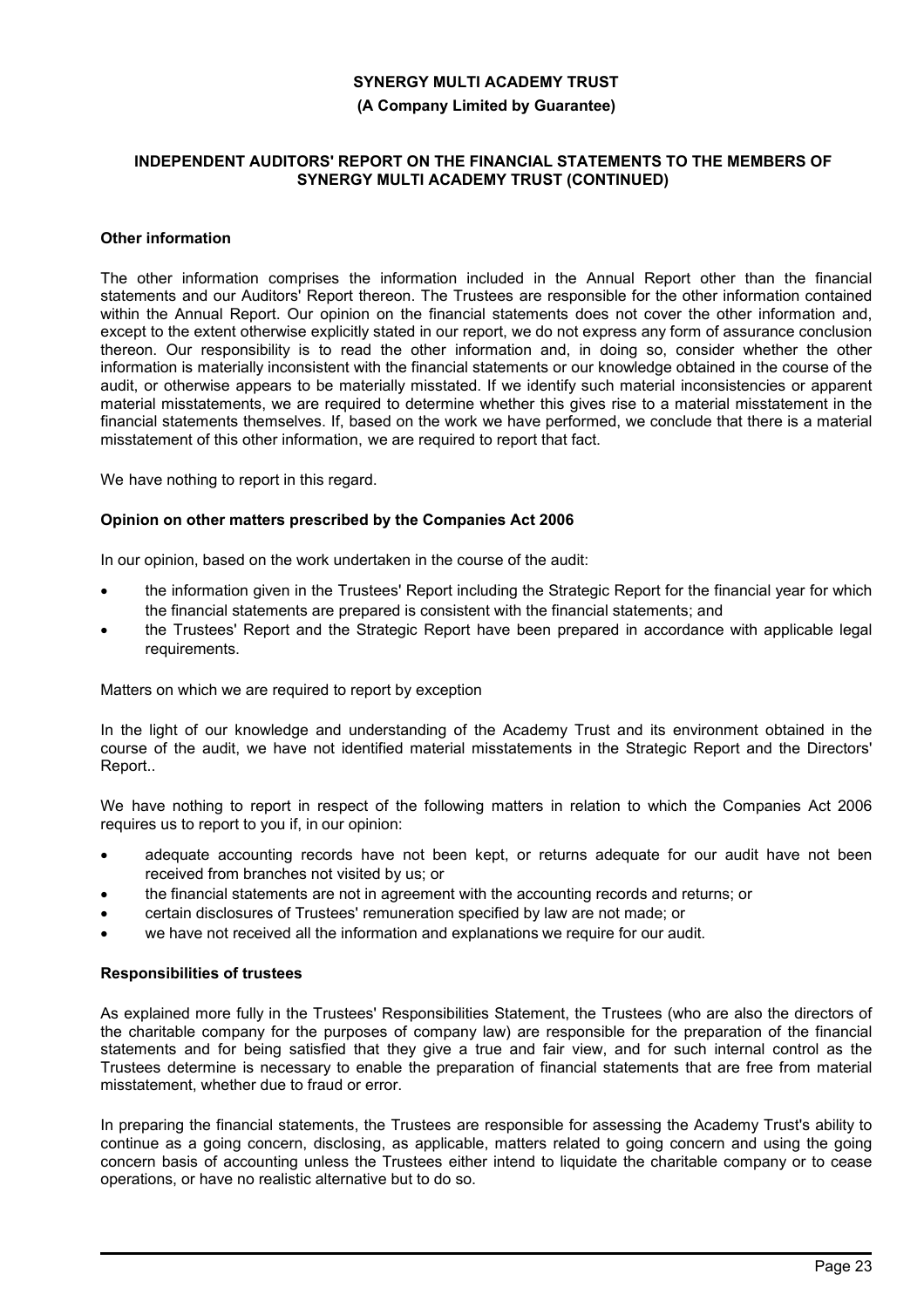## **(A Company Limited by Guarantee)**

## **INDEPENDENT AUDITORS' REPORT ON THE FINANCIAL STATEMENTS TO THE MEMBERS OF SYNERGY MULTI ACADEMY TRUST (CONTINUED)**

## **Auditors' responsibilities for the audit of the financial statements**

Our objectives are to obtain reasonable assurance about whether the financial statements as a whole are free from material misstatement, whether due to fraud or error, and to issue an Auditors' Report that includes our opinion. Reasonable assurance is a high level of assurance, but is not a guarantee that an audit conducted in accordance with ISAs (UK) will always detect a material misstatement when it exists. Misstatements can arise from fraud or error and are considered material if, individually or in the aggregate, they could reasonably be expected to influence the economic decisions of users taken on the basis of these financial statements.

Irregularities, including fraud, are instances of non-compliance with laws and regulations. We design procedures in line with our responsibilities, outlined above, to detect material misstatements in respect of irregularities, including fraud. The extent to which our procedures are capable of detecting irregularities, including fraud is detailed below:

- We reviewed systems and procedures to identify potential areas of management override risk. In particular, we carried out testing of journal entries and other adjustments for appropriateness, and evaluating the business rationale of any large or unusual transactions to determine whether they were significant to our assessment.
- We reviewed key controls, authorisation procedures and decision making processes for any unusual or one-off transactions.
- We reviewed minutes of Trustee meetings and other relevant sub-committees of the Board and agreed the financial statement disclosures to underlying supporting documentation.
- We have made enquiries of the Accounting Officer and senior management team to identify laws and regulations applicable to the Trust. We assessed details of any breaches where applicable in order to assess the impact upon the Trust.
- We reviewed the risk management processes and procedures in place including a review of the Risk Register and Board assurance reporting and the Internal Scrutiny Reports.
- We have reviewed any correspondence with the ESFA / DfE and the procedures in place for the reporting of incidents to the Trustees including reporting of any serious incidents to the Regulator if necessary.

Because of the inherent limitations of an audit, there is a risk that we will not detect all irregularities, including those leading to a material misstatement in the financial statements or non-compliance with regulation. This risk increases the more that compliance with a law or regulation is removed from the events and transactions reflected in the financial statements, as we will be less likely to become aware of instances of non-compliance. The risk is also greater regarding irregularities occurring due to fraud rather than error, as fraud involves intentional concealment, forgery, collusion, omission or misrepresentation.

A further description of our responsibilities for the audit of the financial statements is located on the Financial Reporting Council's website at: https://www.frc.org.uk/Our-Work/Audit/Audit-and-assurance/Standards-andguidance/Standards-and-guidance-for-auditors/Auditors-responsibilities-for-audit/Description-of-auditorsresponsibilities-for-audit.aspx. This description forms part of our Auditors' Report.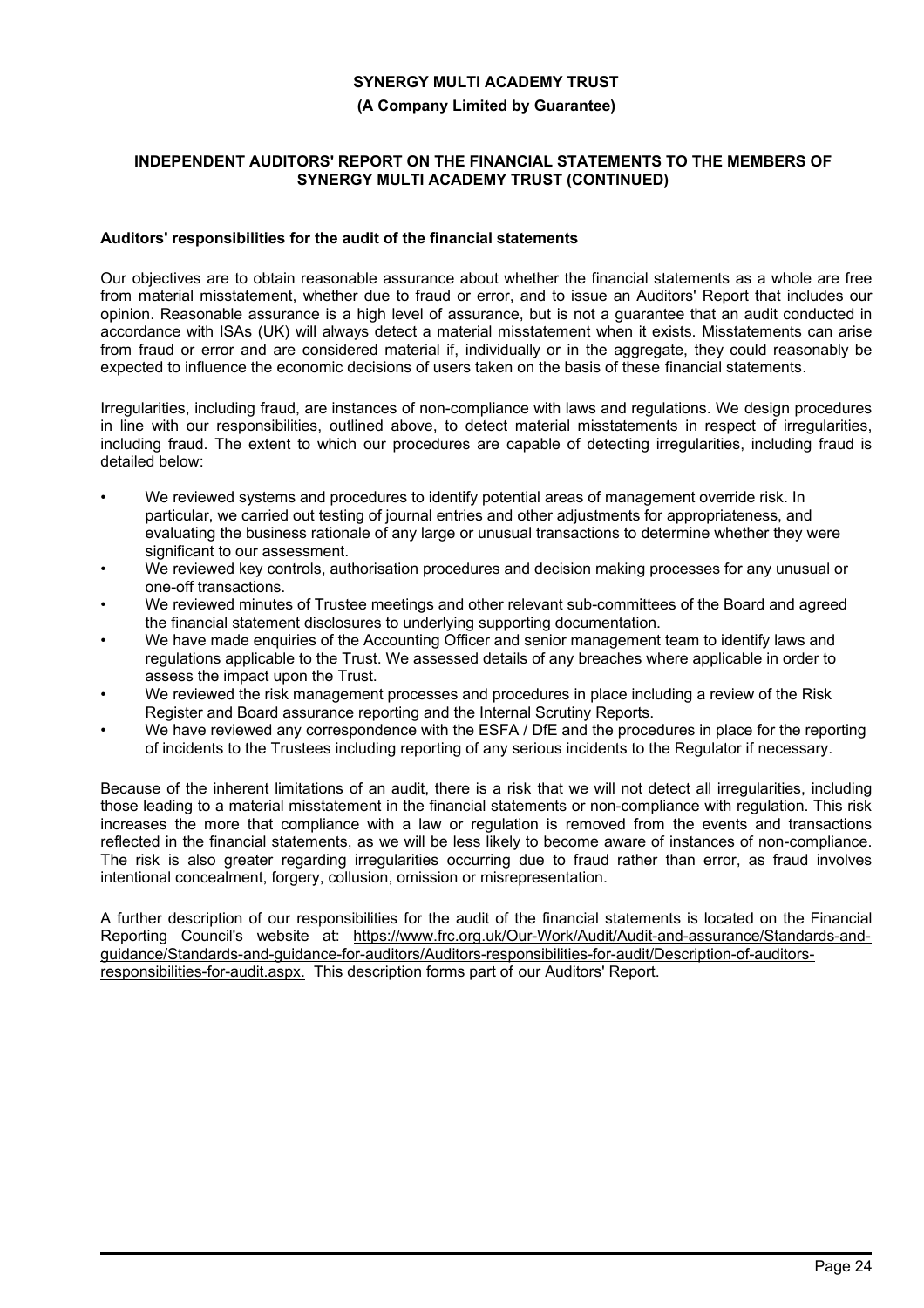**(A Company Limited by Guarantee)**

## **INDEPENDENT AUDITORS' REPORT ON THE FINANCIAL STATEMENTS TO THE MEMBERS OF SYNERGY MULTI ACADEMY TRUST (CONTINUED)**

## **Use of our report**

This report is made solely to the Academy Trust's members, as a body, in accordance with Chapter 3 of Part 16 of the Companies Act 2006. Our audit work has been undertaken so that we might state to the Academy Trust's members those matters we are required to state to them in an Auditors' Report and for no other purpose. To the fullest extent permitted by law, we do not accept or assume responsibility to anyone other than the Academy Trust and its members, as a body, for our audit work, for this report, or for the opinions we have formed.

**John Warren BSc FCA (Senior Statutory Auditor)** for and on behalf of **Price Bailey LLP** Chartered Accountants Statutory Auditors Anglia House, 6 Central Avenue St Andrews Business Park Thorpe St Andrew Norwich Norfolk NR7 0HR

24 December 2021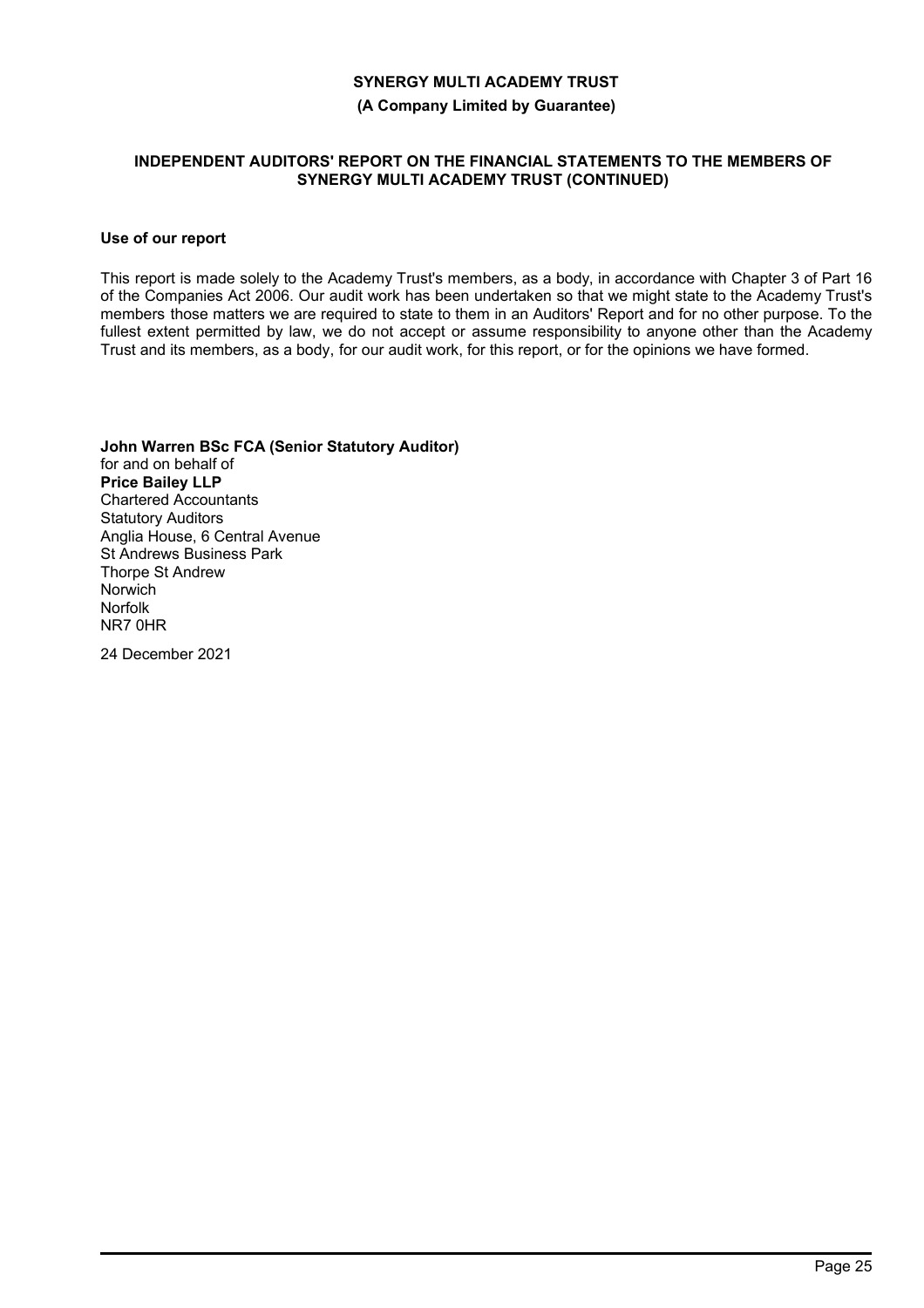## **(A Company Limited by Guarantee)**

#### **INDEPENDENT REPORTING ACCOUNTANT'S ASSURANCE REPORT ON REGULARITY TO SYNERGY MULTI ACADEMY TRUST AND THE EDUCATION AND SKILLS FUNDING AGENCY**

In accordance with the terms of our engagement letter dated 20 August 2018 and further to the requirements of the Education and Skills Funding Agency (ESFA) as included in the Academies Accounts Direction 2020 to 2021, we have carried out an engagement to obtain limited assurance about whether the expenditure disbursed and income received by Synergy Multi Academy Trust during the year 1 September 2020 to 31 August 2021 have been applied to the purposes identified by Parliament and the financial transactions conform to the authorities which govern them.

This report is made solely to Synergy Multi Academy Trust and ESFA in accordance with the terms of our engagement letter. Our work has been undertaken so that we might state to Synergy Multi Academy Trust and ESFA those matters we are required to state in a report and for no other purpose. To the fullest extent permitted by law, we do not accept or assume responsibility to anyone other than Synergy Multi Academy Trust and ESFA, for our work, for this report, or for the conclusion we have formed.

#### **Respective responsibilities of Synergy Multi Academy Trust's accounting officer and the reporting accountant**

The accounting officer is responsible, under the requirements of Synergy Multi Academy Trust's funding agreement with the Secretary of State for Education dated 9 June 2016 and the Academies Financial Handbook, extant from 1 September 2020, for ensuring that expenditure disbursed and income received is applied for the purposes intended by Parliament and the financial transactions conform to the authorities which govern them.

Our responsibilities for this engagement are established in the United Kingdom by our profession's ethical guidance and are to obtain limited assurance and report in accordance with our engagement letter and the requirements of the Academies Accounts Direction 2020 to 2021. We report to you whether anything has come to our attention in carrying out our work which suggests that in all material respects, expenditure disbursed and income received during the year 1 September 2020 to 31 August 2021 have not been applied to purposes intended by Parliament or that the financial transactions do not conform to the authorities which govern them.

## **Approach**

We conducted our engagement in accordance with the Academies Accounts Direction 2020 to 2021 issued by ESFA. We performed a limited assurance engagement as defined in our engagement letter.

The objective of a limited assurance engagement is to perform such procedures as to obtain information and explanations in order to provide us with sufficient appropriate evidence to express a negative conclusion on regularity.

A limited assurance engagement is more limited in scope than a reasonable assurance engagement and consequently does not enable us to obtain assurance that we would become aware of all significant matters that might be identified in a reasonable assurance engagement. Accordingly, we do not express a positive opinion.

Our engagement includes examination, on a test basis, of evidence relevant to the regularity and propriety of the Academy Trust's income and expenditure.

The work undertaken to draw our conclusions includes:

- An assessment of the risk of material irregularity, impropriety and non-compliance.
- Consideration and corroboration of the evidence supporting the Accounting Officers statement on regularity, propriety and compliance and how the Trust.
- Evaluation of the general control environment of the Academy Trust, extending the procedures required for financial statements to include regularity, propriety and compliance.
- Discussions with and representations from the Accounting Officer and other key management personnel.
- An extension of substantive testing from our audit of the financial statements to cover matters pertaining to regularity, in order to support the regularity conclusion, including governance, internal controls, procurement and the application of income.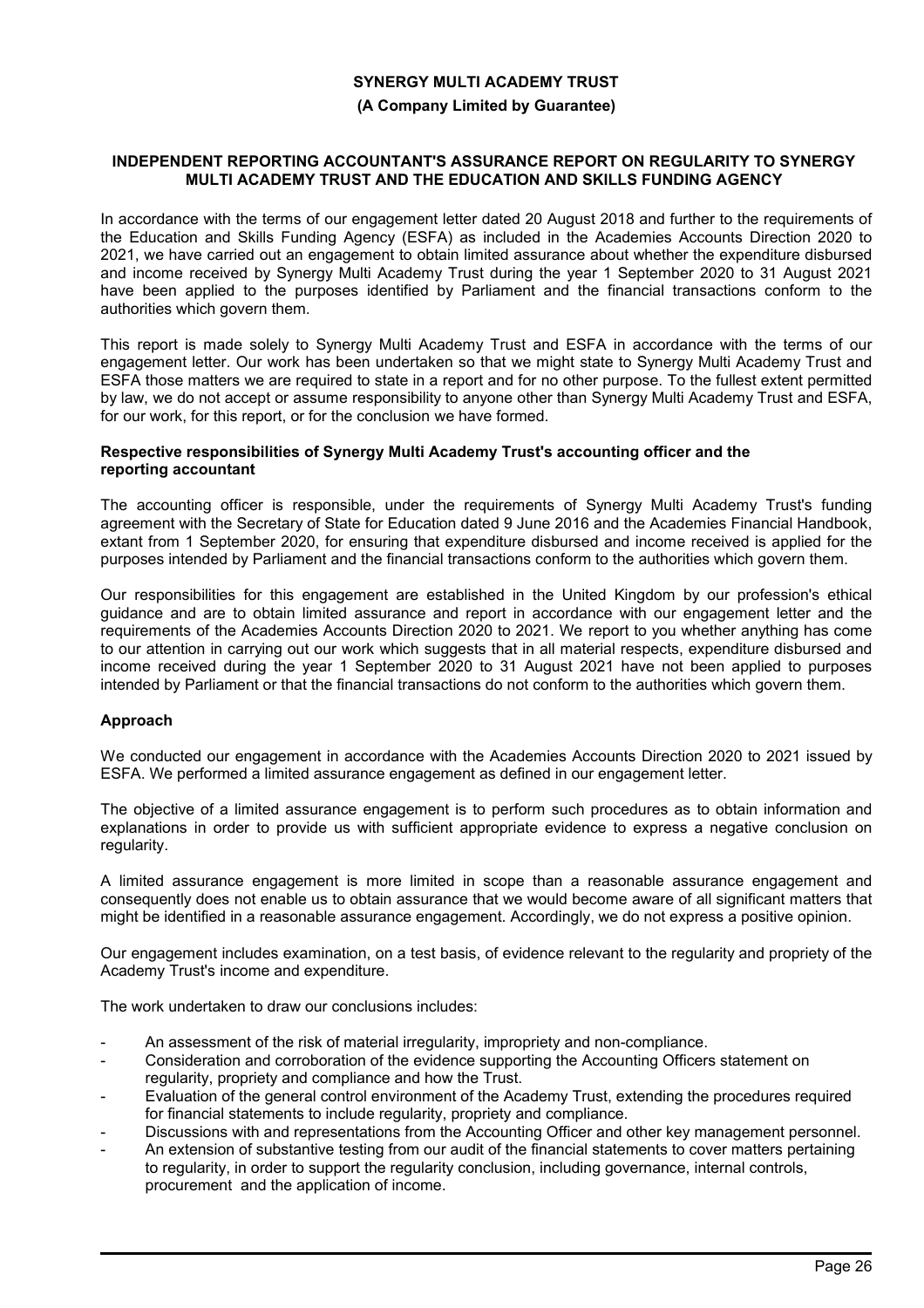## **(A Company Limited by Guarantee)**

#### **INDEPENDENT REPORTING ACCOUNTANT'S ASSURANCE REPORT ON REGULARITY TO SYNERGY MULTI ACADEMY TRUST AND THE EDUCATION & SKILLS FUNDING AGENCY (CONTINUED)**

## **Conclusion**

In the course of our work, nothing has come to our attention which suggest in all material respects the expenditure disbursed and income received during the year 1 September 2020 to 31 August 2021 has not been applied to purposes intended by Parliament and the financial transactions do not conform to the authorities which govern them.

**Price Bailey LLP** Chartered Accountants Statutory Auditors Anglia House, 6 Central Avenue St Andrews Business Park Thorpe St Andrew Norwich Norfolk NR7 0HR

Date: 24 December 2021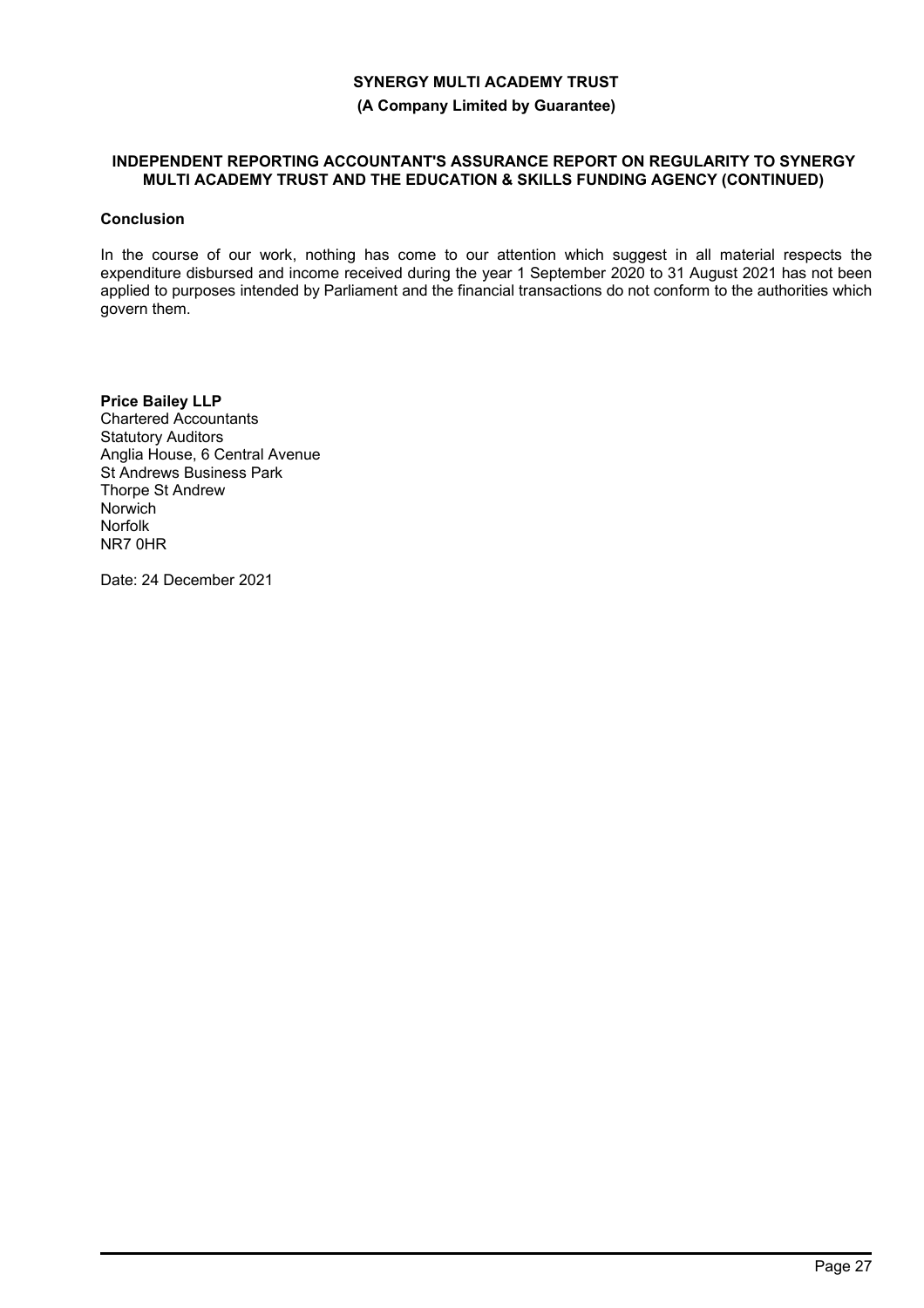**(A Company Limited by Guarantee)**

## **STATEMENT OF FINANCIAL ACTIVITIES (INCORPORATING INCOME AND EXPENDITURE ACCOUNT) FOR THE YEAR ENDED 31 AUGUST 2021**

|                                                           |      |                                    |                                  | Restricted                        |                             |                             |
|-----------------------------------------------------------|------|------------------------------------|----------------------------------|-----------------------------------|-----------------------------|-----------------------------|
|                                                           | Note | Unrestricted<br>funds<br>2021<br>£ | Restricted<br>funds<br>2021<br>£ | fixed asset<br>funds<br>2021<br>£ | Total<br>funds<br>2021<br>£ | Total<br>funds<br>2020<br>£ |
| Income from:                                              |      |                                    |                                  |                                   |                             |                             |
| Donations and capital<br>grants:<br>Income on conversion  | 4    |                                    |                                  |                                   |                             | 25,254                      |
| Other donations and<br>capital grants                     |      |                                    | 223,580                          | 2,815,591                         | 3,039,171                   | 1,382,664                   |
| Charitable activities                                     | 5    | 215,939                            | 17,359,267                       |                                   | 17,575,206                  | 16,234,960                  |
| Other trading activities                                  | 6    | 167,546                            |                                  |                                   | 167,546                     | 143,306                     |
| <b>Total income</b>                                       |      | 383,485                            | 17,582,847                       | 2,815,591                         | 20,781,923                  | 17,786,184                  |
| <b>Expenditure on:</b>                                    |      |                                    |                                  |                                   |                             |                             |
| Charitable activities                                     | 7    | 383,485                            | 17,692,361                       | 799,955                           | 18,875,801                  | 18,911,507                  |
| <b>Total expenditure</b>                                  |      | 383,485                            | 17,692,361                       | 799,955                           | 18,875,801                  | 18,911,507                  |
| Net income/<br>(expenditure)                              |      |                                    | (109, 514)                       | 2,015,636                         | 1,906,122                   | (1, 125, 323)               |
| Transfers between funds                                   | 18   |                                    | (45, 787)                        | 45,787                            |                             |                             |
| Net movement in funds<br>before other<br>recognised       |      |                                    |                                  |                                   |                             |                             |
| gains/(losses)                                            |      |                                    | (155, 301)                       | 2,061,423                         | 1,906,122                   | (1, 125, 323)               |
| Other recognised<br>gains/(losses):                       |      |                                    |                                  |                                   |                             |                             |
| Actuarial losses on<br>defined benefit pension<br>schemes | 24   |                                    | (1,704,000)                      |                                   | (1,704,000)                 | (484,000)                   |
| Net movement in funds                                     |      |                                    | (1,859,301)                      | 2,061,423                         | 202,122                     | (1,609,323)                 |
| <b>Reconciliation of funds:</b><br>Total funds brought    |      |                                    |                                  |                                   |                             |                             |
| forward                                                   |      | 767,836                            | (6, 550, 107)                    | 30,029,456                        | 24,247,185                  | 25,856,508                  |
| Net movement in funds                                     |      |                                    | (1,859,301)                      | 2,061,423                         | 202,122                     | (1,609,323)                 |
| <b>Total funds carried</b><br>forward                     |      | 767,836                            | (8,409,408)                      | 32,090,879                        | 24,449,307                  | 24,247,185                  |
|                                                           |      |                                    |                                  |                                   |                             |                             |

The Statement of Financial Activities includes all gains and losses recognised in the year.

The notes on pages 31 to 59 form part of these financial statements.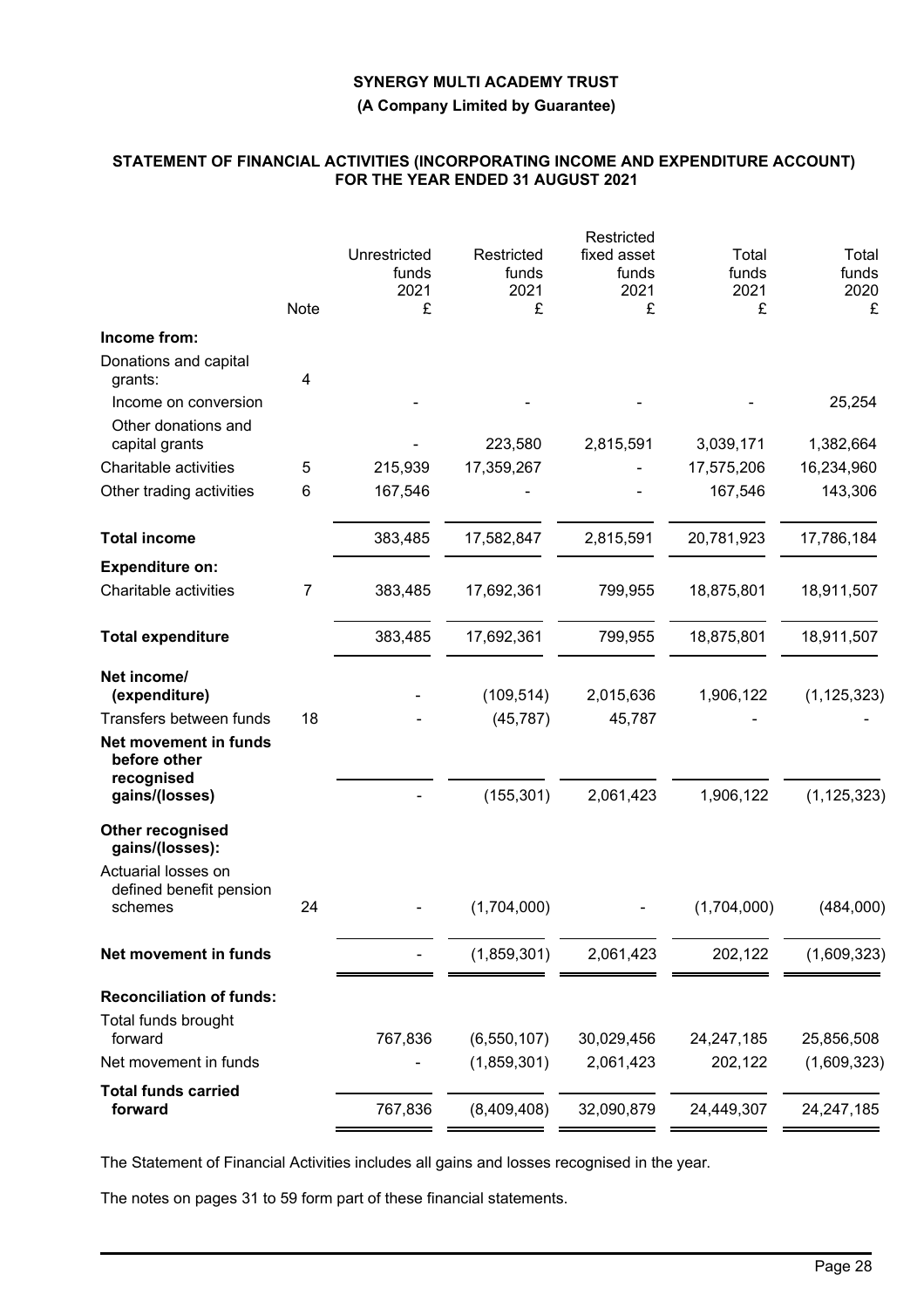**(A Company Limited by Guarantee) REGISTERED NUMBER: 08198980**

## **BALANCE SHEET AS AT 31 AUGUST 2021**

|                                                               | Note |             | 2021<br>£   |               | 2020<br>£     |
|---------------------------------------------------------------|------|-------------|-------------|---------------|---------------|
| <b>Fixed assets</b>                                           |      |             |             |               |               |
| Tangible assets                                               | 15   |             | 30,876,204  |               | 29,581,668    |
|                                                               |      |             | 30,876,204  |               | 29,581,668    |
| <b>Current assets</b>                                         |      |             |             |               |               |
| <b>Debtors</b>                                                | 16   | 1,247,070   |             | 484,854       |               |
| Cash at bank and in hand                                      |      | 4,623,947   |             | 2,275,490     |               |
|                                                               |      | 5,871,017   |             | 2,760,344     |               |
| Creditors: amounts falling due within one<br>year             | 17   | (2,522,914) |             | (963, 827)    |               |
| <b>Net current assets</b>                                     |      |             | 3,348,103   |               | 1,796,517     |
| <b>Total assets less current liabilities</b>                  |      |             | 34,224,307  |               | 31,378,185    |
| Defined benefit pension scheme liability                      | 24   |             | (9,775,000) |               | (7, 131, 000) |
| <b>Total net assets</b>                                       |      |             | 24,449,307  |               | 24,247,185    |
| <b>Funds of the Academy Trust</b><br><b>Restricted funds:</b> |      |             |             |               |               |
| Fixed asset funds                                             | 18   | 32,090,879  |             | 30,029,456    |               |
| Restricted income funds                                       | 18   | 1,365,592   |             | 580,893       |               |
| Restricted funds excluding pension asset                      | 18   | 33,456,471  |             | 30,610,349    |               |
| Pension reserve                                               | 18   | (9,775,000) |             | (7, 131, 000) |               |
| <b>Total restricted funds</b>                                 | 18   |             | 23,681,471  |               | 23,479,349    |
| <b>Unrestricted income funds</b>                              | 18   |             | 767,836     |               | 767,836       |
| <b>Total funds</b>                                            |      |             | 24,449,307  |               | 24,247,185    |

The financial statements on pages 28 to 59 were approved by the Trustees, and authorised for issue on 08 December 2021 and are signed on their behalf, by:

## **Anthony Williams**

Chair of Trustees

The notes on pages 31 to 59 form part of these financial statements.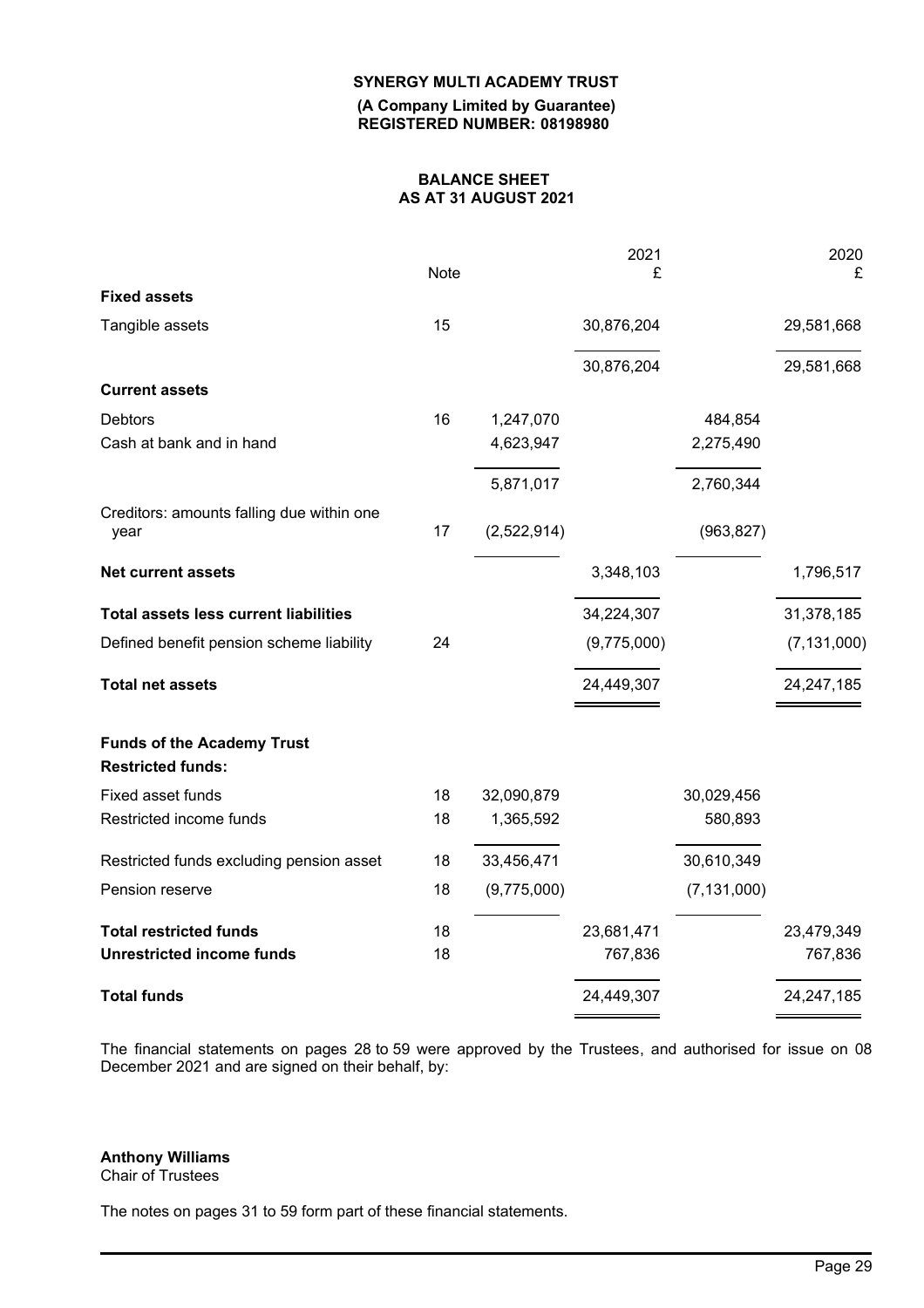## **(A Company Limited by Guarantee)**

#### **STATEMENT OF CASH FLOWS FOR THE YEAR ENDED 31 AUGUST 2021**

|                                                        | <b>Note</b> | 2021<br>£ | 2020<br>£ |
|--------------------------------------------------------|-------------|-----------|-----------|
| Cash flows from operating activities                   |             |           |           |
| Net cash provided by operating activities              | 20          | 1,212,662 | 175,088   |
| Cash flows from investing activities                   | 21          | 1,135,795 | 544,329   |
| Change in cash and cash equivalents in the year        |             | 2,348,457 | 719,417   |
| Cash and cash equivalents at the beginning of the year |             | 2,275,490 | 1,556,073 |
| Cash and cash equivalents at the end of the year       | 22, 23      | 4,623,947 | 2,275,490 |
|                                                        |             |           |           |

The notes on pages 31 to 59 form part of these financial statements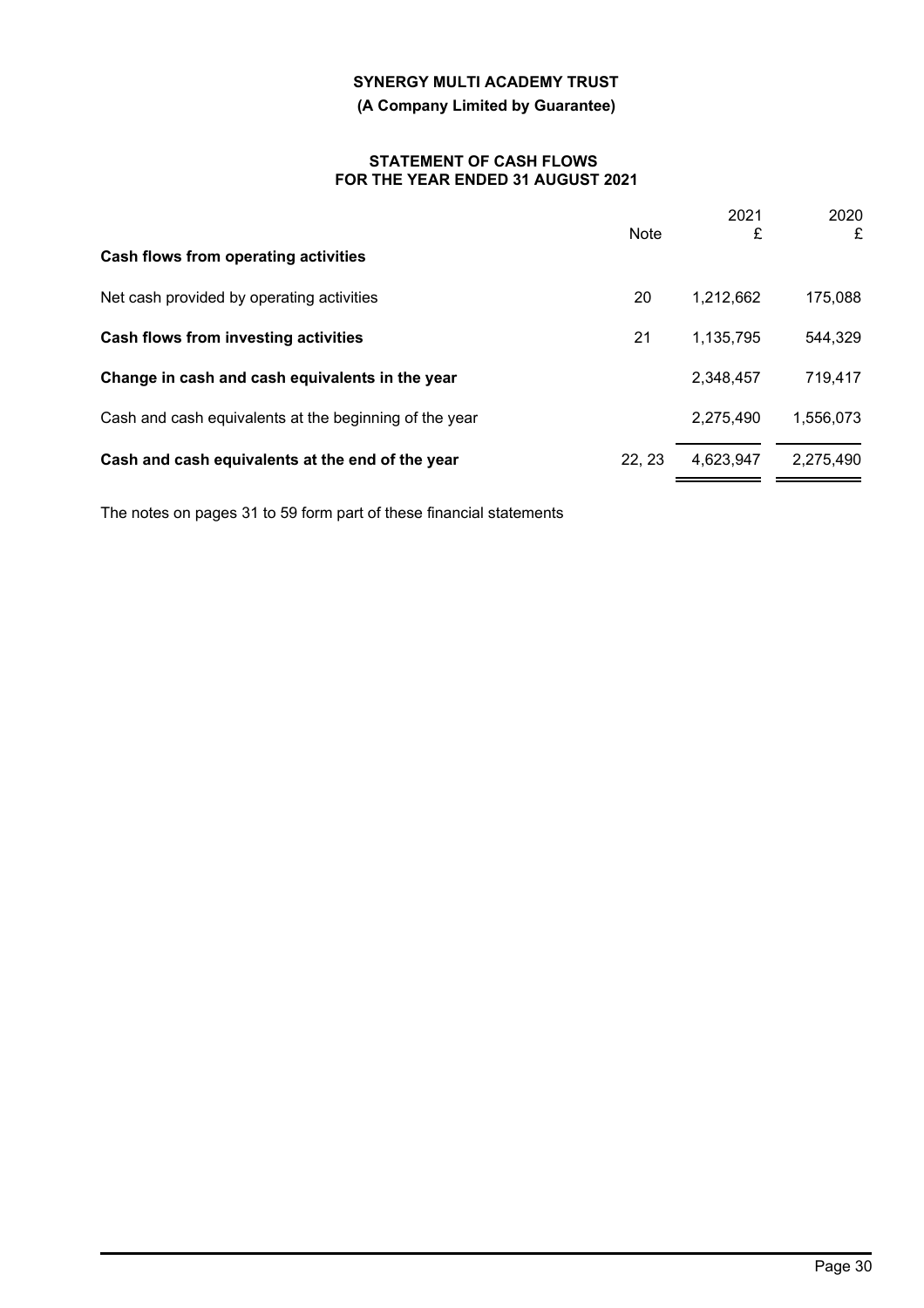**(A Company Limited by Guarantee)**

#### **NOTES TO THE FINANCIAL STATEMENTS FOR THE YEAR ENDED 31 AUGUST 2021**

## **1. General information**

Synergy Multi Academy Trust is a private company limited by guarantee incorporated in England and Wales under the Companies Act 2006. The address of its registered office is Whitwell Road, Reepham, Norwich, Norfolk, NR10 4JT. The place of business is at each of the individual school sites within the Trust.

The financial statements have been prepared in pounds sterling and have been rounded to the nearest pound.

## **2. Accounting policies**

A summary of the principal accounting policies adopted (which have been applied consistently, except where noted), judgments and key sources of estimation uncertainty, is set out below.

## **2.1 Basis of preparation of financial statements**

The financial statements of the Academy Trust, which is a public benefit entity under FRS 102, have been prepared under the historic cost convention in accordance with the Financial Reporting Standard Applicable in the UK and Republic of Ireland (FRS 102), the Accounting and Reporting by Charities: Statement of Recommended Practice applicable to charities preparing their accounts in accordance with the Financial Reporting Standard applicable in the UK and Republic of Ireland (FRS 102) (Charities SORP (FRS 102)), the Academies Accounts Direction 2020 to 2021 issued by ESFA, the Charities Act 2011 and the Companies Act 2006.

Synergy Multi Academy Trust meets the definition of a public benefit entity under FRS 102.

#### **2.2 Going concern**

The Trustees assess whether the use of going concern is appropriate i.e. whether there are any material uncertainties related to events or conditions that may cast significant doubt on the ability of the Academy Trust to continue as a going concern. The Trustees make this assessment in respect of a period of at least one year from the date of authorisation for issue of the financial statements and have concluded that the Academy Trust has adequate resources to continue in operational existence for the foreseeable future and there are no material uncertainties about the Academy Trust's ability to continue as a going concern, thus they continue to adopt the going concern basis of accounting in preparing the financial statements.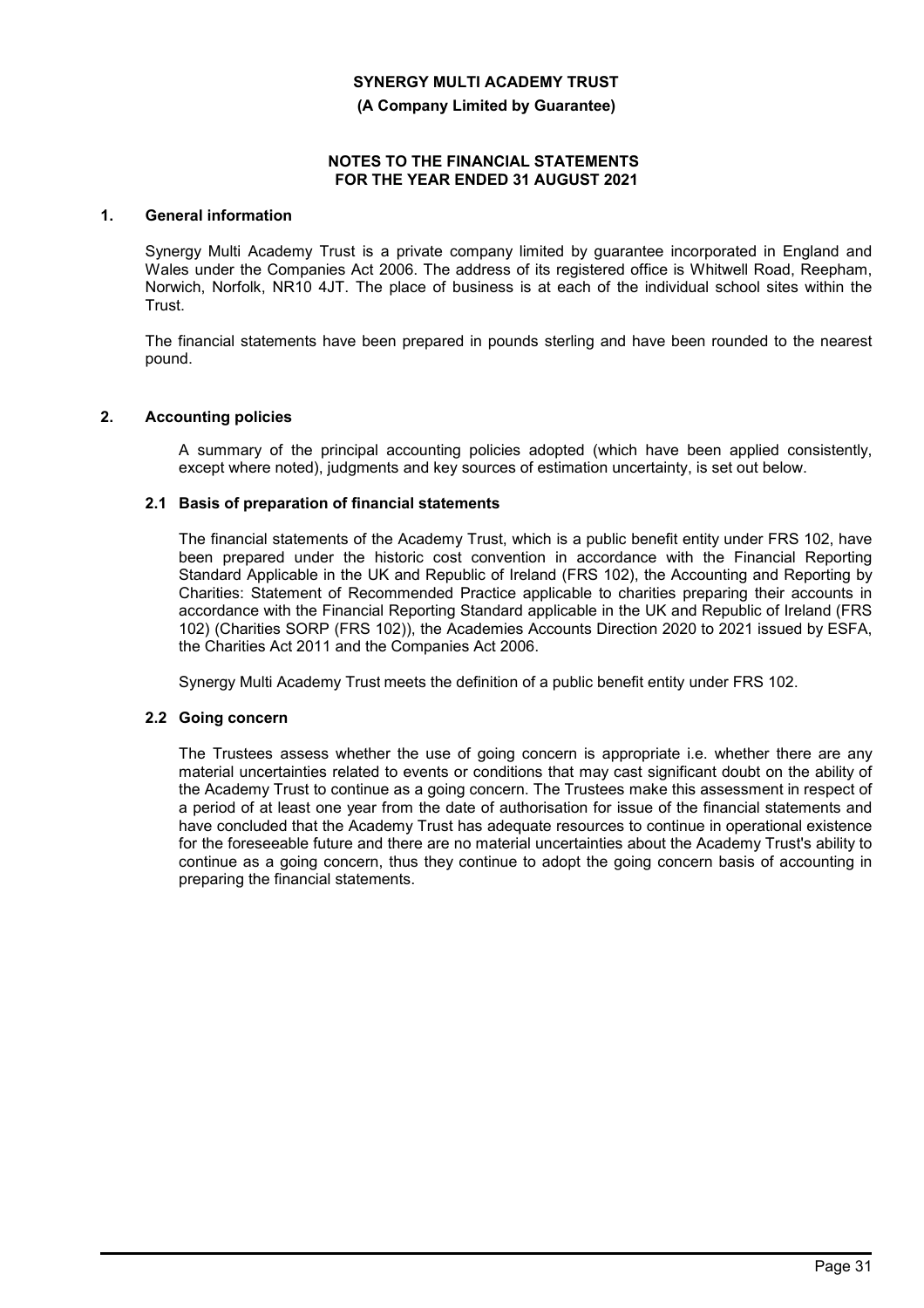**(A Company Limited by Guarantee)**

## **NOTES TO THE FINANCIAL STATEMENTS FOR THE YEAR ENDED 31 AUGUST 2021**

## **2. Accounting policies (continued)**

#### **2.3 Income**

All incoming resources are recognised when the Academy Trust has entitlement to the funds, the receipt is probable and the amount can be measured reliably.

## • **Grants**

Grants are included in the Statement of Financial Activities on a receivable basis. The balance of income received for specific purposes but not expended during the period is shown in the relevant funds on the Balance Sheet. Where income is received in advance of meeting any performancerelated conditions there is not unconditional entitlement to the income and its recognition is deferred and included in creditors as deferred income until the performance-related conditions are met. Where entitlement occurs before income is received, the income is accrued.

General Annual Grant is recognised in full in the Statement of Financial Activities in the year for which it is receivable and any abatement in respect of the year is deducted from income and recognised as a liability.

Capital grants are recognised in full when there is an unconditional entitlement to the grant. Unspent amounts of capital grants are reflected in the Balance Sheet in the restricted fixed asset fund. Capital grants are recognised when there is entitlement and are not deferred over the life of the asset on which they are expended.

#### • **Donations**

Donations are recognised on a receivable basis (where there are no performance-related conditions) where the receipt is probable and the amount can be reliably measured.

#### • **Donated fixed assets (excluding transfers on conversion or into the Academy Trust)**

Where the donated good is a fixed asset it is measured at fair value, unless it is impractical to measure this reliably, in which case the cost of the item to the donor should be used. The gain is recognised as 'Income from Donations and Capital Grants' and a corresponding amount is included in the appropriate fixed asset category and depreciated over the useful economic life in accordance with the Academy Trust's accounting policies.

#### **2.4 Expenditure**

Expenditure is recognised once there is a legal or constructive obligation to transfer economic benefit to a third party, it is probable that a transfer of economic benefits will be required in settlement and the amount of the obligation can be measured reliably. Expenditure is classified by activity. The costs of each activity are made up of the total of direct costs and shared costs, including support costs involved in undertaking each activity. Direct costs attributable to a single activity are allocated directly to that activity. Shared costs which contribute to more than one activity and support costs which are not attributable to a single activity are apportioned between those activities on a basis consistent with the use of resources. Central staff costs are allocated on the basis of time spent, and depreciation charges allocated on the portion of the asset's use.

#### • **Charitable activities**

These are costs incurred on the Academy Trust's educational operations, including support costs and costs relating to the governance of the Academy Trust apportioned to charitable activities.

All resources expended are inclusive of irrecoverable VAT.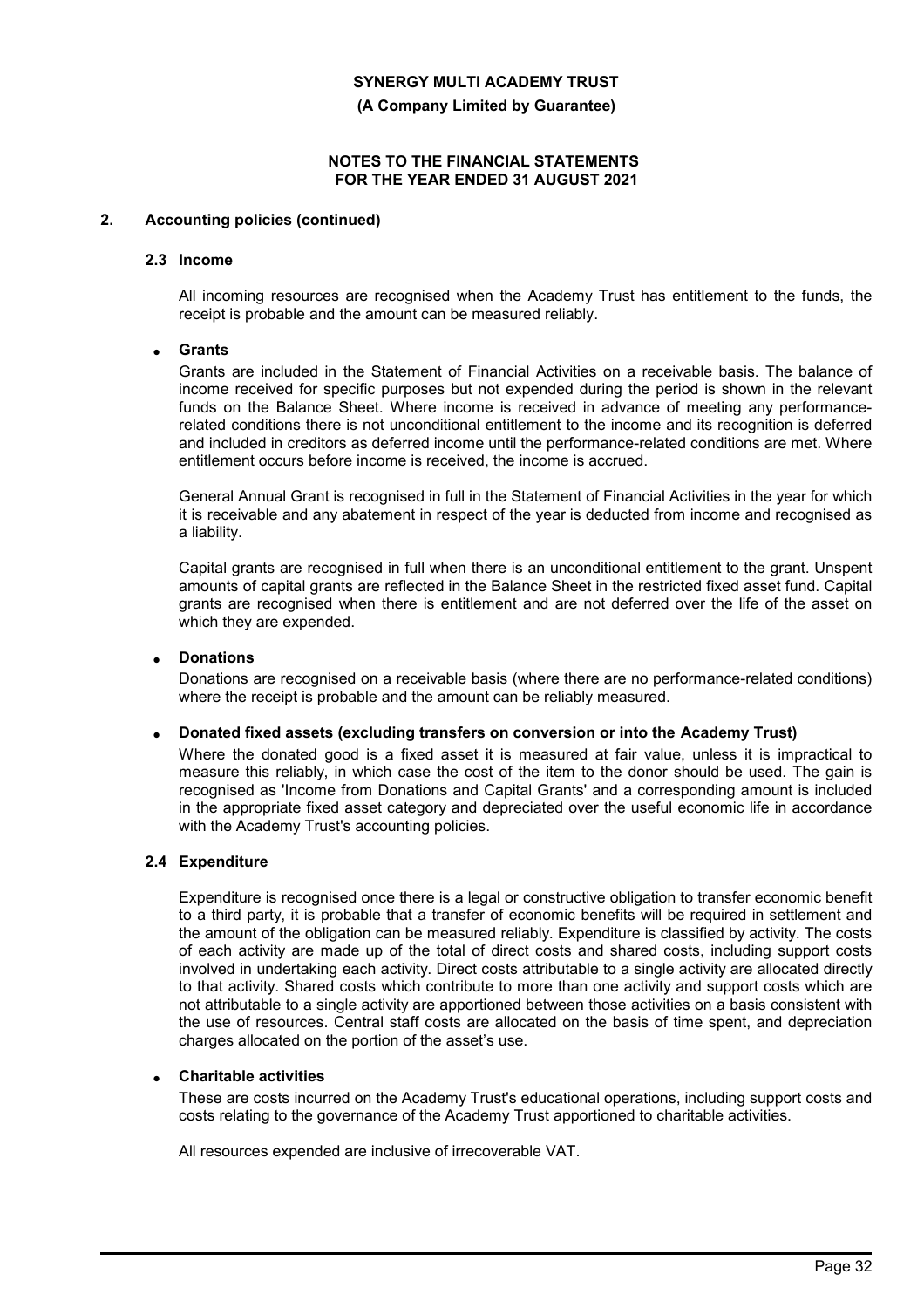**(A Company Limited by Guarantee)**

#### **NOTES TO THE FINANCIAL STATEMENTS FOR THE YEAR ENDED 31 AUGUST 2021**

## **2. Accounting policies (continued)**

#### **2.5 Redundancy payments**

Redundancy and termination costs are recognised as an expense in the Statement of Financial Activities and a liability on the Balance Sheet immediately at the point the Academy Trust is demonstrably committed to either:

- terminate the employment of an employee or group of employees before normal retirement date; or
- provide termination benefits as a result of an offer made in order to encourage voluntary redundancy.

The Academy Trust is considered to be demonstrably committed only when it has a detailed formal plan for the termination and is without realistic possibility of withdrawal from the plan.

## **2.6 Taxation**

The Academy Trust is considered to pass the tests set out in Paragraph 1 Schedule 6 of the Finance Act 2010 and therefore it meets the definition of a charitable company for UK corporation tax purposes.

Accordingly, the Academy Trust is potentially exempt from taxation in respect of income or capital gains received within categories covered by Part 11, chapter 3 of the Corporation Tax Act 2010 or Section 256 of the Taxation of Chargeable Gains Act 1992, to the extent that such income or gains are applied exclusively to charitable purposes.

#### **2.7 Tangible fixed assets**

Assets costing £1,000 or more are capitalised as tangible fixed assets and are carried at cost, net of depreciation and any provision for impairment.

Where tangible fixed assets have been acquired with the aid of specific grants, either from the government or from the private sector, they are included in the Balance Sheet at cost and depreciated over their expected useful economic life. Where there are specific conditions attached to the funding requiring the continued use of the asset, the related grants are credited to a restricted fixed asset fund in the Statement of Financial Activities and carried forward in the Balance Sheet. Depreciation on the relevant assets is charged directly to the restricted fixed asset fund in the Statement of Financial Activities. Where tangible fixed assets have been acquired with unrestricted funds, depreciation on such assets is charged to the unrestricted fund.

Depreciation is provided on all tangible fixed assets other than freehold land and assets under construction, at rates calculated to write off the cost of each asset on a straight-line basis over its expected useful life, as follows: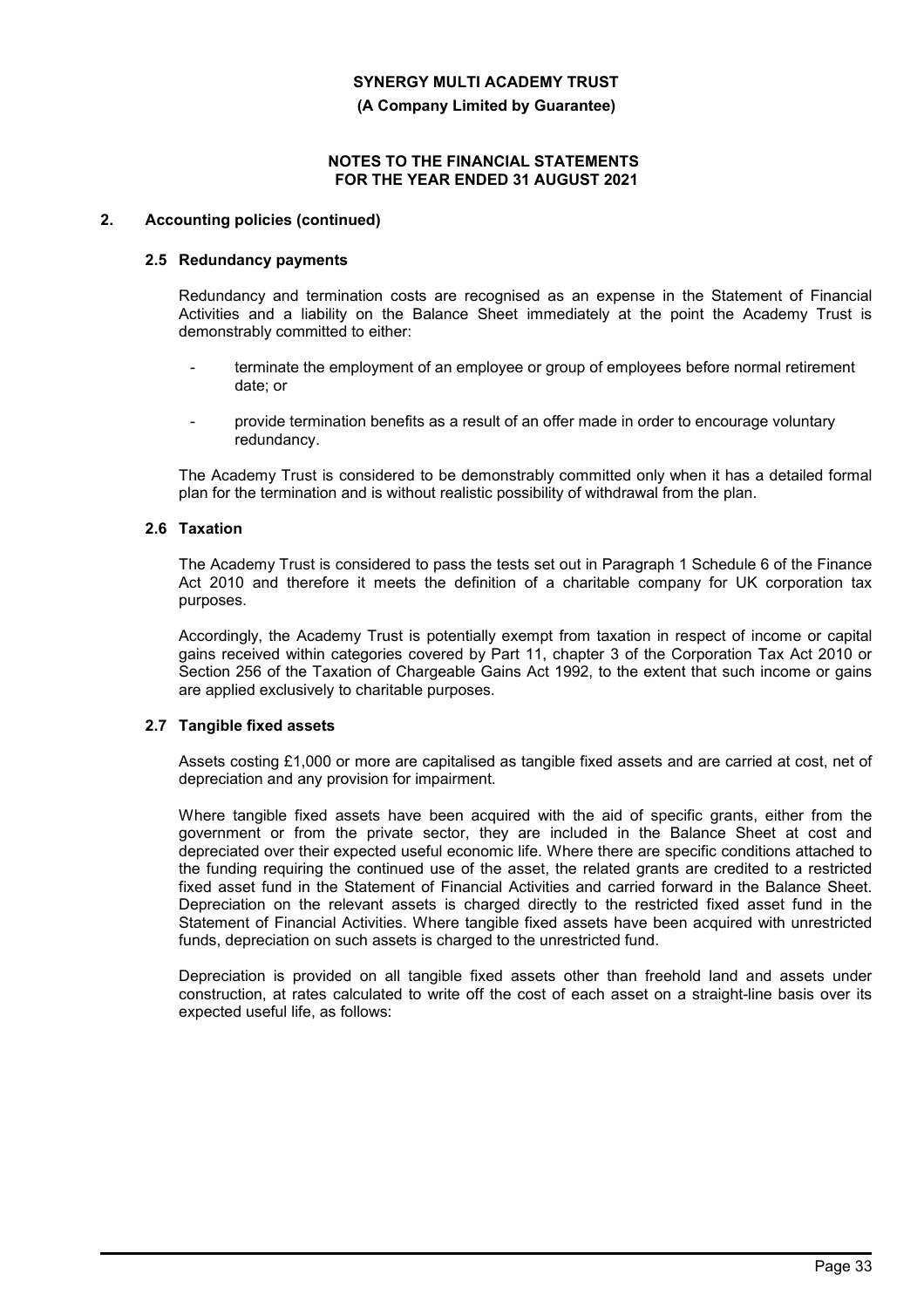**(A Company Limited by Guarantee)**

#### **NOTES TO THE FINANCIAL STATEMENTS FOR THE YEAR ENDED 31 AUGUST 2021**

## **2. Accounting policies (continued)**

## **2.7 Tangible fixed assets (continued)**

Depreciation is provided on the following bases:

| Long term leasehold land      | - over the life of the lease (125 years) |
|-------------------------------|------------------------------------------|
| Long-term leasehold buildings | - 2% straight line                       |
| Furniture and equipment       | - 20% straight line                      |
| Computer equipment            | - 33% straight line                      |
| Motor vehicles                | - 25% straight line                      |

A review for impairment of a fixed asset is carried out if events or changes in circumstances indicate that the carrying value of any fixed asset may not be recoverable. Shortfalls between the carrying value of fixed assets and their recoverable amounts are recognised as impairments. Impairment losses are recognised in the Statement of Financial Activities.

## **2.8 Debtors**

Trade and other debtors are recognised at the settlement amount after any trade discount offered. Prepayments are valued at the amount prepaid net of any trade discounts due.

## **2.9 Cash at bank and in hand**

Cash at bank and in hand includes cash and short-term highly liquid investments with a short maturity of three months or less from the date of acquisition or opening of the deposit or similar account.

## **2.10 Liabilities**

Liabilities are recognised when there is an obligation at the Balance Sheet date as a result of a past event, it is probable that a transfer of economic benefit will be required in settlement, and the amount of the settlement can be estimated reliably. Liabilities are recognised at the amount that the Academy Trust anticipates it will pay to settle the debt or the amount it has received as advanced payments for the goods or services it must provide.

#### **2.11 Financial instruments**

The Academy Trust only holds basic financial instruments as defined in FRS 102. The financial assets and financial liabilities of the Academy Trust and their measurement bases are as follows:

*Financial assets* - trade and other debtors are basic financial instruments and are debt instruments measured at amortised cost. Prepayments are not financial instruments.

Cash at bank is classified as a basic financial instrument and is measured at face value.

*Financial liabilities* - trade creditors, accruals and other creditors are financial instruments, and are measured at amortised cost. Taxation and social security are not included in the financial instruments disclosure definition. Deferred income is not deemed to be a financial liability, as the cash settlement has already taken place and there is an obligation to deliver services rather than cash or another financial instrument.

#### **2.12 Operating leases**

Rentals paid under operating leases are charged to the Statement of Financial Activities on a straight line basis over the lease term.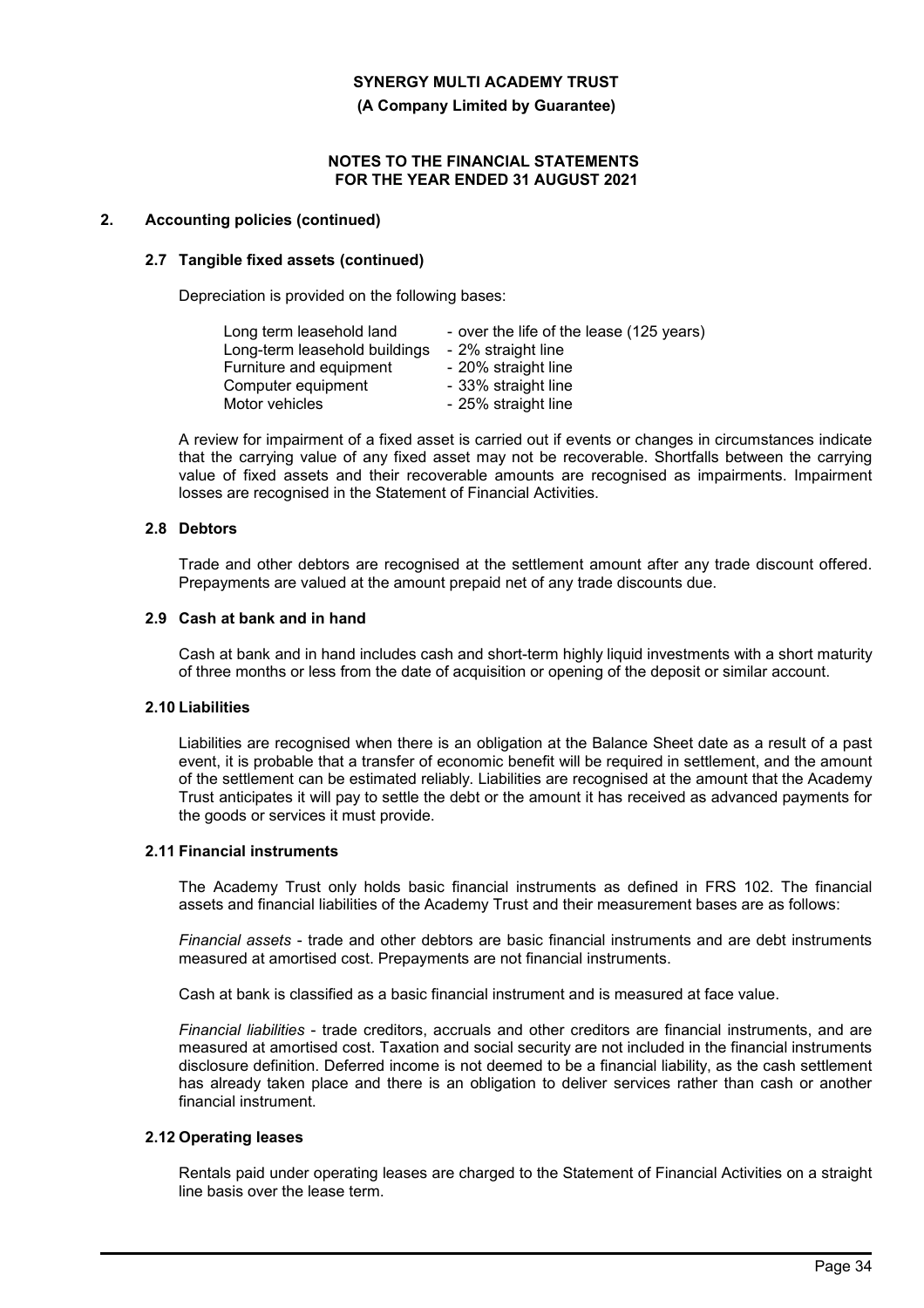**(A Company Limited by Guarantee)**

### **NOTES TO THE FINANCIAL STATEMENTS FOR THE YEAR ENDED 31 AUGUST 2021**

## **2. Accounting policies (continued)**

#### **2.13 Pensions**

Retirement benefits to employees of the Academy Trust are provided by the Teachers' Pension Scheme ("TPS") and the Local Government Pension Scheme ("LGPS"). These are defined benefit schemes.

The TPS is an unfunded scheme and contributions are calculated so as to spread the cost of pensions over employees' working lives with the Academy Trust in such a way that the pension cost is a substantially level percentage of current and future pensionable payroll. The contributions are determined by the Government Actuary on the basis of quadrennial valuations using a prospective unit credit method. TPS is an unfunded multi-employer scheme with no underlying assets to assign between employers. Consequently, the TPS is treated as a defined contribution scheme for accounting purposes and the contributions recognised in the period to which they relate.

The LGPS is a funded multi-employer scheme and the assets are held separately from those of the Academy Trust in separate trustee administered funds. Pension scheme assets are measured at fair value and liabilities are measured on an actuarial basis using the projected unit credit method and discounted at a rate equivalent to the current rate of return on a high quality corporate bond of equivalent term and currency to the liabilities. The actuarial valuations are obtained at least triennially and are updated at each Balance Sheet date. The amounts charged to operating surplus are the current service costs and the costs of scheme introductions, benefit changes, settlements and curtailments. They are included as part of staff costs as incurred. Net interest on the net defined benefit liability/asset is also recognised in the Statement of Financial Activities and comprises the interest cost on the defined benefit obligation and interest income on the scheme assets, calculated by multiplying the fair value of the scheme assets at the beginning of the period by the rate used to discount the benefit obligations. The difference between the interest income on the scheme assets and the actual return on the scheme assets is recognised in other recognised gains and losses.

Actuarial gains and losses are recognised immediately in other recognised gains and losses.

#### **2.14 Agency arrangements**

The academy trust acts as an agent in distributing 16-19 bursary funds from ESFA. Payments received from ESFA and subsequent disbursements to students are excluded from the statement of financial activities as the trust does not have control over the charitable application of the funds. The trust does not use any of the allocation towards its own administration costs and so none is recognised in the statement of financial activities. The funds received and paid and any balances held are disclosed in note 29.

#### **2.15 Fund accounting**

Unrestricted income funds represent those resources which may be used towards meeting any of the charitable objects of the Academy Trust at the discretion of the Trustees.

Restricted fixed asset funds are resources which are to be applied to specific capital purposes imposed by the funders where the asset acquired or created is held for a specific purpose.

Restricted general funds comprise all other restricted funds received with restrictions imposed by the funder/donor and include grants from the Department for Education Group.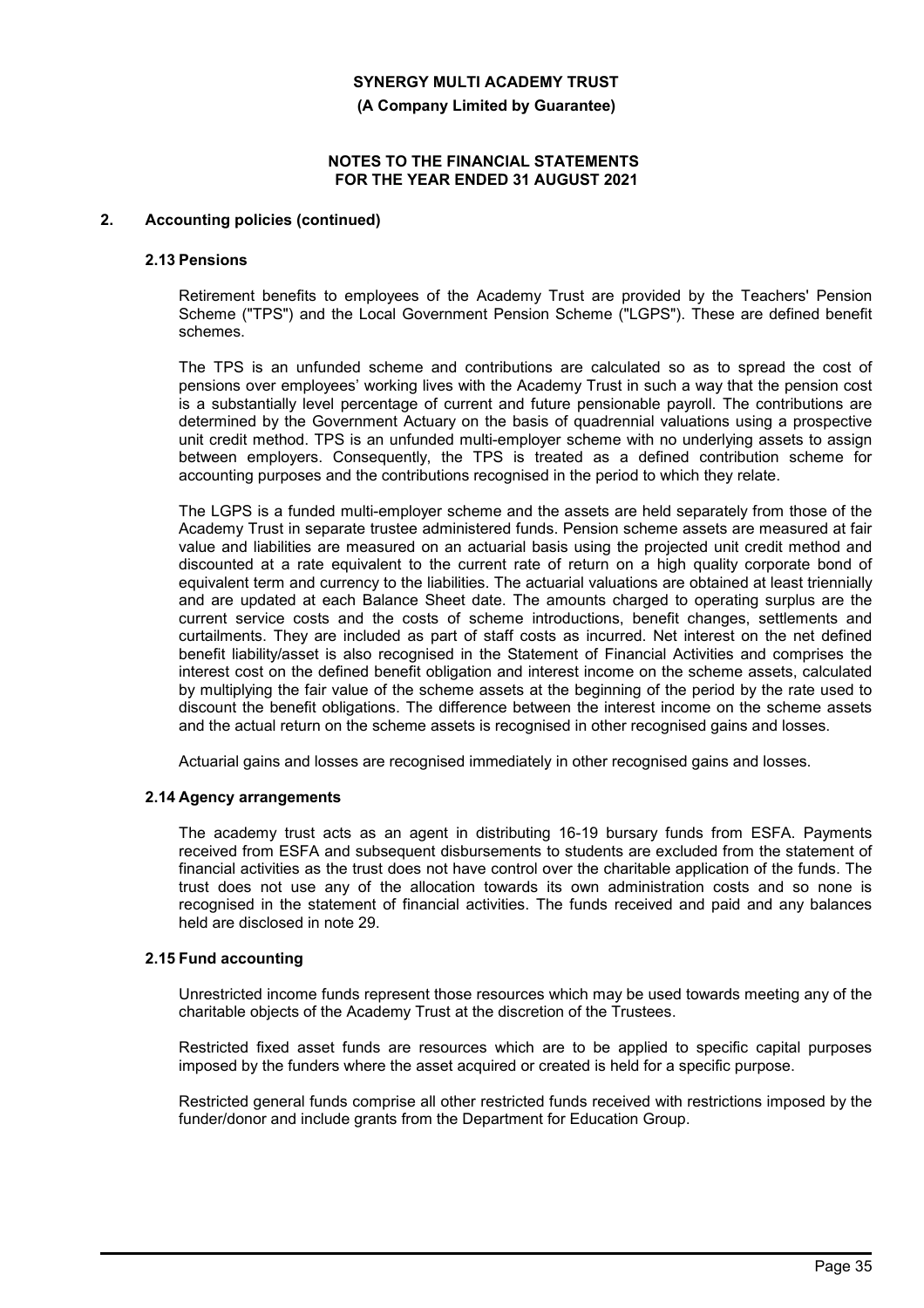#### **(A Company Limited by Guarantee)**

#### **NOTES TO THE FINANCIAL STATEMENTS FOR THE YEAR ENDED 31 AUGUST 2021**

## **3. Critical accounting estimates and areas of judgment**

Estimates and judgments are continually evaluated and are based on historical experience and other factors, including expectations of future events that are believed to be reasonable under the circumstances.

Critical accounting estimates and assumptions:

The Academy Trust makes estimates and assumptions concerning the future. The resulting accounting estimates and assumptions will, by definition, seldom equal the related actual results. The estimates and assumptions that have a significant risk of causing a material adjustment to the carrying amounts of assets and liabilities within the next financial year are discussed below.

The present value of the Local Government Pension Scheme defined benefit liability depends on a number of factors that are determined on an actuarial basis using a variety of assumptions. The assumptions used in determining the net cost or income for pensions include the discount rate. Any changes in these assumptions, which are disclosed in note 24, will impact the carrying amount of the pension liability. Furthermore a roll forward approach which projects results from the latest full actuarial valuation performed at 31 March 2019 has been used by the actuary in valuing the pensions liability at 31 August 2021. Any differences between the figures derived from the roll forward approach and a full actuarial valuation would impact on the carrying amount of the pension liability.

#### Assets on conversion

The valuation of the land and buildings on conversion is a material estimate in the financial statements. The amount is based on the valuation carried out by a third party independent valuer.

#### **Depreciation**

Depreciation is a material estimate which is calculated based on the estimated useful economic life of the assets.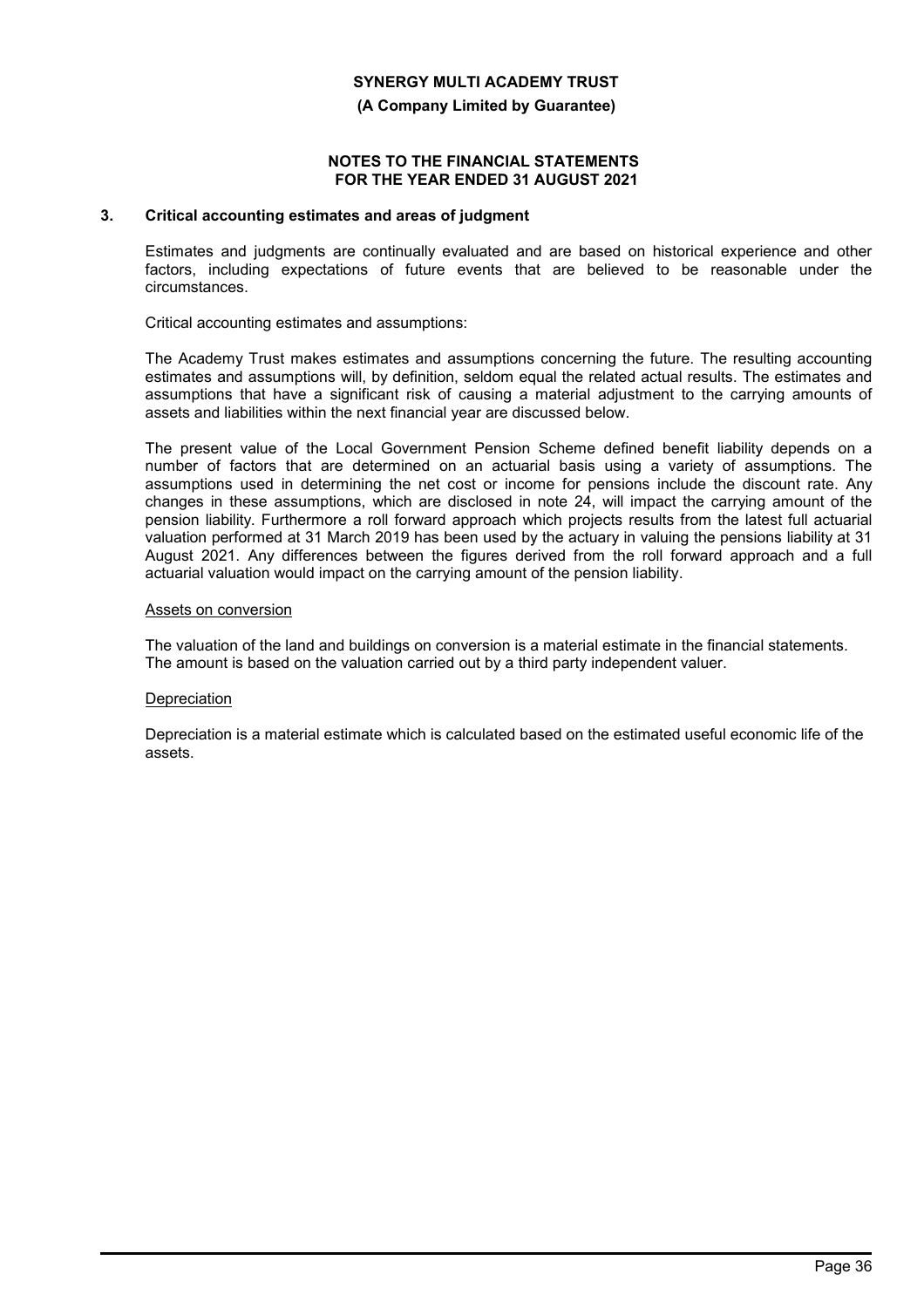**(A Company Limited by Guarantee)**

## **NOTES TO THE FINANCIAL STATEMENTS FOR THE YEAR ENDED 31 AUGUST 2021**

# **4. Income from donations and capital grants**

|                                               |                       |                     | Restricted           |                |                |
|-----------------------------------------------|-----------------------|---------------------|----------------------|----------------|----------------|
|                                               | Unrestricted<br>funds | Restricted<br>funds | fixed asset<br>funds | Total<br>funds | Total<br>funds |
|                                               | 2021                  | 2021                | 2021                 | 2021           | 2020           |
|                                               | £                     | £                   | £                    | £              | £              |
| <b>Donations</b>                              |                       |                     |                      |                |                |
| Funds transferred on<br>conversion to academy |                       |                     |                      |                | 25,254         |
| Donated fixed assets                          |                       |                     | 72,616               | 72,616         |                |
| Other donations including<br>school fund      |                       | 201,175             |                      | 201,175        | 652,876        |
| <b>Total donations</b>                        |                       | 201,175             | 72,616               | 273,791        | 678,130        |
| Donations including school fund               |                       | 22,405              |                      | 22,405         |                |
| <b>Capital Grants</b>                         |                       |                     | 2,742,975            | 2,742,975      | 729,788        |
|                                               |                       | 22,405              | 2,742,975            | 2,765,380      | 729,788        |
|                                               |                       | 223,580             | 2,815,591            | 3,039,171      | 1,407,918      |
| <b>Total 2020</b>                             | 25,254                | 652,876             | 729,788              | 1,407,918      |                |

In 2020, income transferred on conversion was £25,254 which was unrestricted. Income from donations of £652,876 was in relation to restricted funds. Capital grants of £729,788 were in relation to restricted fixed asset funds.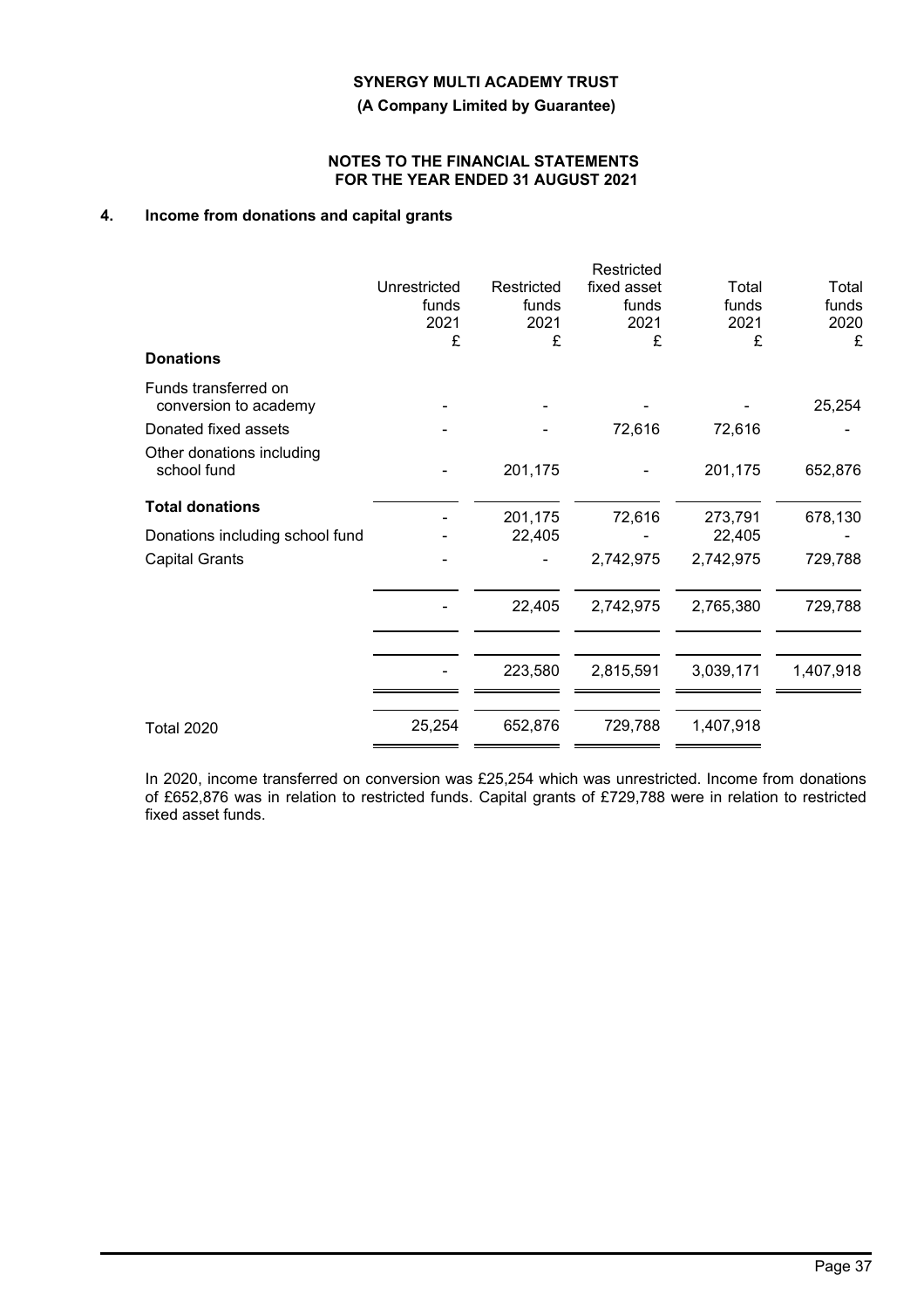**(A Company Limited by Guarantee)**

## **NOTES TO THE FINANCIAL STATEMENTS FOR THE YEAR ENDED 31 AUGUST 2021**

# **5. Funding for the Academy Trust's provision of education**

|                                                                 |              |            |            | As restated |
|-----------------------------------------------------------------|--------------|------------|------------|-------------|
|                                                                 | Unrestricted | Restricted | Total      | Total       |
|                                                                 | funds        | funds      | funds      | funds       |
|                                                                 | 2021<br>£    | 2021<br>£  | 2021<br>£  | 2020<br>£   |
| DfE/ESFA grants                                                 |              |            |            |             |
| <b>General Annual Grant</b>                                     |              | 14,679,728 | 14,679,728 | 13,665,948  |
| Other DfE/ESFA grants                                           |              |            |            |             |
| Pupil premium                                                   |              | 711,587    | 711,587    | 700,386     |
| PE and sports grant                                             |              | 157,100    | 157,100    | 157,450     |
| <b>UIFSM</b>                                                    |              | 193,900    | 193,900    | 204,058     |
| Rates reclaim                                                   |              | 70,196     | 70,196     | 69,177      |
| Teachers pay grant                                              |              | 204,705    | 204,705    | 191,459     |
| Teachers pension grant                                          |              | 537,064    | 537,064    | 420,312     |
| FSM supplementary grant                                         |              | 27,450     | 27,450     | 31,240      |
| MAT development improvement funds                               |              | 28,129     | 28,129     | (28, 129)   |
|                                                                 |              | 16,609,859 | 16,609,859 | 15,411,901  |
| <b>Other Government grants</b>                                  |              |            |            |             |
| <b>Local Authority Grants</b>                                   |              | 359,009    | 359,009    | 293,028     |
| <b>Other Government Grants</b>                                  |              | 56,336     | 56,336     | 162,959     |
|                                                                 |              | 415,345    | 415,345    | 455,987     |
| Other income from the academy trust's<br>provision of education |              |            |            |             |
| Catering income                                                 | 126,477      |            | 126,477    | 147,440     |
| Music income                                                    | 25,605       |            | 25,605     | 34,833      |
| Income from services                                            | 63,857       |            | 63,857     | 184,799     |
| Nursery and club income                                         |              | 35,863     | 35,863     |             |
|                                                                 | 215,939      | 35,863     | 251,802    | 367,072     |
| <b>COVID-19 additional funding (DfE/ESFA)</b>                   |              |            |            |             |
| Catch-up Premium                                                |              | 239,520    | 239,520    |             |
| Other DfE/ESFA COVID-19 funding                                 |              | 58,680     | 58,680     |             |
|                                                                 |              | 298,200    | 298,200    |             |
|                                                                 | 215,939      | 17,359,267 | 17,575,206 | 16,234,960  |
|                                                                 |              |            |            |             |
| Total 2020 as restated                                          | 367,072      | 15,867,888 | 16,234,960 |             |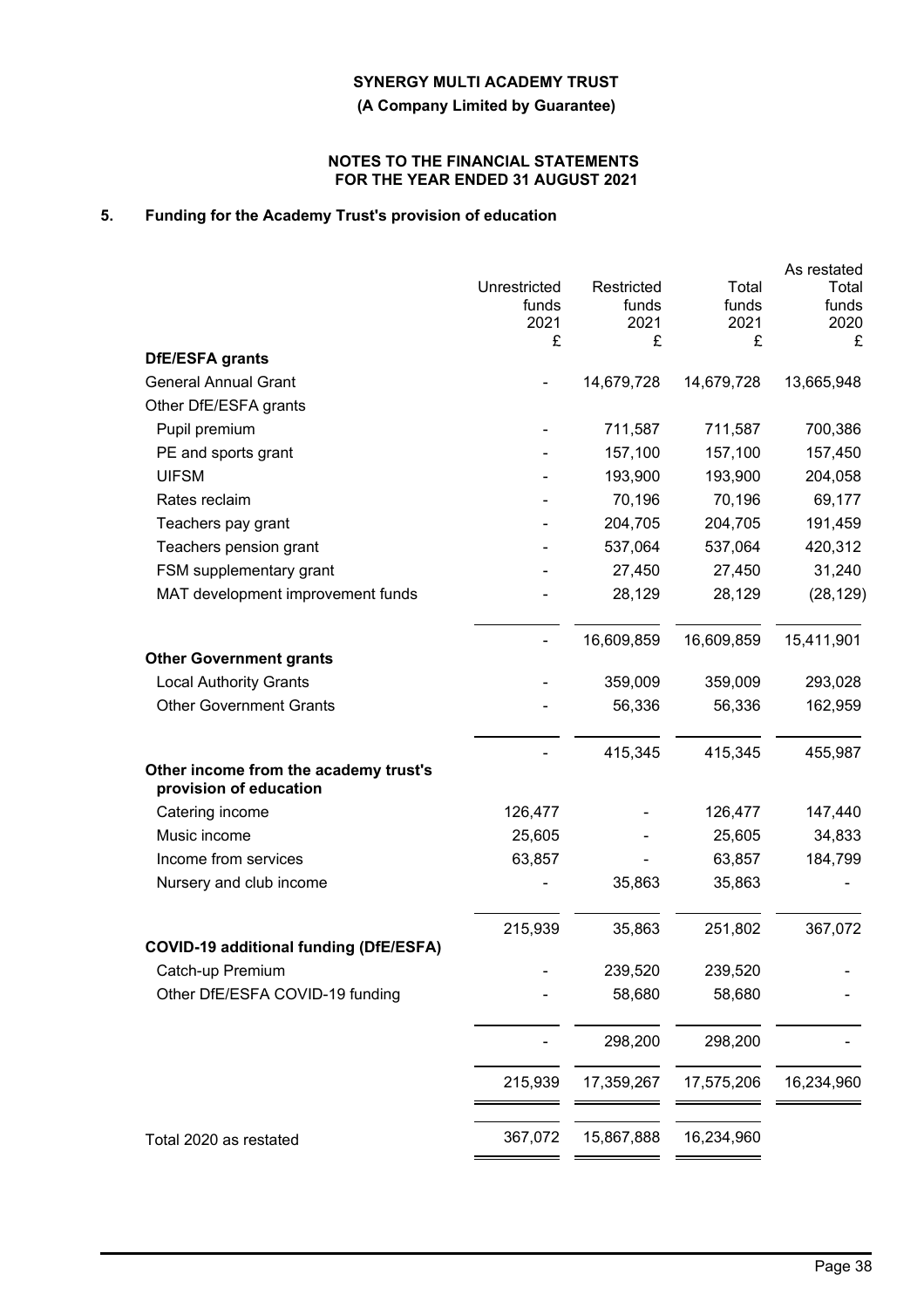#### **(A Company Limited by Guarantee)**

#### **NOTES TO THE FINANCIAL STATEMENTS FOR THE YEAR ENDED 31 AUGUST 2021**

## **5. Funding for the Academy Trust's provision of education (continued)**

In 2020, income from DfE/ESFA grants was £15,411,901 which all was restricted. Income from other government grants was £455,987 which was all restricted. Income from other academy trust's educational operations amounted to £367,072 which was all unrestricted.

Following the reclassification in the Academies Accounts Direction 2020/21 of some grants received from the Department of Education and ESFA, the academy trust's funding for Universal Infant Free School Meals, PE and Sports Grant, Rates Reclaim, Teachers Pay and Pension Grant, FSM Supplementary Grant, MAT Development Improvement Funds and Pupil Premium is no longer reported under the Other DfE Group grants heading, but as separate lines under the Other DfE/ESFA grants heading. The prior year numbers have been reclassified.

The academy received £239,520 of funding for catch-up premium and costs incurred in respect of this funding totalled £239,520.

## **6. Income from other trading activities**

|                    | Unrestricted | Total   | Total   |
|--------------------|--------------|---------|---------|
|                    | funds        | funds   | funds   |
|                    | 2021         | 2021    | 2020    |
|                    | £            | £       | £       |
| Hire of facilities | 17,817       | 17,817  | 14,008  |
| Other income       | 149,729      | 149,729 | 129,298 |
|                    | 167,546      | 167,546 | 143,306 |
| <b>Total 2020</b>  | 143,306      | 143,306 |         |

In 2020, hire of facilities income was £14,008 which was unrestricted. Other income of £129,298 was unrestricted.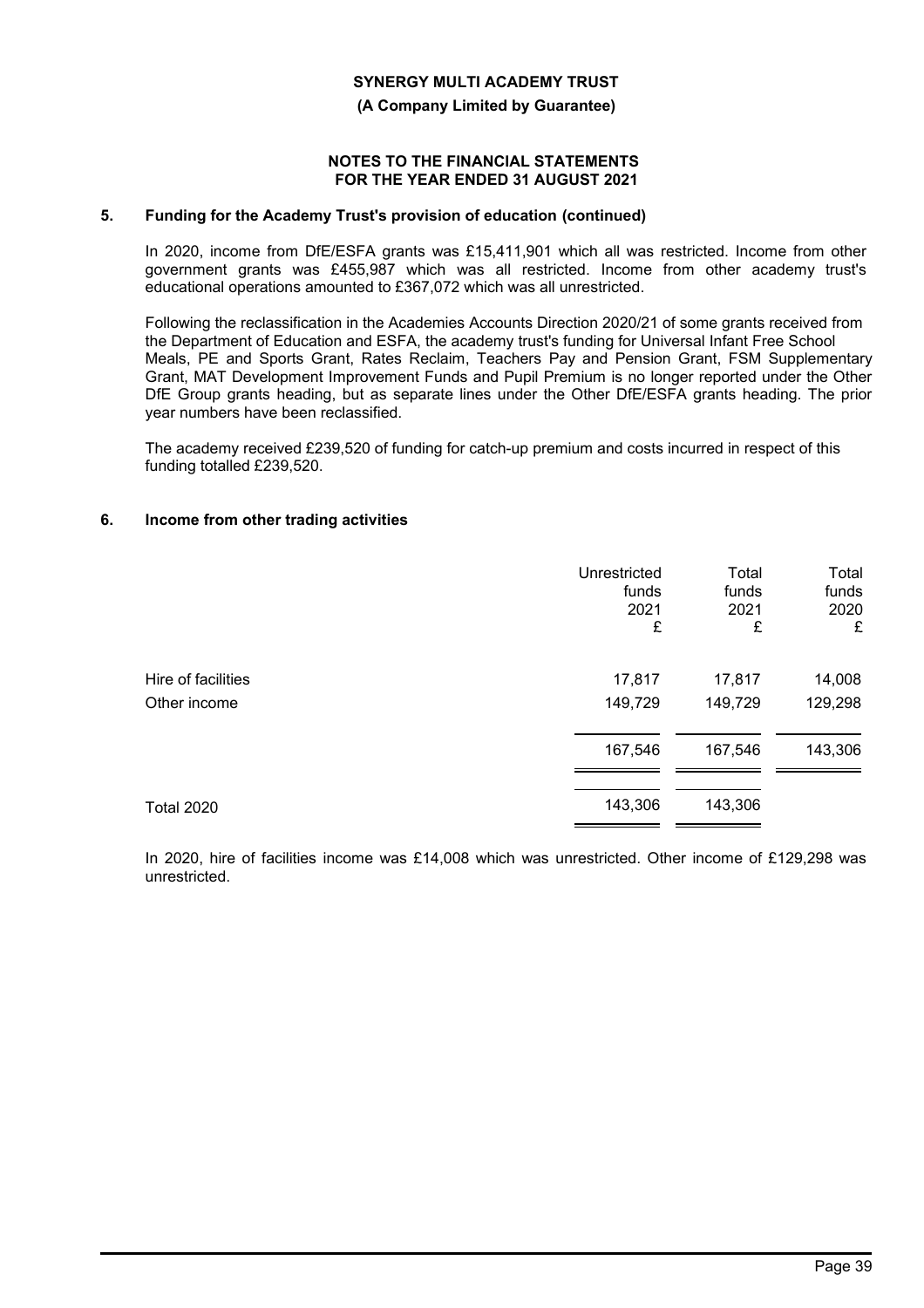**(A Company Limited by Guarantee)**

## **NOTES TO THE FINANCIAL STATEMENTS FOR THE YEAR ENDED 31 AUGUST 2021**

# **7. Expenditure**

|                         | <b>Staff Costs</b><br>2021<br>£ | Premises<br>2021<br>£ | Other<br>2021<br>£ | Total<br>2021<br>£ | As restated<br>Total<br>2020<br>£ |
|-------------------------|---------------------------------|-----------------------|--------------------|--------------------|-----------------------------------|
| Provision of Education: |                                 |                       |                    |                    |                                   |
| Direct costs            | 10,035,897                      |                       | 786,940            | 10,822,837         | 10,806,715                        |
| Allocated support costs | 5,142,009                       | 822,955               | 2,088,000          | 8,052,964          | 8,104,792                         |
|                         | 15,177,906                      | 822,955               | 2,874,940          | 18,875,801         | 18,911,507                        |
| Total 2020 as restated  | 14,502,796                      |                       | 4,408,711          | 18,911,507         |                                   |

In 2020, direct expenditure consisted of £9,449,090 staff costs and £1,357,625 other costs. Support expenditure consisted of £5,053,706 staff costs, £1,735,122 premises costs and £1,315,964 other costs.

In 2021, of the total expenditure, £383,485 (2020: £516,016) was to unrestricted funds, £17,692,361 (2020: £17,642,923) was to restricted funds and £799,955 (2020: £752,568) was to restricted fixed asset funds.

The prior year restatement relates to a reclassification between direct and support staff costs.

# **8. Charitable Activities**

|               | 2021<br>£  | As restated<br>2020<br>£ |
|---------------|------------|--------------------------|
| Direct costs  | 10,822,837 | 10,806,715               |
| Support costs | 8,052,964  | 8,104,792                |
|               | 18,875,801 | 18,911,507               |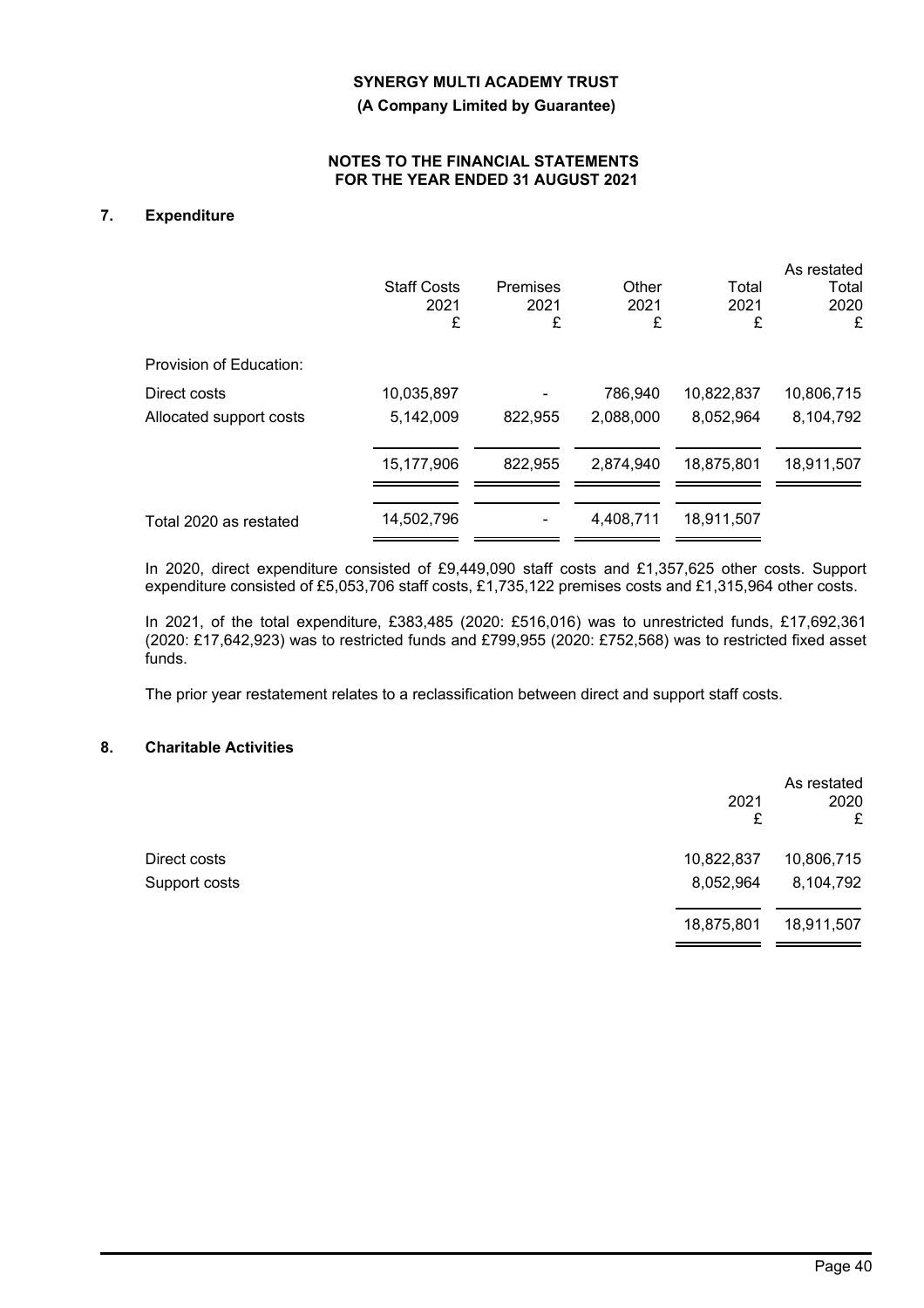## **(A Company Limited by Guarantee)**

## **NOTES TO THE FINANCIAL STATEMENTS FOR THE YEAR ENDED 31 AUGUST 2021**

# **Analysis of support costs**

|           | As restated |
|-----------|-------------|
| 2021      | 2020        |
| £         | £           |
| 5,142,009 | 5,053,706   |
| 799,955   | 752,570     |
| 125,817   | 119,475     |
| 822,955   | 1,151,241   |
|           |             |
| 67,567    | 7,870       |
| 1,046,046 | 982,343     |
| 48,615    | 37,587      |
| 8,052,964 | 8,104,792   |
|           |             |

# **9. Net (expenditure)/income**

Net (expenditure)/income for the year includes:

|                                       | 2021    | 2020    |
|---------------------------------------|---------|---------|
|                                       |         |         |
| Operating lease rentals               | 33.574  | 32.910  |
| Depreciation of tangible fixed assets | 799.955 | 752.570 |
|                                       |         |         |

## **10. Auditors' remuneration**

|                                                                                                                                          | 2021<br>£ | 2020<br>£ |
|------------------------------------------------------------------------------------------------------------------------------------------|-----------|-----------|
| Fees payable to the Academy Trust's auditor and its associates for the audit<br>of the Academy Trust's annual accounts                   | 15.915    | 17,405    |
| Fees payable to the Academy Trust's auditor and its associates in respect<br>of:                                                         |           |           |
| Regularity assurance report                                                                                                              | 1,965     | 1,925     |
| All non-audit services not included above                                                                                                | 6.585     | 6.600     |
|                                                                                                                                          |           |           |
| Fees payable to the Academy Trust's auditor and its associates in<br>connection with the Academy Trust's pension scheme(s) in respect of |           |           |

connection with the Academy Trust's pension scheme(s) in respect of: TPS assurance reports 8,250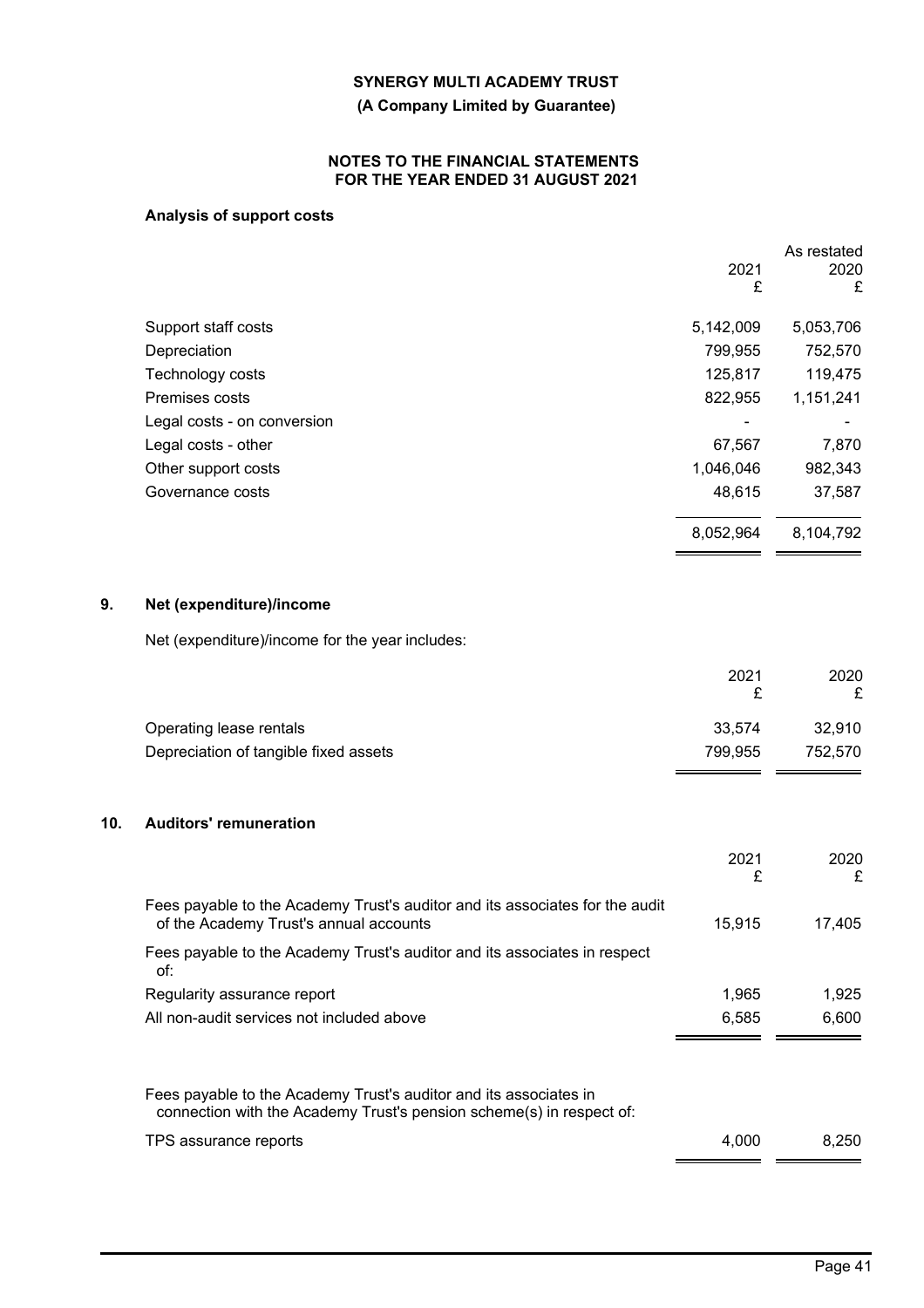**(A Company Limited by Guarantee)**

## **NOTES TO THE FINANCIAL STATEMENTS FOR THE YEAR ENDED 31 AUGUST 2021**

# **11. Central services**

The Academy Trust has provided the following central services to its academies during the year:

- Human resources
- CEO
- Financial services
- Executive Primary Lead
- IT services
- Estates services

The Academy Trust charges for these services on the following basis:

5% of GAG income.

The actual amounts charged during the year were as follows:

|                                    | 2021<br>£ | 2020<br>£ |
|------------------------------------|-----------|-----------|
| <b>Astley Primary School</b>       | 40,884    | 40,413    |
| <b>Bawdeswell Primary School</b>   | 20,994    | 19,839    |
| <b>Corpusty Primary School</b>     | 17,396    | 18,025    |
| Fakenham Infant and Nursery School | 43.541    | 43,939    |
| Fakenham Junior School             | 64,612    | 59,391    |
| Foulsham Primary School            | 19,746    | 19,955    |
| Litcham School                     | 185,418   | 165,893   |
| <b>Mattishall Primary School</b>   | 36,534    | 36,698    |
| Reepham High School and College    | 261,614   | 241,477   |
| Reepham Primary School             | 40,990    | 37,143    |
| Total                              | 731,729   | 682,773   |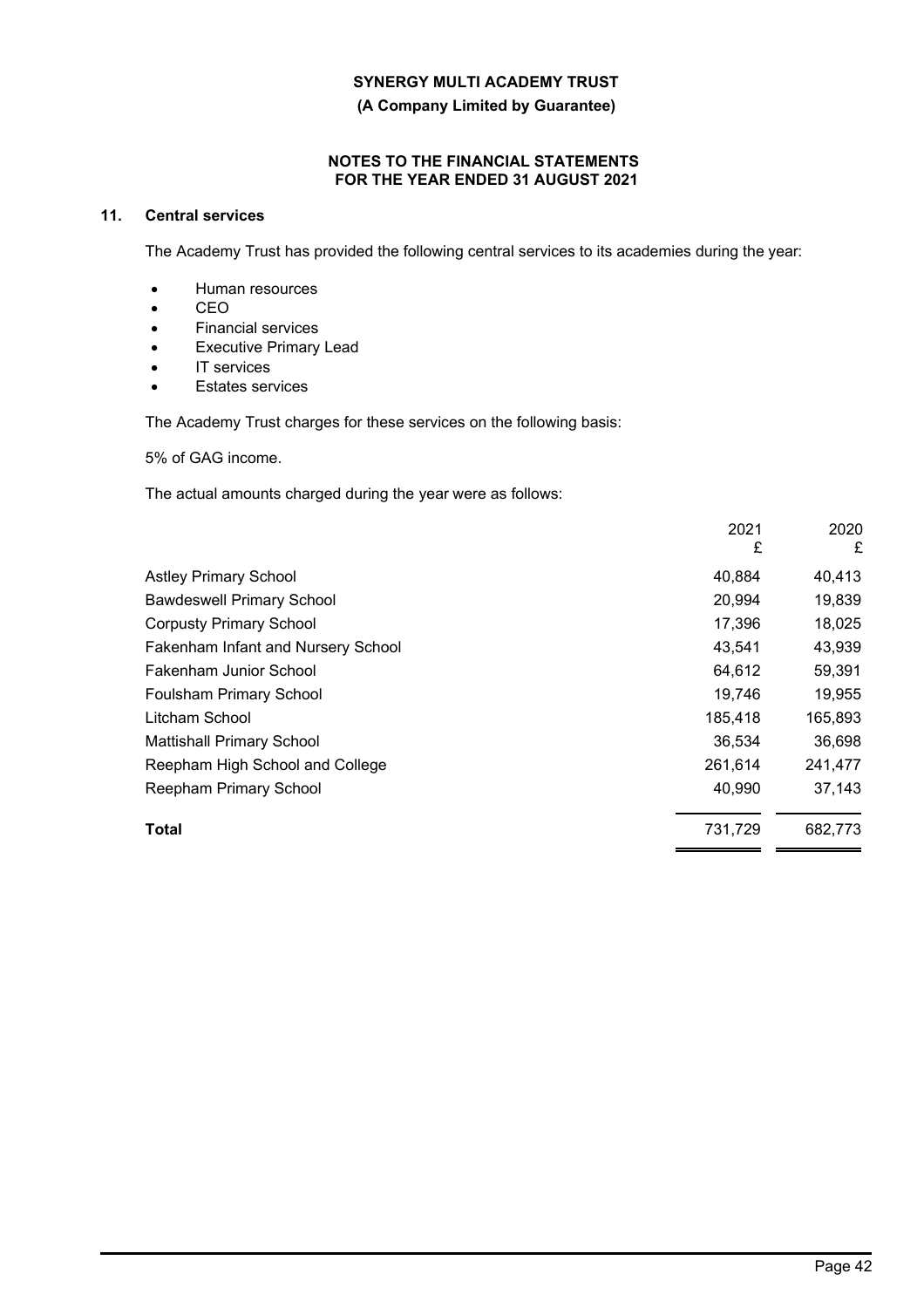## **(A Company Limited by Guarantee)**

## **NOTES TO THE FINANCIAL STATEMENTS FOR THE YEAR ENDED 31 AUGUST 2021**

## **12. Staff**

## **a. Staff costs**

Staff costs during the year were as follows:

|                                     | 2021<br>£  | 2020<br>£  |
|-------------------------------------|------------|------------|
| Wages and salaries                  | 10,855,456 | 10,359,475 |
| Social security costs               | 999,630    | 942,274    |
| Pension costs                       | 3,215,431  | 3,085,529  |
|                                     | 15,070,517 | 14,387,278 |
| Agency staff costs                  | 35,969     | 103,491    |
| Staff restructuring costs           | 71,420     | 12,027     |
|                                     | 15,177,906 | 14,502,796 |
| Staff restructuring costs comprise: |            |            |
|                                     | 2021<br>£  | 2020<br>£  |
| Redundancy payments                 | 29,420     | 7,093      |
| Severance payments                  | 42,000     | 4,934      |
|                                     | 71,420     | 12,027     |

## **b. Non-statutory/non-contractual staff severance payments**

Included in staff restructuring costs are 2 (2020: 1) non statutory, non-contractual amounts totaling £42,000 (2020: £4,934). The individual amounts are £22,000 and £20,000.

## **c. Staff numbers**

The average number of persons employed by the Academy Trust during the year was as follows:

|                            | 2021<br>No. | 2020<br>No. |
|----------------------------|-------------|-------------|
| <b>Teachers</b>            | 192         | 190         |
| Administration and support | 262         | 265         |
| Management                 | 11          | 11          |
|                            | 465         | 466         |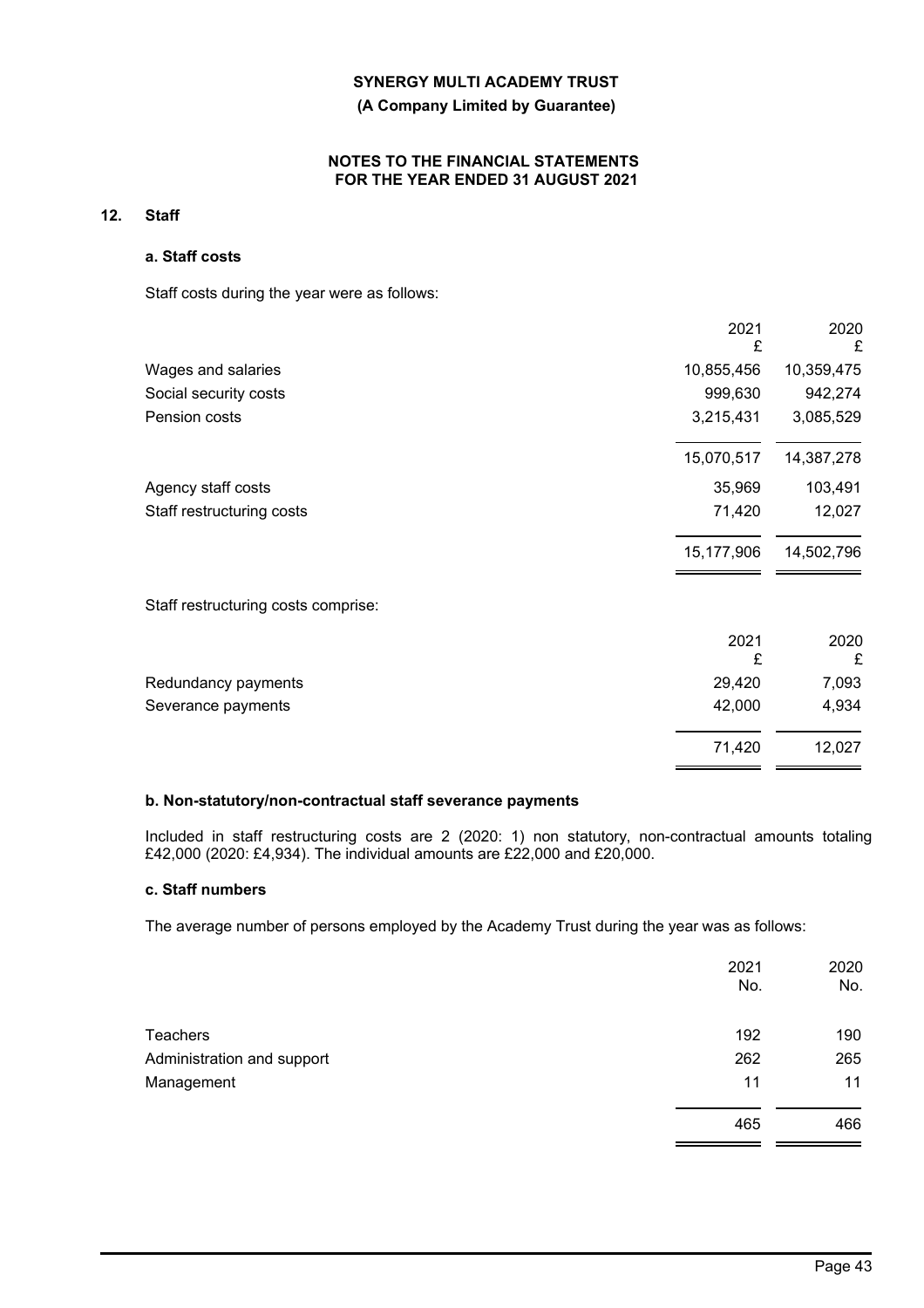**(A Company Limited by Guarantee)**

#### **NOTES TO THE FINANCIAL STATEMENTS FOR THE YEAR ENDED 31 AUGUST 2021**

## **12. Staff (continued)**

#### **d. Higher paid staff**

The number of employees whose employee benefits (excluding employer pension costs) exceeded £60,000 was:

|                                | 2021<br>No. | 2020<br>No.   |
|--------------------------------|-------------|---------------|
| In the band £60,001 - £70,000  |             |               |
| In the band £70,001 - £80,000  |             |               |
| In the band £80,001 - £90,000  |             | $\mathcal{P}$ |
| In the band £90,001 - £100,000 |             |               |

#### **e. Key management personnel**

The key management personnel of the Academy Trust comprise the Trustees and the senior management team as listed on page 1. The total amount of employee benefits (including employer pension contributions and employer national insurance contributions) received by key management personnel for their services to the Academy Trust was £1,036,373 (2020 £988,779). Included in this are employer national insurance contributions of £91,376 (2020: £86,670) and employer pension contributions of £177,147 (2020: £170,516).

#### **13. Trustees' remuneration and expenses**

One or more Trustees has been paid remuneration or has received other benefits from an employment with the Academy Trust. The principal and other staff Trustees only receive remuneration in respect of services they provide undertaking the roles of principal and staff members under their contracts of employment. The value of Trustees' remuneration and other benefits was as follows:

|                                 |                            | 2021       | 2020       |
|---------------------------------|----------------------------|------------|------------|
|                                 |                            |            |            |
| Robert Martlew, Chief Executive | Remuneration               | $85.000 -$ | $80.000 -$ |
|                                 |                            | 90.000     | 85,000     |
|                                 | Pension contributions paid | $20.000 -$ | $20.000 -$ |
|                                 |                            | 25,000     | 25,000     |
|                                 |                            |            |            |

During the year, retirement benefits were accruing to 1 Trustees (2020 - 1) in respect of defined contribution pension schemes.

During the year ended 31 August 2021, no expenses were reimbursed or paid directly to Trustees (2020 - £35 to 1 Trustee for mileage costs).

#### **14. Trustees' and Officers' insurance**

In accordance with normal commercial practice, the Academy Trust has purchased insurance to protect Trustees and officers from claims arising from negligent acts, errors or omissions occurring whilst on academy business. The insurance provides cover up to £10,000,000 on any one claim. It is not possible to quantify the Trustees and officers indemnity element from the overall cost of the RPA scheme membership.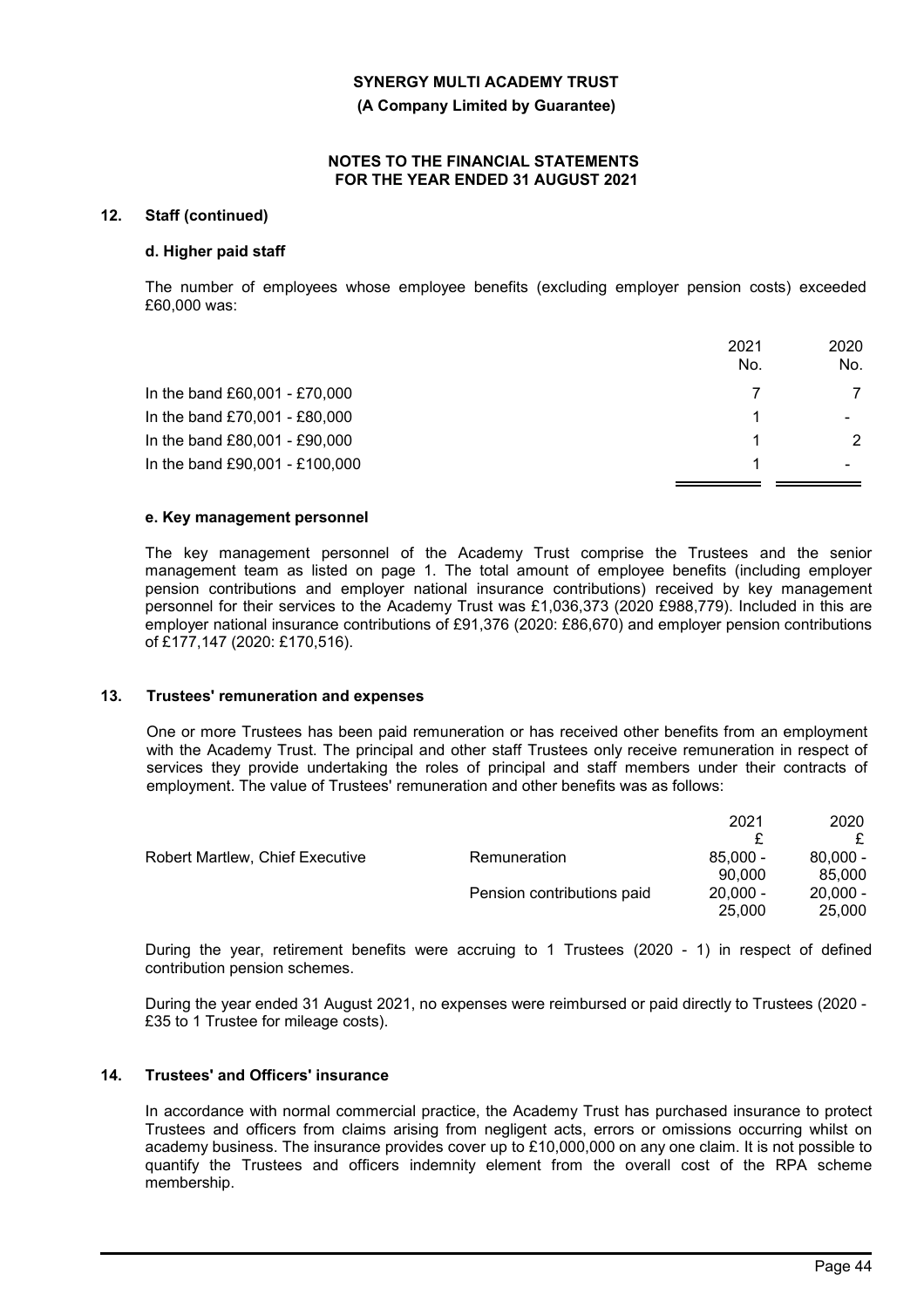**(A Company Limited by Guarantee)**

## **NOTES TO THE FINANCIAL STATEMENTS FOR THE YEAR ENDED 31 AUGUST 2021**

# **15. Tangible fixed assets**

|                           | Long-term<br>leasehold     |                                 |                            |                        |            |
|---------------------------|----------------------------|---------------------------------|----------------------------|------------------------|------------|
|                           | land and<br>buildings<br>£ | Furniture and<br>equipment<br>£ | Computer<br>equipment<br>£ | Motor<br>vehicles<br>£ | Total<br>£ |
| <b>Cost or valuation</b>  |                            |                                 |                            |                        |            |
| At 1 September 2020       | 32,366,575                 | 652,854                         | 635,665                    | 9,039                  | 33,664,133 |
| Additions                 | 1,854,226                  | 38,139                          | 202,126                    |                        | 2,094,491  |
| Transfers between classes | (79, 376)                  | 79,376                          |                            |                        |            |
| At 31 August 2021         | 34, 141, 425               | 770,369                         | 837,791                    | 9,039                  | 35,758,624 |
| <b>Depreciation</b>       |                            |                                 |                            |                        |            |
| At 1 September 2020       | 3,083,051                  | 496,040                         | 494,947                    | 8,427                  | 4,082,465  |
| Charge for the year       | 591,489                    | 84,213                          | 123,641                    | 612                    | 799,955    |
| At 31 August 2021         | 3,674,540                  | 580,253                         | 618,588                    | 9,039                  | 4,882,420  |
| Net book value            |                            |                                 |                            |                        |            |
| At 31 August 2021         | 30,466,885                 | 190,116                         | 219,203                    |                        | 30,876,204 |
| At 31 August 2020         | 29,283,524                 | 156,814                         | 140,718                    | 612                    | 29,581,668 |

#### **16. Debtors**

| 2021      | 2020<br>£ |
|-----------|-----------|
|           |           |
| 3,191     | 9,829     |
| 4,678     | 31,950    |
| 841,366   | 330,072   |
| 397,835   | 113,003   |
| 1,247,070 | 484,854   |
|           | £         |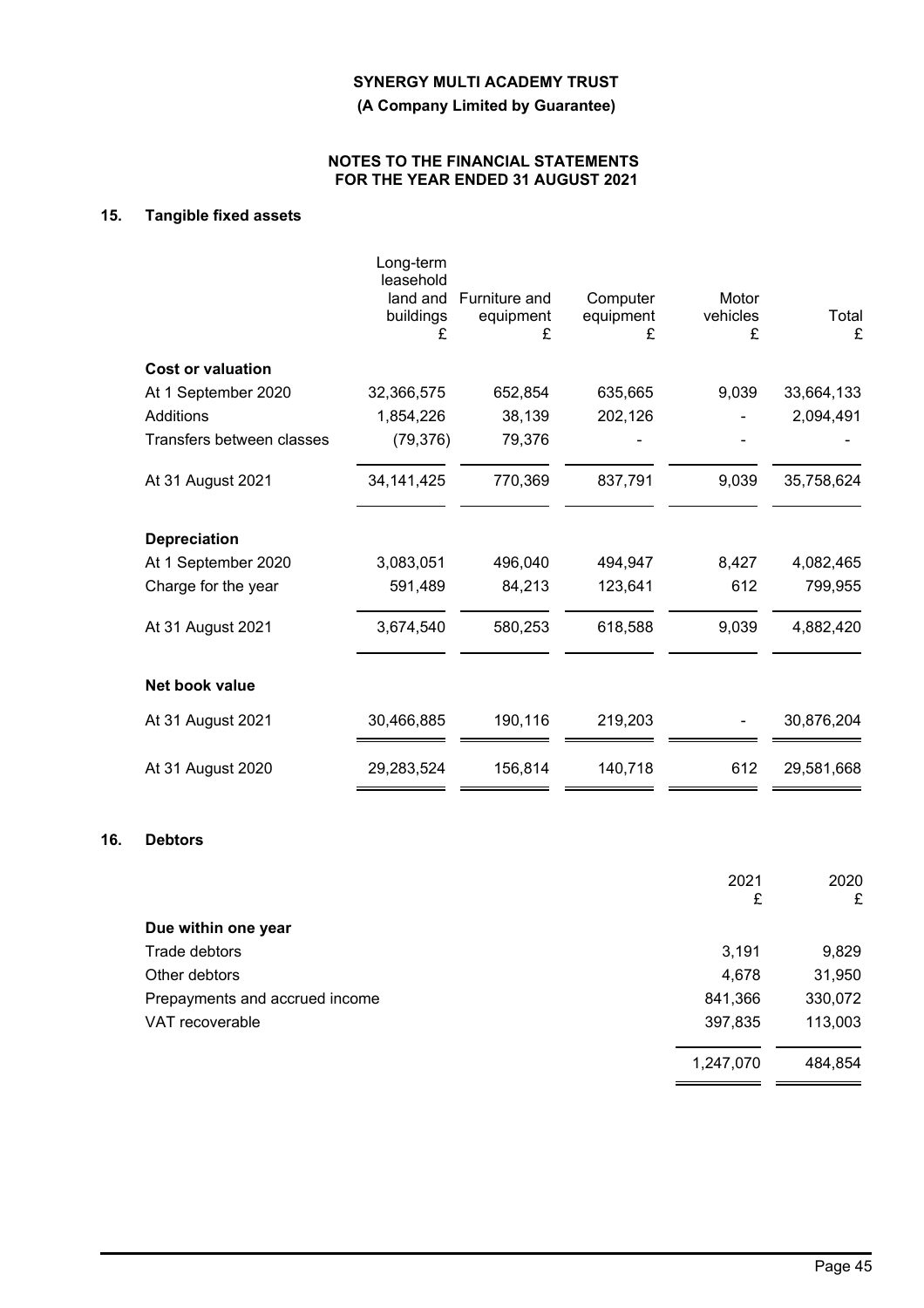**(A Company Limited by Guarantee)**

## **NOTES TO THE FINANCIAL STATEMENTS FOR THE YEAR ENDED 31 AUGUST 2021**

# **17. Creditors: Amounts falling due within one year**

|                                        | 2021<br>£  | 2020<br>£  |
|----------------------------------------|------------|------------|
| Trade creditors                        | 1,608,907  | 175,941    |
| Other taxation and social security     | 240,493    | 222,924    |
| Other creditors                        | 307,176    | 304,456    |
| Accruals and deferred income           | 366,338    | 260,506    |
|                                        | 2,522,914  | 963,827    |
|                                        | 2021<br>£  | 2020<br>£  |
| Deferred income at 1 September 2020    | 198,209    | 263,404    |
| Resources deferred during the year     | 260,919    | 198,209    |
| Amounts released from previous periods | (198, 209) | (263, 404) |
|                                        | 260,919    | 198,209    |

Deferred income relates to UIFSM, rates rebates and trip income in advance.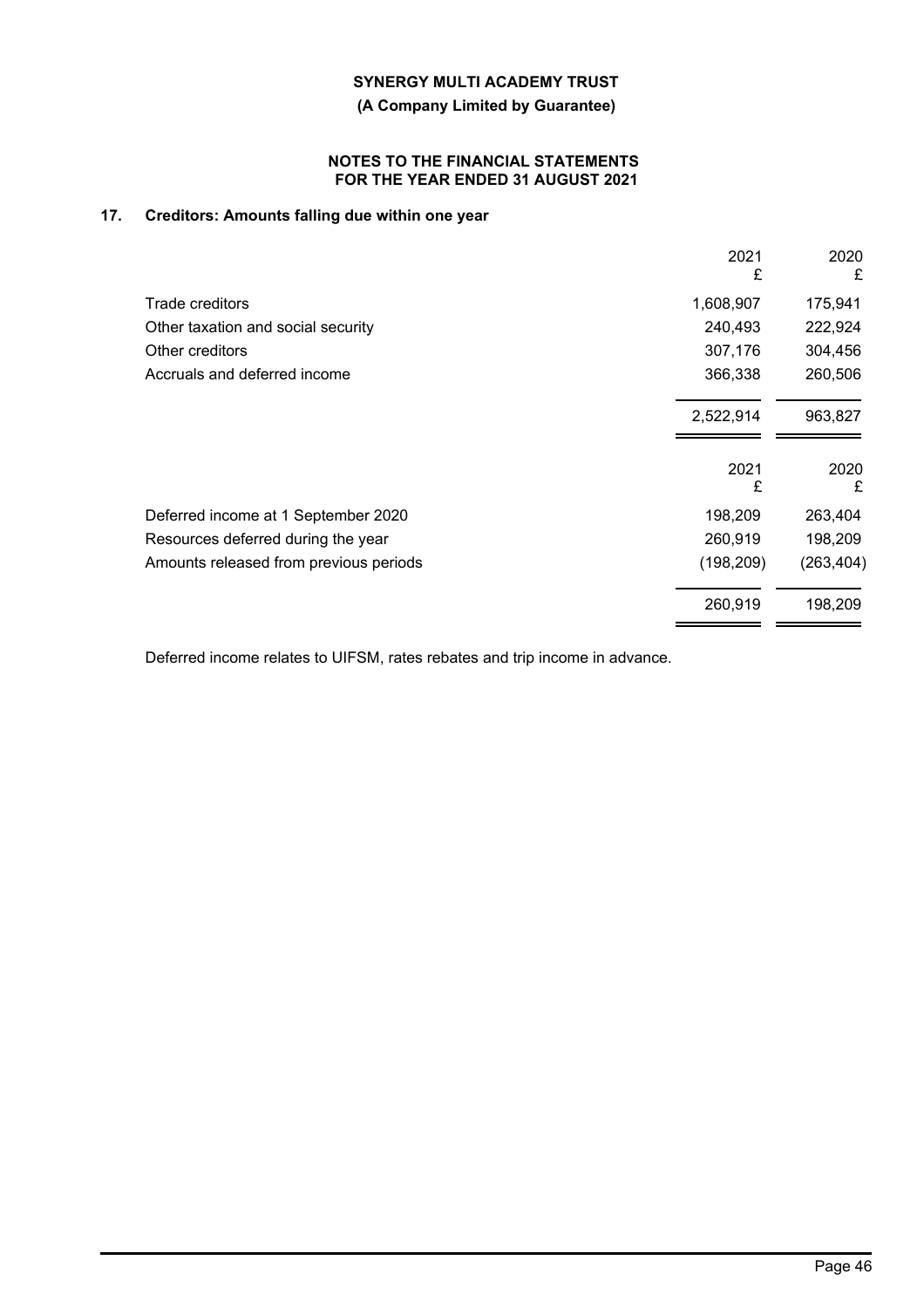**(A Company Limited by Guarantee)**

# **NOTES TO THE FINANCIAL STATEMENTS FOR THE YEAR ENDED 31 AUGUST 2021**

# **18. Statement of funds**

|                                          | Balance at 1<br>September<br>2020<br>£ | Income<br>£       | Expenditure<br>£        | <b>Transfers</b><br>in/out<br>£ | Gains/<br>(Losses)<br>£ | Balance at<br>31 August<br>2021<br>£ |
|------------------------------------------|----------------------------------------|-------------------|-------------------------|---------------------------------|-------------------------|--------------------------------------|
| <b>Unrestricted</b><br>funds             |                                        |                   |                         |                                 |                         |                                      |
| <b>General Funds</b>                     | 767,836                                | 383,485           | (383, 485)              |                                 |                         | 767,836                              |
| <b>Restricted</b><br>general funds       |                                        |                   |                         |                                 |                         |                                      |
| <b>General Annual</b><br>Grant           | 296,707                                | 14,679,728        | (13,887,845)            | (24, 265)                       |                         | 1,064,325                            |
| Educational<br>visits                    | 208,736                                | 120,330           | (138, 263)              |                                 |                         | 190,803                              |
| Pupil premium                            |                                        | 711,587           | (711, 587)              |                                 |                         |                                      |
| PE and sports<br>grant                   | 77,065                                 | 157,100           | (163, 462)              |                                 |                         | 70,703                               |
| <b>UIFSM</b>                             |                                        | 193,900           | (193,900)               |                                 |                         |                                      |
| Rates reclaim                            |                                        | 70,196            | (70, 196)               |                                 |                         |                                      |
| Teachers pay<br>grant                    |                                        | 204,705           | (204, 705)              |                                 |                         |                                      |
| <b>Teachers</b><br>pension grant         |                                        | 537,064           | (537,064)               |                                 |                         |                                      |
| <b>FSM</b><br>supplementary              |                                        |                   |                         |                                 |                         |                                      |
| grant<br>COVID catch-up                  |                                        | 27,450<br>239,520 | (27, 450)<br>(239, 520) |                                 |                         |                                      |
| COVID mass<br>testing                    |                                        | 58,680            | (58, 680)               |                                 |                         |                                      |
| Other DfE/ESFA                           |                                        |                   |                         |                                 |                         |                                      |
| grants<br>Other                          |                                        | 28,129            | (28, 129)               |                                 |                         |                                      |
| government<br>grants<br>Other restricted | (9,600)                                | 415,345           | (387, 664)              |                                 |                         | 18,081                               |
| income                                   | 7,985                                  | 139,113           | (103, 896)              | (21, 522)                       |                         | 21,680                               |
| Pension reserve                          | (7, 131, 000)                          |                   | (940,000)               |                                 | (1,704,000)             | (9,775,000)                          |
|                                          | (6, 550, 107)                          | 17,582,847        | (17,692,361)            | (45, 787)                       | (1,704,000)             | (8,409,408)                          |
| <b>Restricted fixed</b><br>asset funds   |                                        |                   |                         |                                 |                         |                                      |
| <b>Restricted fixed</b><br>asset fund    | 29,476,170                             |                   | (749, 313)              | 2,053,478                       |                         | 30,780,335                           |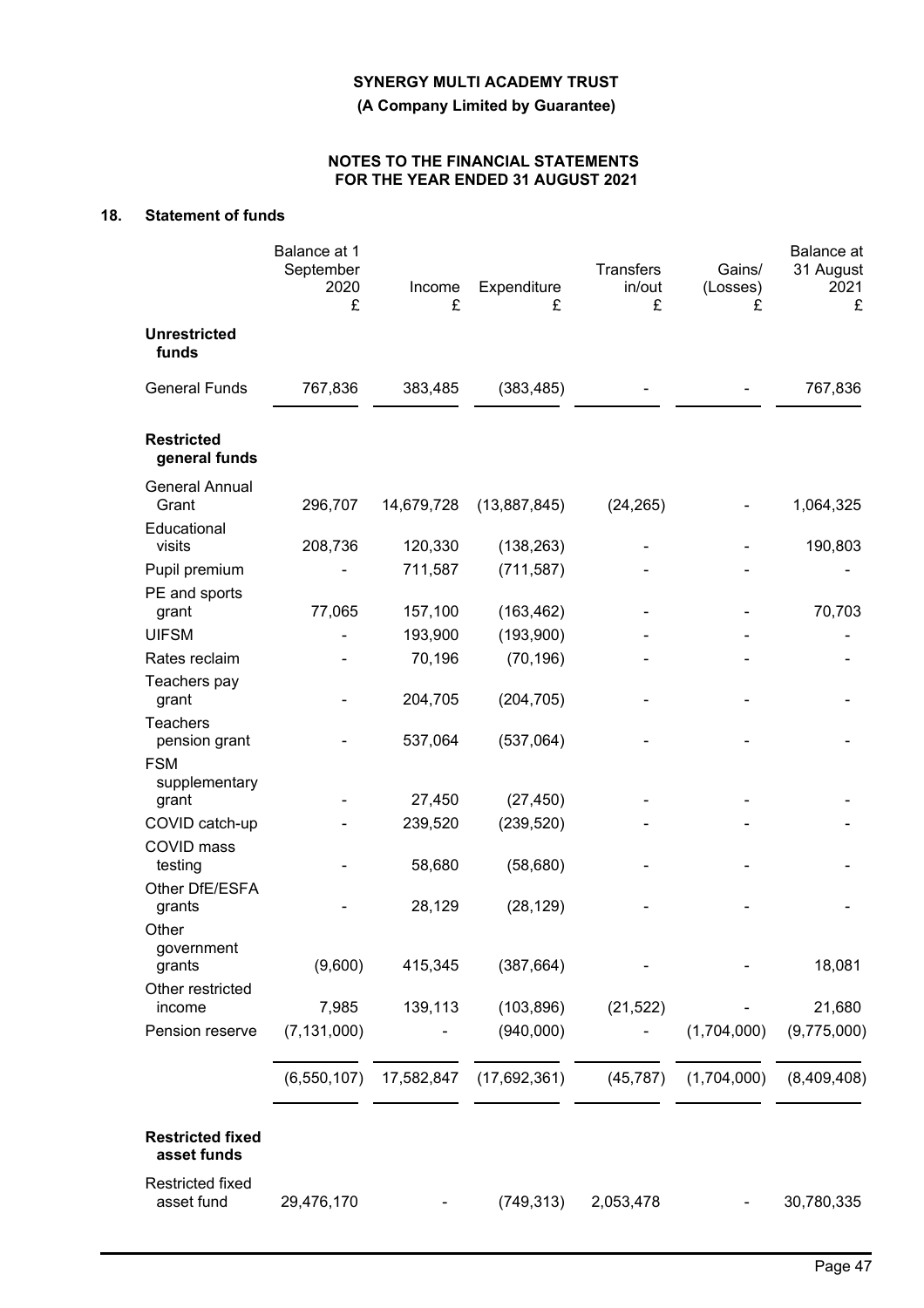**(A Company Limited by Guarantee)**

#### **NOTES TO THE FINANCIAL STATEMENTS FOR THE YEAR ENDED 31 AUGUST 2021**

## **18. Statement of funds (continued)**

|                                  | Balance at 1<br>September<br>2020<br>£ | Income<br>£ | Expenditure<br>£ | <b>Transfers</b><br>in/out<br>£ | Gains/<br>(Losses)<br>£ | Balance at<br>31 August<br>2021<br>£ |
|----------------------------------|----------------------------------------|-------------|------------------|---------------------------------|-------------------------|--------------------------------------|
| DfE / ESFA                       |                                        |             |                  |                                 |                         |                                      |
| capital grants                   | 447,786                                | 586,404     |                  | (888, 967)                      |                         | 145,223                              |
| Other capital<br>grants          |                                        | 2,156,571   |                  | (1,087,119)                     |                         | 1,069,452                            |
| DfE donations                    |                                        | 72,616      |                  | (72, 616)                       |                         |                                      |
| Capital<br>expenditure           |                                        |             |                  |                                 |                         |                                      |
| from GAG                         | 105,500                                |             | (50, 642)        | 41,011                          |                         | 95,869                               |
|                                  | 30,029,456                             | 2,815,591   | (799, 955)       | 45,787                          |                         | 32,090,879                           |
| <b>Total Restricted</b><br>funds | 23,479,349                             | 20,398,438  | (18, 492, 316)   |                                 | (1,704,000)             | 23,681,471                           |
| <b>Total funds</b>               | 24,247,185                             | 20,781,923  | (18, 875, 801)   |                                 | (1,704,000)             | 24,449,307                           |

The specific purposes for which the funds are to be applied are as follows:

#### **Unrestricted funds**

This represents income in the period over which there are no spending restrictions.

#### **General Annual Grant (GAG)**

This represents funding from the ESFA to cover the costs of recurrent expenditure.

The transfer from GAG relates to the contribution from GAG funding towards capital assets during the year.

Under the funding agreement with the Secretary of State, the academy was not subject to a limit on the amount of GAG that it could carry forward at 31 August 2021.

#### **Educational Visits**

This represents contributions made by parents to the running of educational visits for the pupils of the Academy and the associated costs of running the trips.

#### **Pupil Premium**

The Pupil Premium income has been provided by the ESFA to help raise the attainment of disadvantaged pupils.

#### **Other DfE/ESFA grants**

The Other DfE/ESFA Grants represents PE and Sports Grants, Universal Infant Free School Meals, Rates Relief, MAT Development Improvement Funds, FSM supplementary grant, Teacher pay grant, Teacher pension grant, COVID catch up premium and COVID Mass Testing. These funds are used to raise achievement and improve outcomes for pupils, or to provide support for pupils from low income families.

The COVID Catch-up Premium, is to be utilised to help pupils catch-up on missed learning, as a result of the impact of COVID.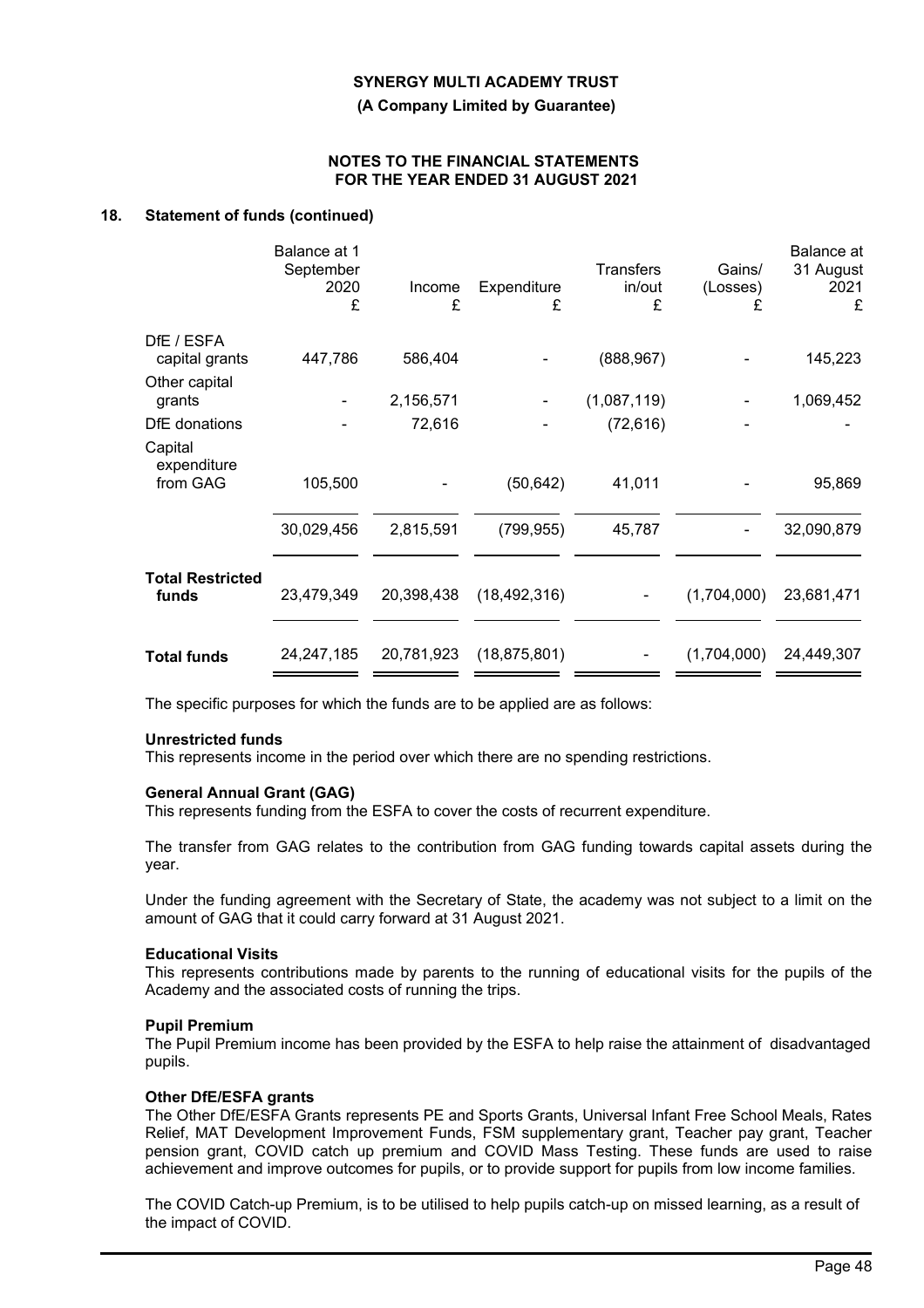**(A Company Limited by Guarantee)**

## **NOTES TO THE FINANCIAL STATEMENTS FOR THE YEAR ENDED 31 AUGUST 2021**

## **18. Statement of funds (continued)**

#### **Other government grants**

This represents other funding from the government towards the provision of education.

#### **Other Restricted**

This represents funding received in the form of donations for a specific purpose.

#### **Pension reserve**

This fund represents the Trust's share of the deficit on the Local Government Pension Scheme (LGPS) transferred to the academy on conversion from a state controlled school.

The restricted pension fund is materially in deficit and plans to eliminate the liability on the defined benefit pension scheme are set out in note 24 based on the period end valuation.

#### **Restricted fixed asset fund**

Restricted fixed asset funds are resources which are to be applied to specific capital purposes imposed by the DfE where the asset acquired or created is held for a purpose.

## **DfE/ESFA Capital Grants**

Capital grants, are made up of Devolved Formula Capital which is received by the Trust to use to maintain and improve its buildings and facilities and Schools Condition Allocation income which is funding received from the government for the purpose of addressing improvements to buildings and other facilities or capital repairs/refurbishments required within the Trust.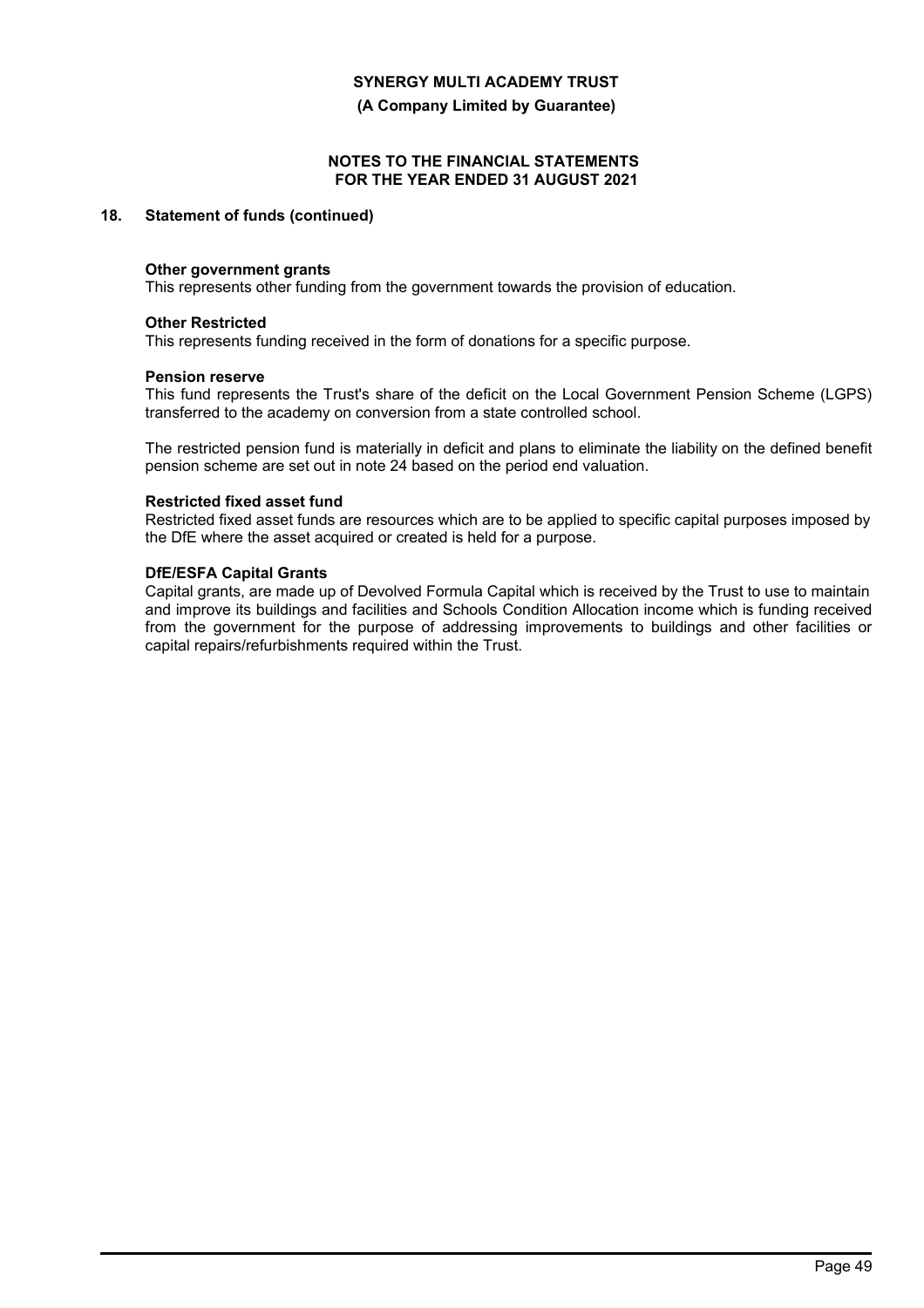**(A Company Limited by Guarantee)**

## **NOTES TO THE FINANCIAL STATEMENTS FOR THE YEAR ENDED 31 AUGUST 2021**

# **18. Statement of funds (continued)**

Comparative information in respect of the preceding year is as follows:

|                                        | Balance at<br>1 September<br>2019<br>£ | Income<br>£ | Expenditure<br>£ | <b>Transfers</b><br>in/out<br>£ | Gains/<br>(Losses)<br>£ | <b>Balance</b> at<br>31 August<br>2020<br>£ |
|----------------------------------------|----------------------------------------|-------------|------------------|---------------------------------|-------------------------|---------------------------------------------|
| <b>Unrestricted funds</b>              |                                        |             |                  |                                 |                         |                                             |
| <b>General Funds</b>                   | 748,220                                | 535,632     | (516, 016)       |                                 |                         | 767,836                                     |
| <b>Restricted general</b><br>funds     |                                        |             |                  |                                 |                         |                                             |
| <b>General Annual</b>                  |                                        |             |                  |                                 |                         |                                             |
| Grant                                  | 34,339                                 | 13,665,949  | (13, 298, 160)   | (105, 421)                      |                         | 296,707                                     |
| <b>Educational visits</b>              | 248,058                                | 594,951     | (634, 273)       |                                 |                         | 208,736                                     |
| Pupil premium                          |                                        | 762,788     | (761, 220)       | (1,568)                         |                         |                                             |
| Other DfE/ESFA<br>grants               | 2,982                                  | 402,556     | (392, 225)       | 63,752                          |                         | 77,065                                      |
| Other government<br>grants             | $\blacksquare$                         | 1,036,594   | (1,046,194)      |                                 |                         |                                             |
| Other restricted                       |                                        |             |                  |                                 |                         | (9,600)                                     |
| income                                 | 4,543                                  | 57,926      | (48, 146)        | (6, 338)                        |                         | 7,985                                       |
| Capital used as<br>revenue             |                                        |             | (504, 705)       | 504,705                         |                         |                                             |
| Pension reserve                        | (5,689,000)                            |             | (958,000)        |                                 | (484,000)               | (7, 131, 000)                               |
|                                        |                                        |             |                  |                                 |                         |                                             |
|                                        | (5,399,078)                            | 16,520,764  | (17, 642, 923)   | 455,130                         | (484,000)               | (6, 550, 107)                               |
| <b>Restricted fixed</b><br>asset funds |                                        |             |                  |                                 |                         |                                             |
| <b>Restricted fixed</b><br>asset fund  | 30,047,218                             |             | (697, 744)       | 126,696                         |                         | 29,476,170                                  |
| DfE / ESFA capital<br>grants           | 328,195                                | 729,788     |                  | (610, 197)                      |                         | 447,786                                     |
| Capital expenditure<br>from GAG        | 131,953                                |             | (54, 824)        | 28,371                          |                         | 105,500                                     |
|                                        | 30,507,366                             | 729,788     | (752, 568)       | (455, 130)                      |                         | 30,029,456                                  |
| <b>Total Restricted</b><br>funds       | 25,108,288                             | 17,250,552  | (18, 395, 491)   |                                 | (484,000)               | 23,479,349                                  |
| <b>Total funds</b>                     | 25,856,508                             | 17,786,184  | (18, 911, 507)   |                                 | (484,000)               | 24, 247, 185                                |
|                                        |                                        |             |                  |                                 |                         |                                             |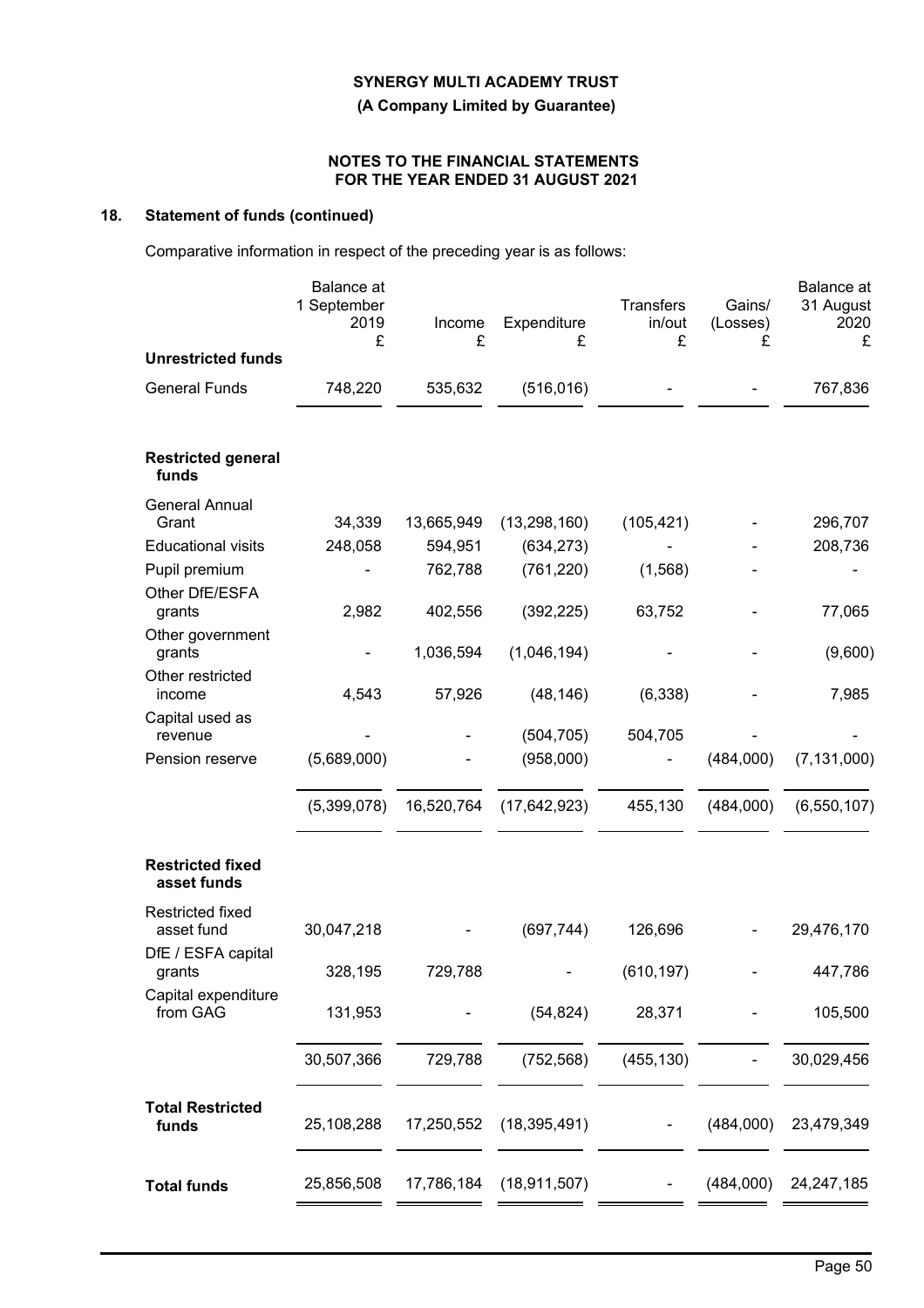**(A Company Limited by Guarantee)**

#### **NOTES TO THE FINANCIAL STATEMENTS FOR THE YEAR ENDED 31 AUGUST 2021**

## **18. Statement of funds (continued)**

## **Total funds analysis by academy**

Fund balances at 31 August 2021 were allocated as follows:

|                                                    | 2021<br>£   | 2020<br>£     |
|----------------------------------------------------|-------------|---------------|
| <b>Astley Primary School</b>                       | 168,705     | 157,038       |
| <b>Bawdeswell Primary School</b>                   | (58, 856)   | (68, 519)     |
| <b>Corpusty Primary School</b>                     | 152,820     | 96,997        |
| Fakenham Infant and Nursery School                 | 113,994     | 112,958       |
| Fakenham Junior School                             | 130,117     | 85,315        |
| Foulsham Primary School                            | 121,780     | 113,337       |
| Litcham School                                     | 632,524     | 289,237       |
| <b>Mattishall Primary School</b>                   | (18, 540)   | (17,600)      |
| Reepham High School and College                    | 823,745     | 541,653       |
| Reepham Primary School                             | 45,847      | (4,820)       |
| Synergy Multi Academy Trust                        | 21,292      | 43,133        |
| Total before fixed asset funds and pension reserve | 2,133,428   | 1,348,729     |
| Restricted fixed asset fund                        | 32,090,879  | 30,029,456    |
| Pension reserve                                    | (9,775,000) | (7, 131, 000) |
| Total                                              | 24,449,307  | 24, 247, 185  |

The following academies are carrying a net deficit on their portion of the funds as follows:

|                                  | Deficit   |
|----------------------------------|-----------|
| <b>Bawdeswell Primary School</b> | (58, 856) |
| Mattishall Primary School        | (18, 540) |
|                                  |           |

This year the deficit at Bawdeswell Primary has reduced by £9,663 to a closing deficit of £58,856. This is a significant recovery given the level of income the school receives.

The deficit at Mattishall Primary has increased by £940 this year to £18,540. This is further explained below.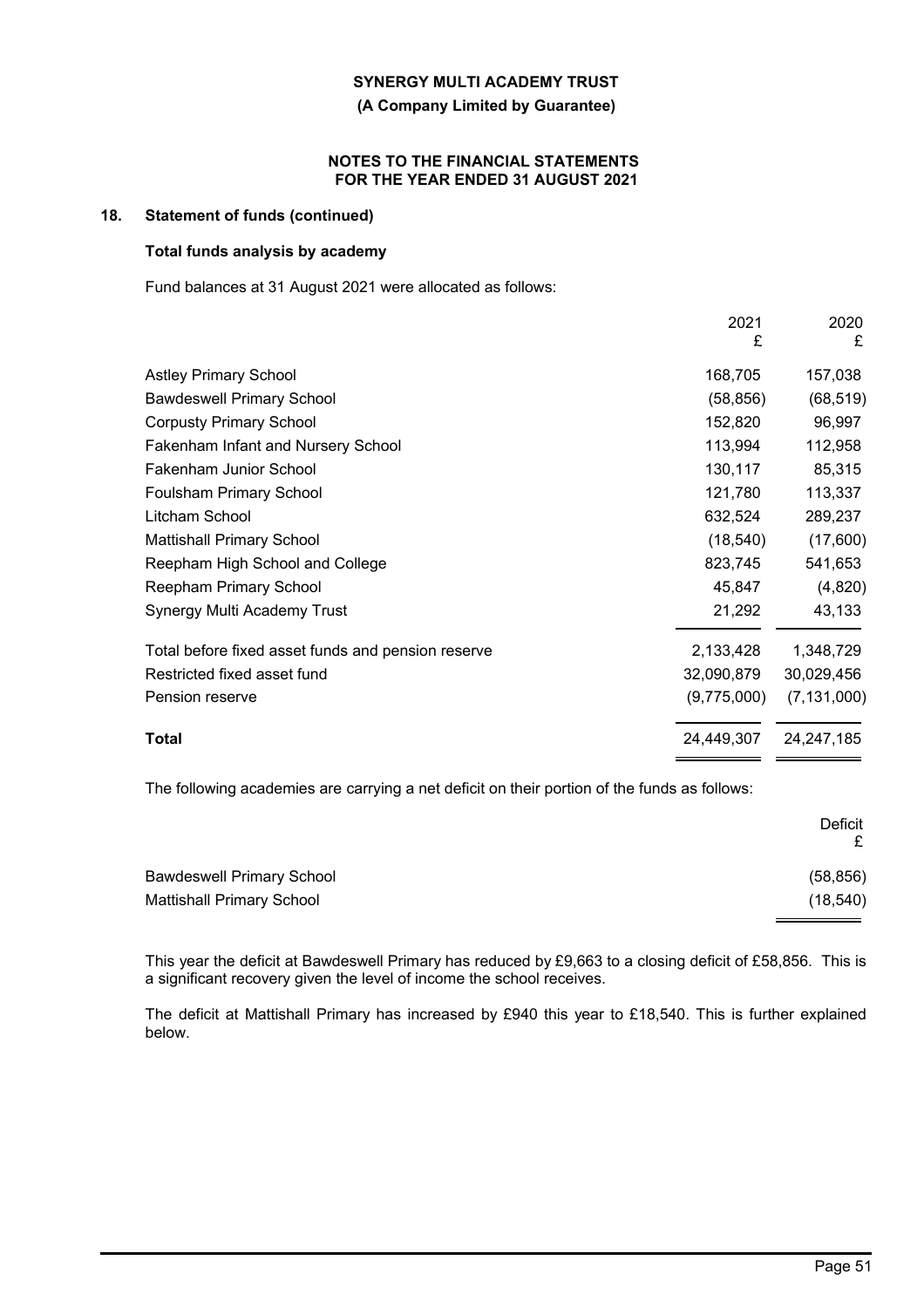**(A Company Limited by Guarantee)**

### **NOTES TO THE FINANCIAL STATEMENTS FOR THE YEAR ENDED 31 AUGUST 2021**

## **18. Statement of funds (continued)**

The Academy Trust is taking the following action to return the academies to surplus:

Bawdeswell Primary School continues to recover from an historical deficit position and, as a result of staffing changes and a more stable pupil base, the school continues on a path to recover the financial position. Although, given the size of the school, this recovery is likely to take a couple more years.

Mattishall Primary School continues to carry a deficit, however further staffing changes were effected at the end of the 20-21 academic year which will contribute to the recovery of the position.

#### **Total cost analysis by academy**

Expenditure incurred by each academy during the year was as follows:

|                                              | Teaching<br>and<br>educational<br>support staff<br>costs<br>£ | Other<br>support staff<br>costs<br>£ | Educational<br>supplies<br>£ | Other costs<br>excluding<br>depreciation<br>£ | Total<br>2021<br>£ | Total<br>2020<br>£ |
|----------------------------------------------|---------------------------------------------------------------|--------------------------------------|------------------------------|-----------------------------------------------|--------------------|--------------------|
| <b>Astley Primary</b><br>School              | 639,093                                                       | 161,325                              | 40,486                       | 144,192                                       | 985,096            | 937,800            |
| Bawdeswell<br><b>Primary School</b>          | 330,753                                                       | 71,395                               | 32,703                       | 64,931                                        | 499,782            | 451,759            |
| Corpusty<br><b>Primary School</b>            | 234,541                                                       | 54,817                               | 29,968                       | 71,804                                        | 391,130            | 395,751            |
| Fakenham Infant<br>and Nursery<br>School     | 866,374                                                       | 151,271                              | 29,455                       | 158,130                                       | 1,205,230          | 1,194,532          |
| Fakenham<br>Junior School                    | 1,044,069                                                     | 174,232                              | 65,790                       | 160,908                                       | 1,444,999          | 1,348,991          |
| Foulsham<br><b>Primary School</b>            | 304,521                                                       | 60,876                               | 23,769                       | 75,335                                        | 464,501            | 482,430            |
| Litcham School                               | 2,829,740                                                     | 473,575                              | 190,266                      | 477,029                                       | 3,970,610          | 3,856,667          |
| Mattishall<br><b>Primary School</b>          | 660,777                                                       | 75,295                               | 20,337                       | 120,818                                       | 877,227            | 896,500            |
| Reepham High<br>School and                   |                                                               |                                      |                              |                                               |                    |                    |
| College                                      | 4,313,666                                                     | 664,996                              | 222,497                      | 409,789                                       | 5,610,948          | 5,927,926          |
| Reepham<br><b>Primary School</b>             | 664,776                                                       | 112,638                              | 32,291                       | 113,796                                       | 923,501            | 873,933            |
| <b>Synergy Multi</b><br><b>Academy Trust</b> | 244,245                                                       | 333,139                              | 360                          | 1,125,078                                     | 1,702,822          | 1,792,650          |
| <b>Academy Trust</b>                         | 12,132,555                                                    | 2,333,559                            | 687,922                      | 2,921,810                                     | 18,075,846         | 18,158,939         |
|                                              |                                                               |                                      |                              |                                               |                    |                    |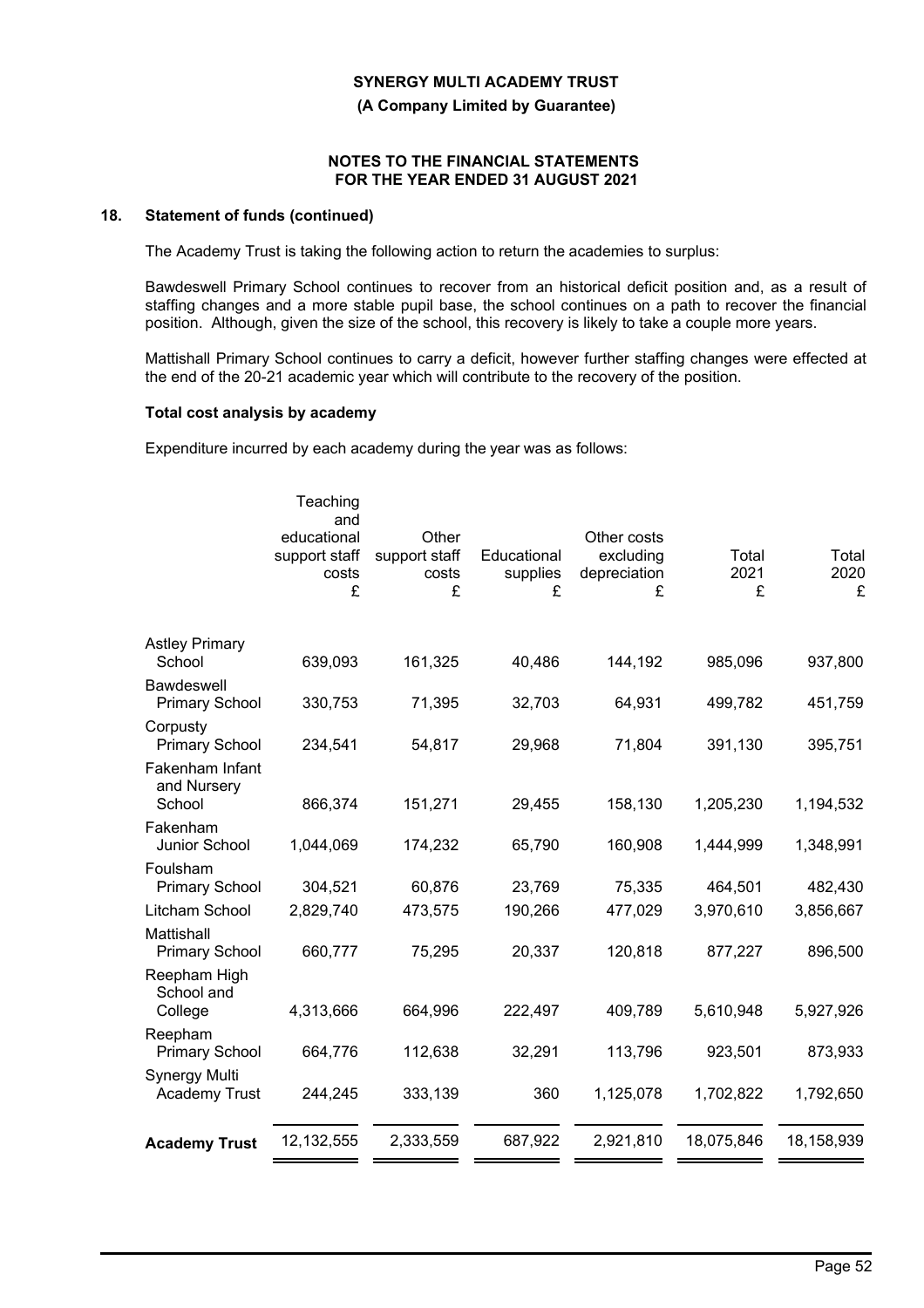**(A Company Limited by Guarantee)**

## **NOTES TO THE FINANCIAL STATEMENTS FOR THE YEAR ENDED 31 AUGUST 2021**

# **19. Analysis of net assets between funds**

# **Analysis of net assets between funds - current year**

|                                        |              |             | Restricted  |             |
|----------------------------------------|--------------|-------------|-------------|-------------|
|                                        | Unrestricted | Restricted  | fixed asset | Total       |
|                                        | funds        | funds       | funds       | funds       |
|                                        | 2021         | 2021        | 2021        | 2021        |
|                                        | £            | £           | £           | £           |
| Tangible fixed assets                  |              |             | 30,876,204  | 30,876,204  |
| <b>Current assets</b>                  | 767,836      | 2,989,872   | 2,113,309   | 5,871,017   |
| Creditors due within one year          |              | (1,624,280) | (898, 634)  | (2,522,914) |
| Provisions for liabilities and charges | ٠            | (9,775,000) | ۰           | (9,775,000) |
| <b>Total</b>                           | 767,836      | (8,409,408) | 32,090,879  | 24,449,307  |
|                                        |              |             |             |             |

## **Analysis of net assets between funds - prior year**

|                                        |              |               | Restricted  |               |
|----------------------------------------|--------------|---------------|-------------|---------------|
|                                        | Unrestricted | Restricted    | fixed asset | Total         |
|                                        | funds        | funds         | funds       | funds         |
|                                        | 2020         | 2020          | 2020        | 2020          |
|                                        | £            | £             | £           | £             |
| Tangible fixed assets                  |              |               | 29,581,668  | 29,581,668    |
| Current assets                         | 776,204      | 1,531,959     | 452,181     | 2,760,344     |
| Creditors due within one year          | (8,368)      | (951,066)     | (4,393)     | (963, 827)    |
| Provisions for liabilities and charges | ۰            | (7, 131, 000) | ۰           | (7, 131, 000) |
|                                        | 767,836      | (6, 550, 107) | 30,029,456  | 24, 247, 185  |
| <b>Total</b>                           |              |               |             |               |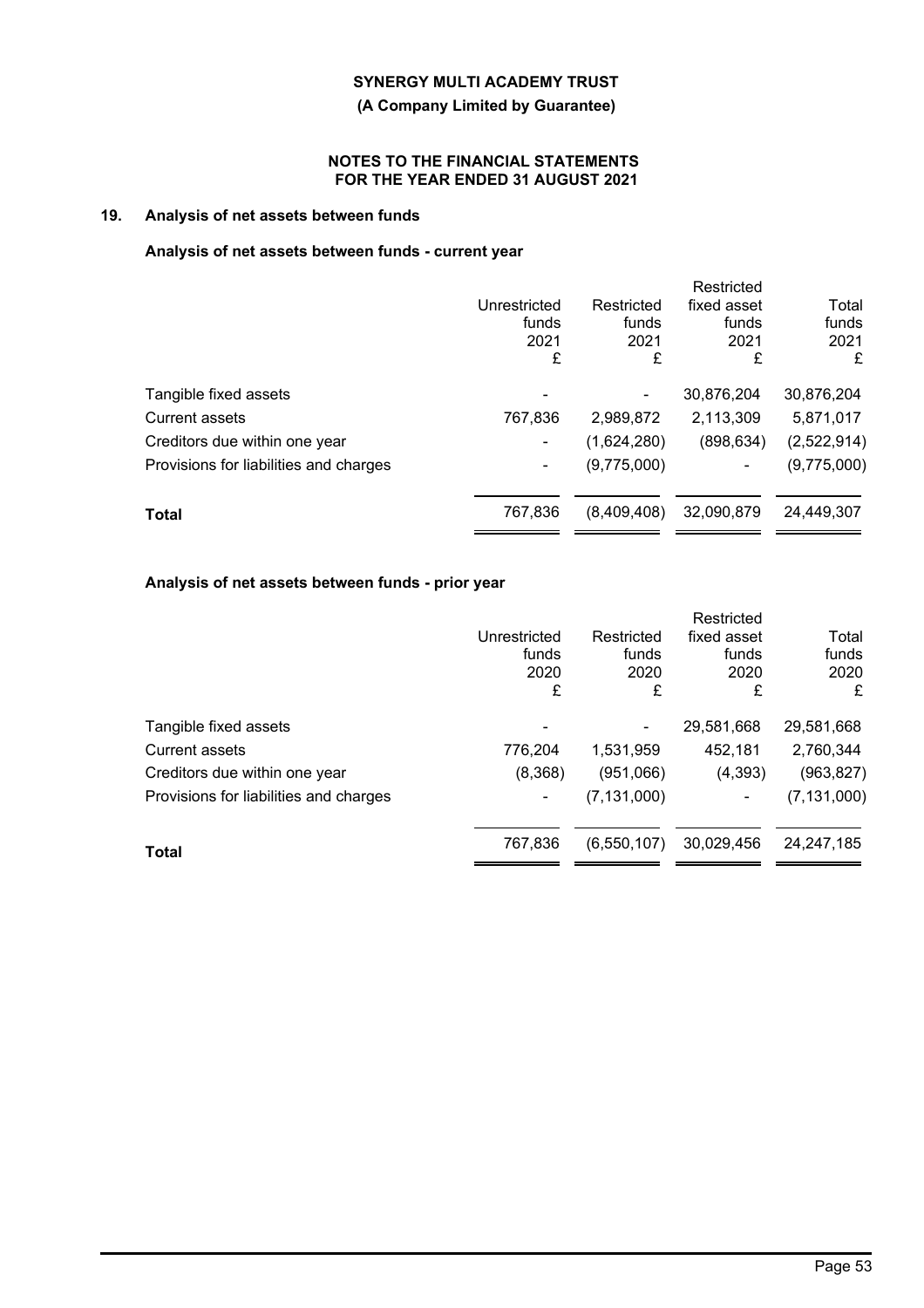**(A Company Limited by Guarantee)**

## **NOTES TO THE FINANCIAL STATEMENTS FOR THE YEAR ENDED 31 AUGUST 2021**

# **20. Reconciliation of net income/(expenditure) to net cash flow from operating activities**

|     |                                                                                     | 2021<br>£     | 2020<br>£     |
|-----|-------------------------------------------------------------------------------------|---------------|---------------|
|     | Net income/(expenditure) for the year (as per Statement of Financial<br>Activities) | 1,906,122     | (1, 125, 323) |
|     | <b>Adjustments for:</b>                                                             |               |               |
|     | Depreciation                                                                        | 799,955       | 752,570       |
|     | Capital grants from DfE and other capital income                                    | (2,742,975)   | (729, 788)    |
|     | (Increase)/decrease in debtors                                                      | (282, 670)    | 347,005       |
|     | Increase/(decrease) in creditors                                                    | 664,846       | (2, 122)      |
|     | Income on conversion                                                                |               | (25, 254)     |
|     | Pension adjustment                                                                  | 940,000       | 958,000       |
|     | Donated assets                                                                      | (72, 616)     |               |
|     | Net cash provided by operating activities                                           | 1,212,662     | 175,088       |
| 21. | <b>Cash flows from investing activities</b>                                         |               |               |
|     |                                                                                     | 2021<br>£     | 2020<br>£     |
|     | Purchase of tangible assets                                                         | (1, 127, 634) | (304, 576)    |
|     | Capital grants from DfE Group                                                       | 2,263,429     | 823,651       |
|     | Cash received on conversion                                                         |               | 25,254        |
|     | Net cash provided by investing activities                                           | 1,135,795     | 544,329       |
| 22. | Analysis of cash and cash equivalents                                               |               |               |
|     |                                                                                     | 2021<br>£     | 2020<br>£     |
|     | Cash in hand and at bank                                                            | 4,623,947     | 2,275,490     |
|     | Total cash and cash equivalents                                                     | 4,623,947     | 2,275,490     |
|     |                                                                                     |               |               |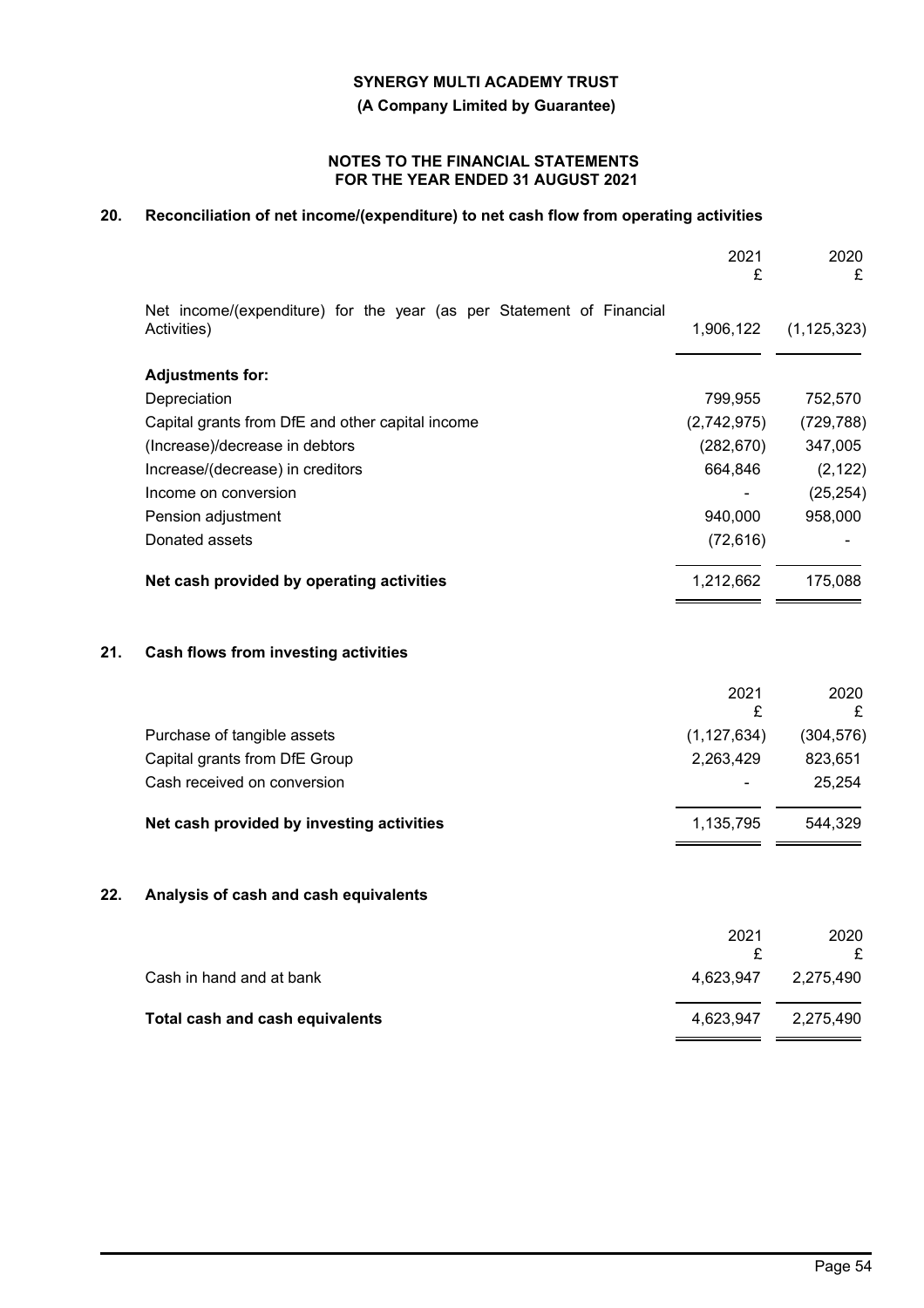**(A Company Limited by Guarantee)**

#### **NOTES TO THE FINANCIAL STATEMENTS FOR THE YEAR ENDED 31 AUGUST 2021**

## **23. Analysis of changes in net debt**

|                          | At 1<br>September<br>2020<br>£ | Cash flows<br>£ | At 31 August<br>2021<br>£ |
|--------------------------|--------------------------------|-----------------|---------------------------|
| Cash at bank and in hand | 2,275,490                      | 2,348,457       | 4,623,947                 |
|                          | 2,275,490                      | 2,348,457       | 4,623,947                 |
|                          |                                |                 |                           |

## **24. Pension commitments**

The Academy Trust's employees belong to two principal pension schemes: the Teachers' Pension Scheme England and Wales (TPS) for academic and related staff; and the Local Government Pension Scheme (LGPS) for non-teaching staff, which is managed by Norfolk County Council. Both are multiemployer defined benefit schemes.

The latest actuarial valuation of the TPS related to the period ended 31 March 2016 and of the LGPS 31 March 2019.

Contributions amounting to £277,384 were payable to the schemes at 31 August 2021 (2020 - £253,334) and are included within creditors.

#### **Teachers' Pension Scheme**

The Teachers' Pension Scheme (TPS) is a statutory, contributory, defined benefit scheme, governed by the Teachers' Pension Scheme Regulations 2014. Membership is automatic for full-time teachers in academies. All teachers have the option to opt-out of the TPS following enrolment.

The TPS is an unfunded scheme to which both the member and employer makes contributions, as a percentage of salary - these contributions are credited to the Exchequer. Retirement and other pension benefits are paid by public funds provided by Parliament.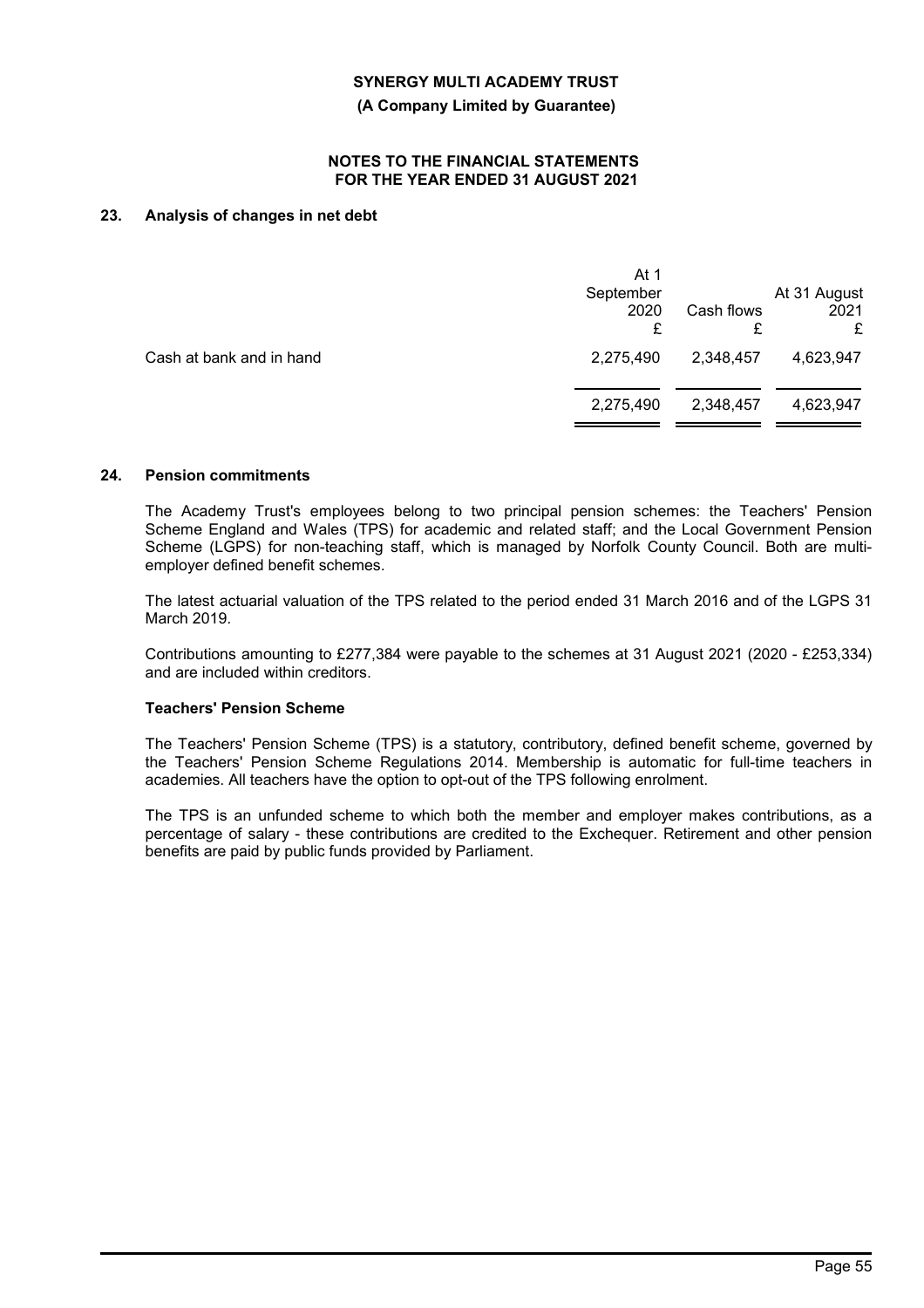**(A Company Limited by Guarantee)**

## **NOTES TO THE FINANCIAL STATEMENTS FOR THE YEAR ENDED 31 AUGUST 2021**

#### **24. Pension commitments (continued)**

## **Valuation of the Teachers' Pension Scheme**

The Government Actuary, using normal actuarial principles, conducts a formal actuarial review of the TPS in accordance with the Public Service Pensions (Valuations and Employer Cost Cap) Directions 2014 published by HM Treasury every 4 years. The aim of the review is to specify the level of future contributions. Actuarial scheme valuations are dependent on assumptions about the value of future costs, design of benefits and many other factors. The latest actuarial valuation of the TPS was carried out as at 31 March 2016. The valuation report was published by the Department for Education on 5 March 2019. The key elements of the valuation and subsequent consultation are:

- employer contribution rates set at 23.68% of pensionable pay (including a 0.08% administration levy)
- total scheme liabilities (pensions currently in payment and the estimated cost of future benefits) for service to the effective date of £218,100 million and notional assets (estimated future contributions together with the notional investments held at the valuation date) of £196,100 million, giving a notional past service deficit of £22,000 million
- the SCAPE rate, set by HMT, is used to determine the notional investment return. The current SCAPE rate is 2.4% above the rate of CPI, assumed real rate of return is 2.4% in excess of prices and 2% in excess of earnings. The rate of real earnings growth is assumed to be 2.2%. The assumed nominal rate of return including earnings growth is 4.45%.

The next valuation result is due to be implemented from 1 April 2024.

The employer's pension costs paid to TPS in the year amounted to £1,636,056 (2020 - £1,616,832).

A copy of the valuation report and supporting documentation is on the Teachers' Pensions website (https://www.teacherspensions.co.uk/news/employers/2019/04/teachers-pensions-valuation-report.aspx).

Under the definitions set out in FRS 102, the TPS is an unfunded multi-employer pension scheme. The Academy Trust has accounted for its contributions to the scheme as if it were a defined contribution scheme. The Academy Trust has set out above the information available on the scheme.

#### **Local Government Pension Scheme**

The LGPS is a funded defined benefit pension scheme, with the assets held in separate trusteeadministered funds. The total contribution made for the year ended 31 August 2021 was £888,000 (2020 - £867,000), of which employer's contributions totalled £698,000 (2020 - £689,000) and employees' contributions totalled £ 190,000 (2020 - £178,000). The agreed contribution rates for future years are 16.9 per cent for employers and 5.5 - 12.5 per cent for employees.

Parliament has agreed, at the request of the Secretary of State for Education, to a guarantee that, in the event of academy closure, outstanding Local Government Pension Scheme liabilities would be met by the Department for Education. The guarantee came into force on 18 July 2013.

## **Principal actuarial assumptions**

|                                                    | 2021          | 2020 |
|----------------------------------------------------|---------------|------|
|                                                    | $\frac{0}{0}$ | $\%$ |
| Rate of increase in salaries                       | 3.60          | 2.90 |
| Rate of increase for pensions in payment/inflation | 2.90          | 2.20 |
| Discount rate for scheme liabilities               | 1.65          | 1.70 |
| Inflation assumption (CPI)                         | 2.90          | 2.20 |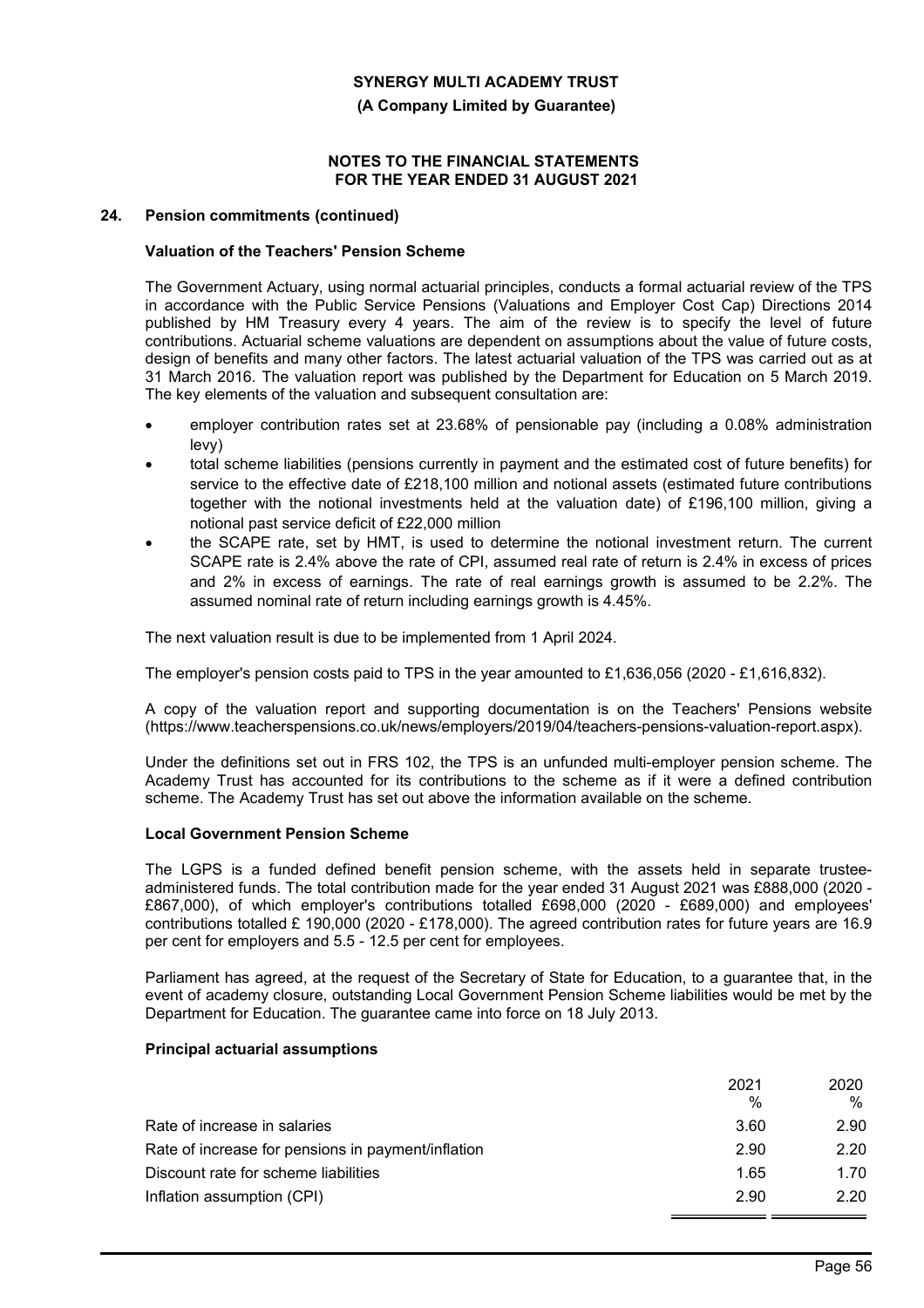**(A Company Limited by Guarantee)**

### **NOTES TO THE FINANCIAL STATEMENTS FOR THE YEAR ENDED 31 AUGUST 2021**

#### **24. Pension commitments (continued)**

The commutation rate for Norfolk County Council was 50% (2020: 50%) pre April 2008 and increased to 75% (2020: 75%) for post April 2008 service.

The current mortality assumptions include sufficient allowance for future improvements in mortality rates. The assumed life expectations on retirement age 65 are:

|                      | 2021<br>Years | 2020<br>Years |
|----------------------|---------------|---------------|
| Retiring today       |               |               |
| Males                | 21.9          | 21.7          |
| Females              | 24.3          | 23.9          |
| Retiring in 20 years |               |               |
| Males                | 23.2          | 22.8          |
| Females              | 26.2          | 25.5          |
|                      |               |               |

As at the 31 August 2021 the Trust had a pension liability of £9,775,000 (2020: £7,131,000). The sensitivity analysis detailed below would increase/(decrease) the closing defined obligation in the following way;

#### **Sensitivity analysis**

| 2021<br>£000 | 2020<br>£000 |
|--------------|--------------|
| (456)        | (340)        |
| 456          | 340          |
| 152          | 113          |
| (152)        | (113)        |
| 418          | 312          |
| (418)        | (312)        |
|              |              |

#### **Share of scheme assets**

The Academy Trust's share of the assets in the scheme was:

|                                     | 2021<br>£ | 2020<br>£ |
|-------------------------------------|-----------|-----------|
| Equities                            | 4,703,220 | 3,528,000 |
| <b>Bonds</b>                        | 3,135,480 | 2,469,600 |
| Property                            | 1,014,420 | 776,160   |
| Cash                                | 368,880   | 282,240   |
| <b>Total market value of assets</b> | 9,222,000 | 7,056,000 |
|                                     |           |           |

The actual return on scheme assets was £1,391,000 (2020 - £(222,000)).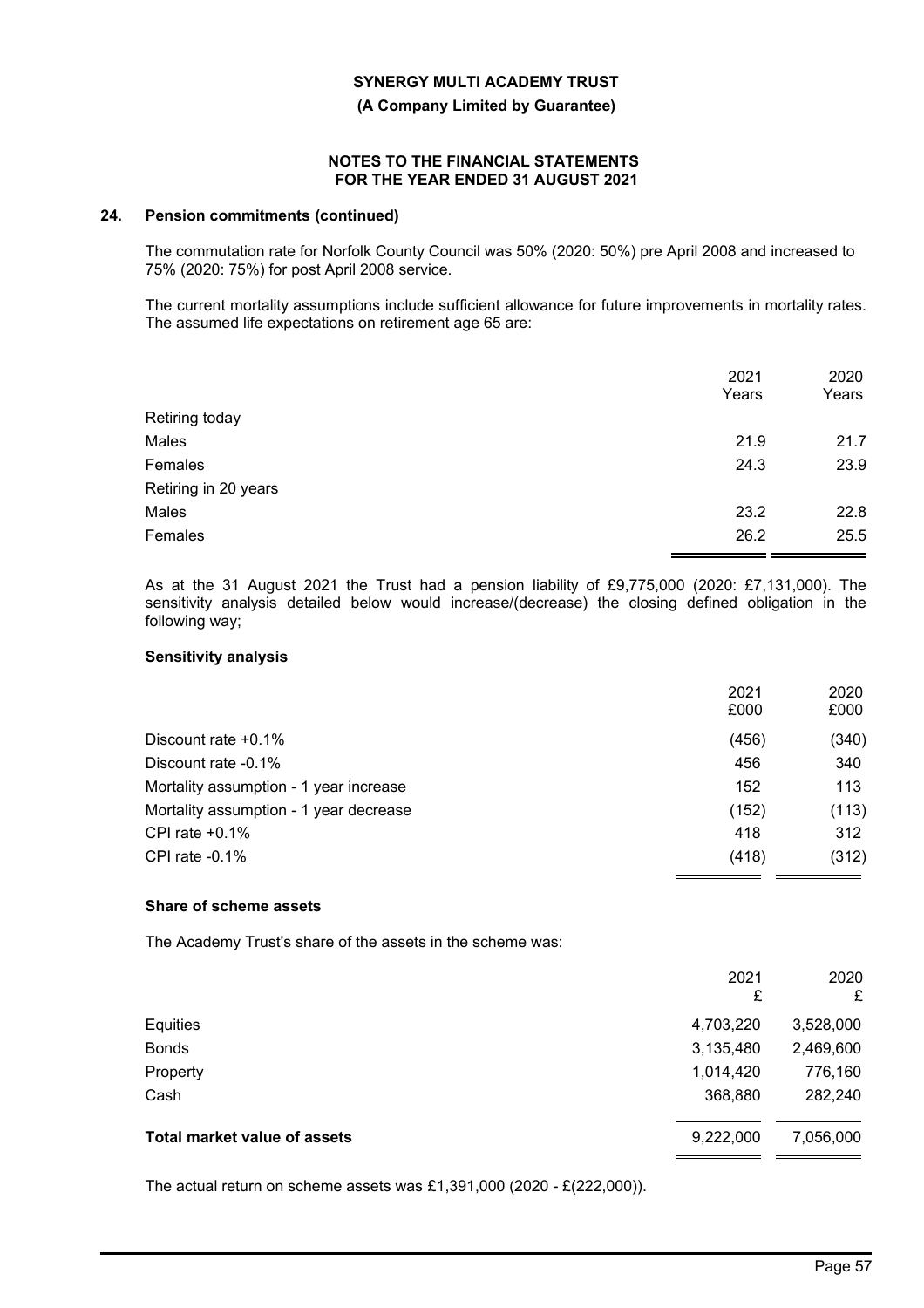**(A Company Limited by Guarantee)**

## **NOTES TO THE FINANCIAL STATEMENTS FOR THE YEAR ENDED 31 AUGUST 2021**

# **24. Pension commitments (continued)**

The amounts recognised in the Statement of Financial Activities are as follows:

|                                                                                  | 2021<br>£   | 2020<br>£   |
|----------------------------------------------------------------------------------|-------------|-------------|
| Current service cost                                                             | (1,510,000) | (1,524,000) |
| Past service cost                                                                |             | (12,000)    |
| Interest income                                                                  | 126,000     | 124,000     |
| Interest cost                                                                    | (254,000)   | (235,000)   |
| Total amount recognised in the Statement of Financial Activities                 | (1,638,000) | (1,647,000) |
| Changes in the present value of the defined benefit obligations were as follows: |             |             |
|                                                                                  | 2021<br>£   | 2020<br>£   |
| At 1 September                                                                   | 14,187,000  | 12,204,000  |
| Current service cost                                                             | 1,510,000   | 1,524,000   |
| Interest cost                                                                    | 254,000     | 235,000     |
| Employee contributions                                                           | 190,000     | 178,000     |
| <b>Actuarial losses</b>                                                          | 2,969,000   | 138,000     |
| Benefits paid                                                                    | (113,000)   | (104,000)   |
| Past service costs                                                               |             | 12,000      |
| At 31 August                                                                     | 18,997,000  | 14,187,000  |
|                                                                                  |             |             |

Changes in the fair value of the Academy Trust's share of scheme assets were as follows:

|                               | 2021<br>£ | 2020<br>£ |
|-------------------------------|-----------|-----------|
| At 1 September                | 7,056,000 | 6,515,000 |
| Interest income               | 126,000   | 124,000   |
| Actuarial gains/(losses)      | 1,265,000 | (346,000) |
| <b>Employer contributions</b> | 698,000   | 689,000   |
| Employee contributions        | 190,000   | 178,000   |
| Benefits paid                 | (113,000) | (104,000) |
| At 31 August                  | 9,222,000 | 7,056,000 |